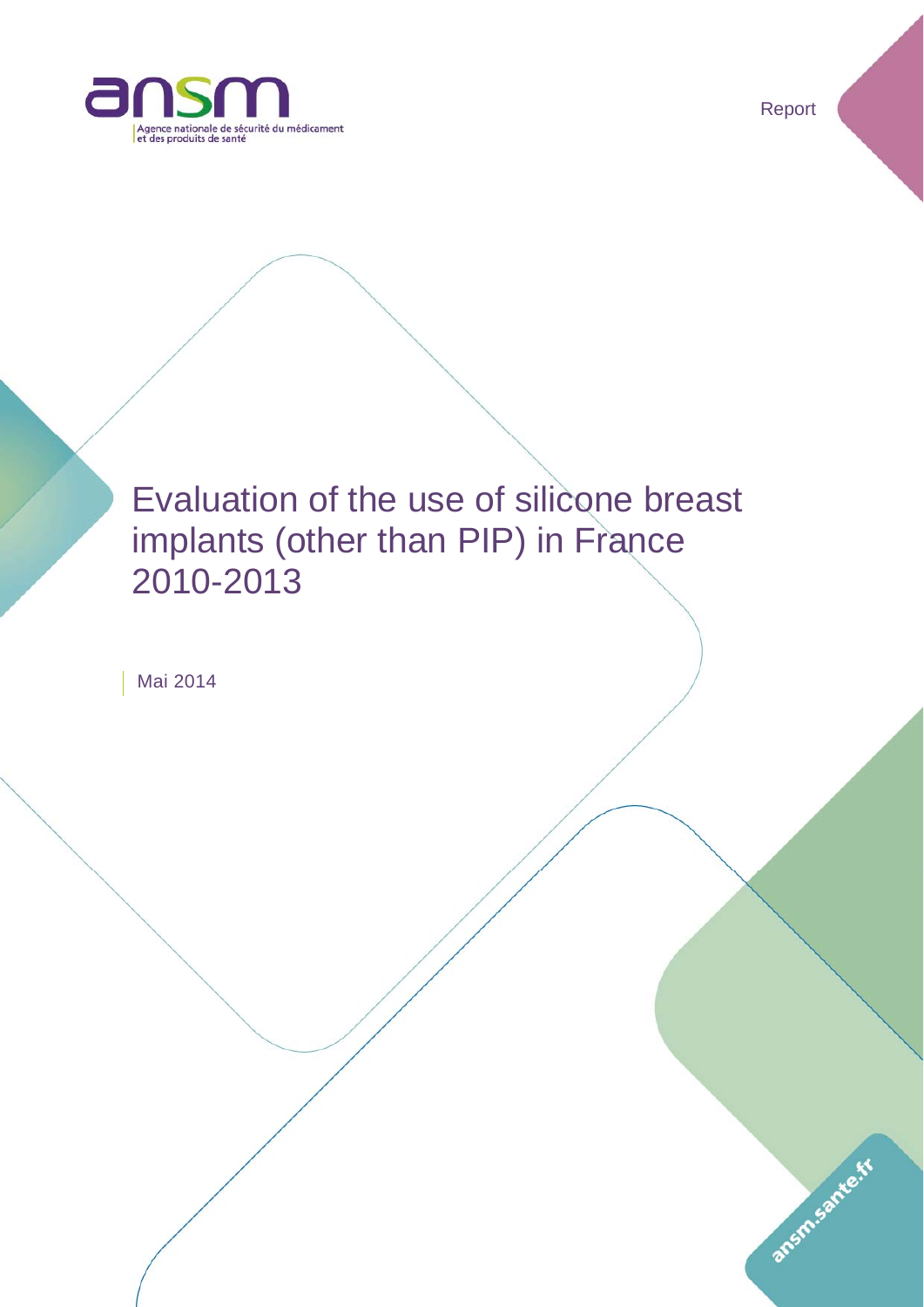# **Summary**

1

The French National Agency of Medicine and Health Products Safety (ANSM), established by the Law of 29 December 2011 reinforcing the safety of medicinal and health products, has, as one of its main tasks, the monitoring of medical devices after their marketing.

The ANSM has set up a reinforced monitoring plan for 5 categories of medical devices considered potentially most at risk. These devices include silicone breast implants.

This plan has 3 main lines of action:

- analysis of medical device incidents vigilance reported to ANSM
- inspection campaign of manufacturers of breast implants sold in France
- laboratory testing of samples taken during this campaign

#### **Since 2001, date of re-entry into the market in France, more than 610,000 silicone breast implants have been sold in France. Approximately 340,000 women have (or had) received these implants in this country.**

Twelve manufacturers share the worldwide breast implant market including eight marketing their implants in France.

Saline-filled and hydrogel implants are rarely used and are therefore not covered in this report.

Likewise, PIP silicone gel implants which are no longer marketed and have already been discussed in two specific reports<sup>1</sup> with regular updates of vigilance data<sup>2</sup> were not included in this report.

#### **The analysis of medical device incidents vigilance mainly focuses on implant ruptures reported to ANSM between 2010 and 2012 as well as cases of breast cancer (adenocarcinoma) and breast lymphomas reported between January 2010 and October 2013.**

To summarise, these data do not demonstrate an alert signal for silicone breast implants in general. On the basis of medical device incident reports, for all manufacturers, the average time between implantation and the detection of implant rupture was 7.6 years (SD  $\pm$  4 years). The rupture rate increased with time after implantation.

At the end of October 2013, 22 cases of breast cancer had been recorded in women with silicone implants. This number is not conflicting with the observed frequency of these cancers in the general population of women.

In medical device vigilance, six cases of anaplastic large cell lymphoma (ALCL) arising from breast tissue have also been reported. This problem is under further investigation.

**To ensure the quality and control of the production chain and the traceability and quality control of products, many inspections were conducted at the different manufacturers of silicone implants between 2010 and 2013. Laboratory tests were also carried out on the implants of each manufacturer collected during these inspections and on their silicone gel.**

**No nonconformities were observed that would lead to a risk for patients.** 

<sup>&</sup>lt;sup>1</sup> PIP breast implants: Situation Update - April 2013 and update on the control performed by the health authorities on the company Poly Implant Prothèse - Report - 1st February 2012

<sup>2</sup> Synthèse des données d'incidents déclarés chez les femmes porteuses d'implants mammaires PIP - Décembre 2013 [Summary of adverse device incident data reported in women with PIP breast implants - December 2013]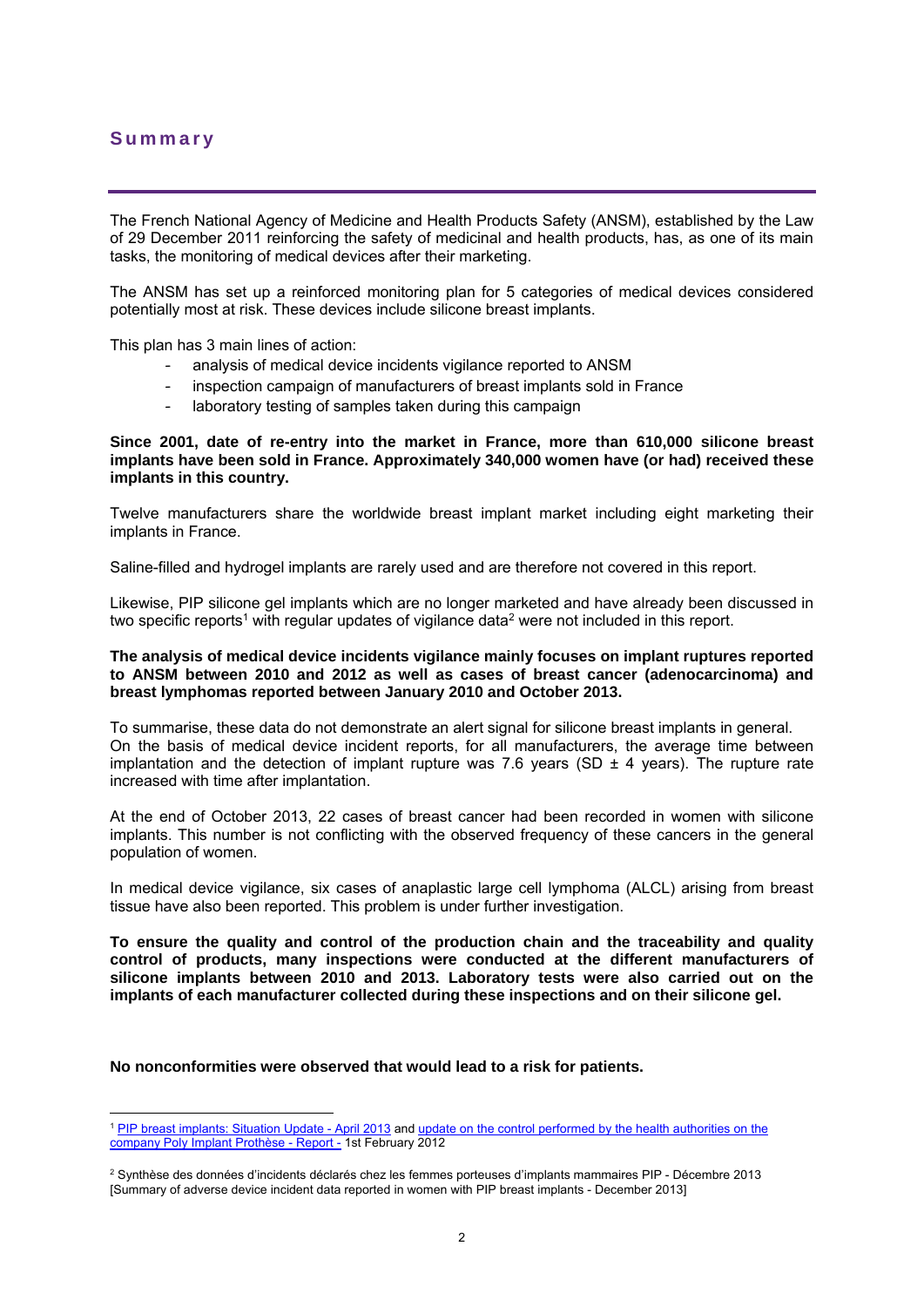This series of inspections confirmed that, in general, manufacturers satisfactorily comply with the implant placing on the market process, although some points still need to be improved, particularly with regard to the sterilisation step.

The raw materials used for the manufacture of implants come from two different suppliers and the checks performed showed that their quality meets current standards for the manufacture of breast implants.

To ensure that there is no fraud with the raw materials used for the manufacture of implants, a comparison was made of the quantities of raw materials purchased and the number of implants made. These comparisons found nothing untoward. Furthermore, the quality of raw materials and that of the finished implants was also analysed and these tests showed that the raw materials are also suitable for the manufacture of implants.

In response to the nonconformities detected during inspections each manufacturer has implemented satisfactory corrective actions, except for one manufacturer (CEREPLAS). Some elements of the production process have not been validated. Therefore, a temporary suspension of activity measure has been implemented. However, the safety of the products concerned is not questioned.

#### **Analysis of all the available data in this report shows that the silicone breast implants concerned by this report showed no nonconformities that may impact their safety.**

However, ANSM would like to set up different actions for the active surveillance of implants and to provide information to women undergoing breast reconstruction or who choose breast augmentation for aesthetic purpose with these silicone implants.

#### **Reinforced surveillance of manufacturers and continuous risk assessment**

To step up the existing surveillance of breast implants, ANSM now requires each manufacturer to submit periodic safety update reports, trend reports and expedited reports of certain types of medical device incident in addition to current regulatory reports.

Ruptures are expected events in the life of a breast implant. ANSM has set up specific and enhanced monitoring to enable more rapid detection of abnormal ratios. This method for monitoring the comparative risk of ruptures between different manufacturers should help detect an abnormally high relative frequency.

Concerning the cases of cancer and breast lymphoma (ALCL), reported to the agency, these cannot be analysed without updated data for the general population: an update of the expert opinion on the risk of occurrence of breast cancer and lymphoma is currently being drafted by the French National Cancer Institute (INCa) in the light of newly available data.

Manufacturers were also asked to perform a specific risk analysis on ALCL taking into account all the cases listed in the world that have been reported to them or published in the literature

#### **Information for women**

Women wishing to receive breast implant or for replacement implant must be clearly informed about the risks of implantation (those specific to the procedure, anaesthesia and the medical device itself) and the limited lifespan of the inserted implant so that they can give informed consent beyond what is already required by current regulations.

Women with breast implants must receive regular medical follow-up. ANSM will therefore collaborate in particular with the Haute Autorité de Santé [French National Health Authority] and scientific societies to publish recommendations about informing and ensuring the follow-up of women with breast implants.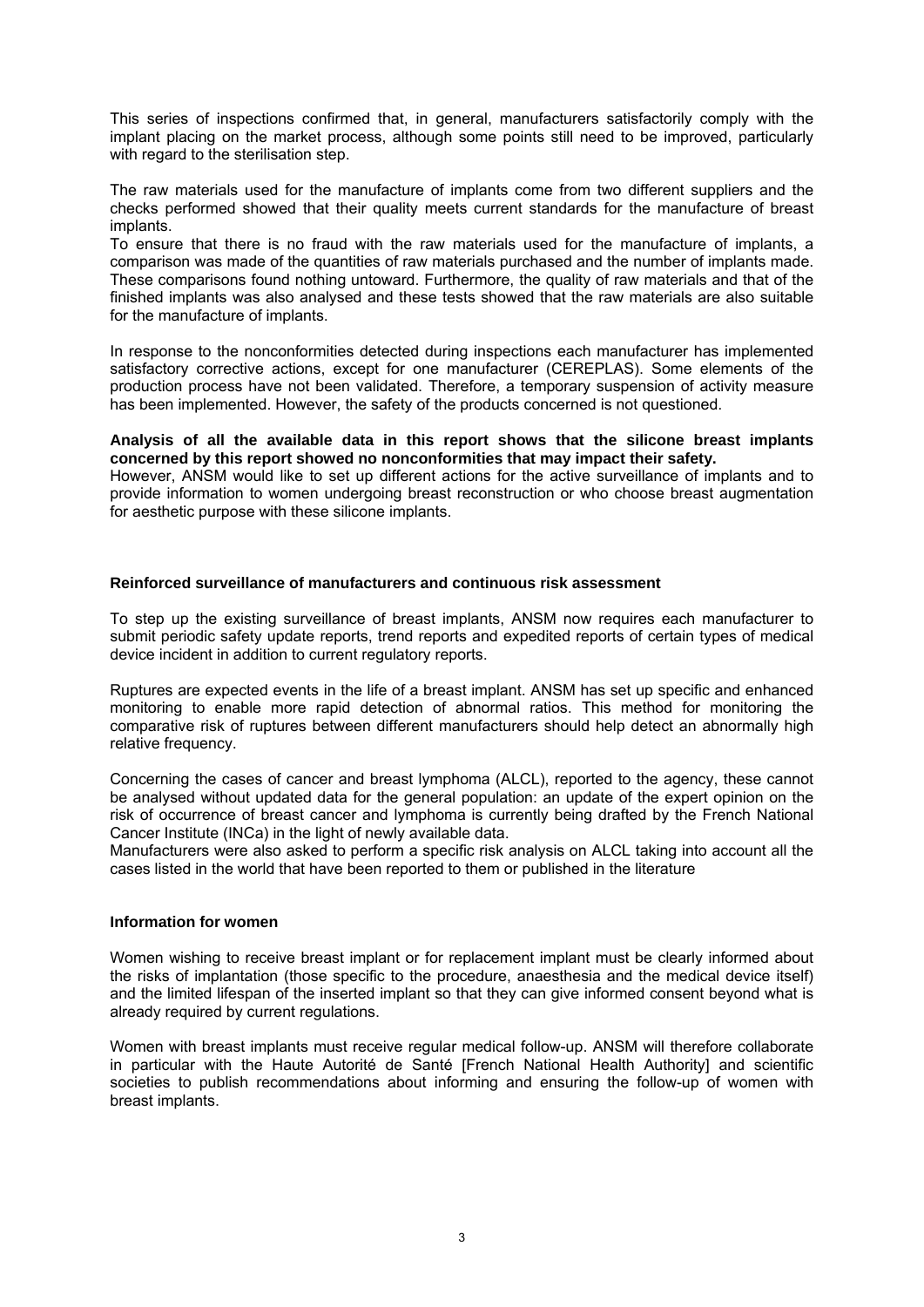| 1.      |                                                                                                                |  |
|---------|----------------------------------------------------------------------------------------------------------------|--|
| 2.      |                                                                                                                |  |
| 2.1.    |                                                                                                                |  |
| 2.2.    | Estimation of the number of women in France with silicone breast implants 11                                   |  |
| 3.      |                                                                                                                |  |
| 3.1.    |                                                                                                                |  |
| 3.2.    |                                                                                                                |  |
|         |                                                                                                                |  |
| 4.      |                                                                                                                |  |
| 4.1.    |                                                                                                                |  |
| 4.2.    |                                                                                                                |  |
| 4.3.    |                                                                                                                |  |
|         | Il Analysis of data obtained up until October 2013 on breast adenocarcinoma and                                |  |
|         |                                                                                                                |  |
| 1-      |                                                                                                                |  |
| $2 -$   |                                                                                                                |  |
|         |                                                                                                                |  |
|         |                                                                                                                |  |
|         | Based on the data of the French LYMPHOPATH network, 9 cases of breast lymphoma                                 |  |
|         | associated with the presence of a breast implant have been recorded since the opening the                      |  |
|         | network on 1 January 2010. The cases identified as associated with breast implants filled with                 |  |
|         |                                                                                                                |  |
|         | 2-3 Literature data on anaplastic large cell lymphomas (ALCL) arising from breast                              |  |
|         | 18                                                                                                             |  |
| tissue  |                                                                                                                |  |
| III-    |                                                                                                                |  |
|         | Section 2: 2010-2013 inspection and control campaign on manufacturers of silicone gel                          |  |
|         |                                                                                                                |  |
|         |                                                                                                                |  |
|         |                                                                                                                |  |
|         |                                                                                                                |  |
| $3 - 1$ |                                                                                                                |  |
| $3-2$   |                                                                                                                |  |
|         |                                                                                                                |  |
|         | $3 - 3 - 1$                                                                                                    |  |
|         | $3 - 3 - 2$                                                                                                    |  |
|         | 3-4 Specific case of the South Korean manufacturer HansBiomed Corporation 23                                   |  |
|         |                                                                                                                |  |
| $4 - 1$ |                                                                                                                |  |
|         | $4 - 1 - 1$                                                                                                    |  |
|         |                                                                                                                |  |
|         | 4-1-2 Raw materials supplied by "NUSIL TECHNOLOGY LLC"  25                                                     |  |
|         | 4-1-3 Raw materials supplied by APPLIED SILICONE CORPORATION  25                                               |  |
|         |                                                                                                                |  |
| $4 - 2$ | Strong points and points for improvement by manufacturers 26                                                   |  |
|         | $4 - 2 - 1$                                                                                                    |  |
|         | $4 - 2 - 2$                                                                                                    |  |
| $4 - 3$ |                                                                                                                |  |
|         | $4 - 3 - 1$                                                                                                    |  |
|         | $4 - 3 - 2$                                                                                                    |  |
|         | $4 - 3 - 3$                                                                                                    |  |
|         | $4 - 3 - 4$                                                                                                    |  |
|         | $4 - 3 - 5$                                                                                                    |  |
|         |                                                                                                                |  |
|         | $4 - 3 - 6$                                                                                                    |  |
| 5       |                                                                                                                |  |
|         |                                                                                                                |  |
| 1-      |                                                                                                                |  |
|         | 1-1 Reinforcement of the device vigilance system which will include three additional<br>onoote <sub>0</sub> 24 |  |

**aspects** 34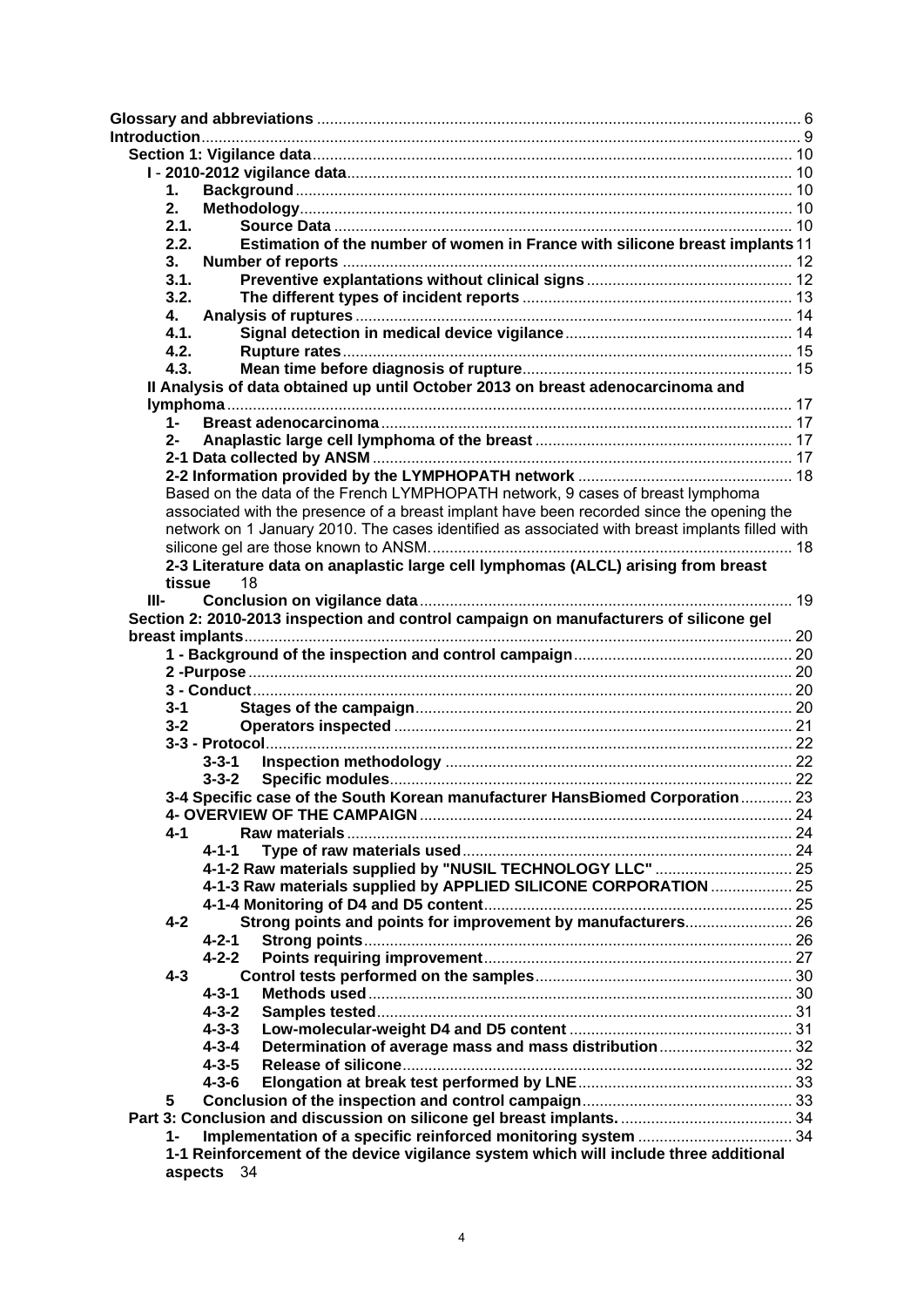| 1-2 Qualitative and quantitative improvement in device vigilance reports 35       |  |
|-----------------------------------------------------------------------------------|--|
|                                                                                   |  |
| 1-4 Analysis of the risk of cancer and anaplastic large cell lymphoma  35         |  |
|                                                                                   |  |
| 3- Harmonisation of information and consent forms for women wishing to undergo    |  |
|                                                                                   |  |
| 4- Recommendation for regular medical follow-up of women with breast implants  36 |  |
|                                                                                   |  |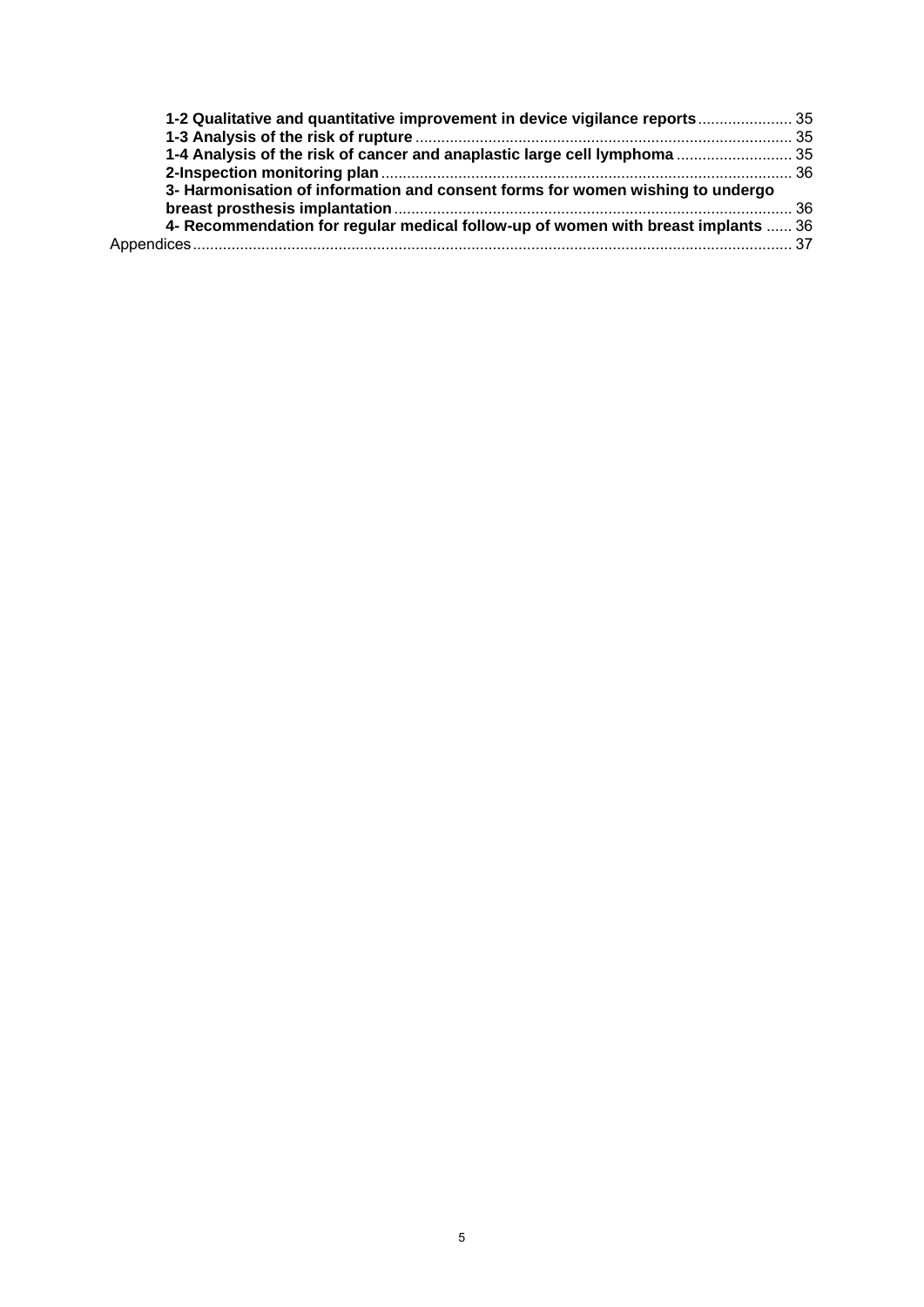## **Glossary and abbreviations**

#### **ANSM**

French National Agency for Medicines and Health Products Safety (ANSM).

#### **Capsule or capsular contracture or periprosthetic retraction**

Periprosthetic retraction, or capsular contracture, improperly called the capsule, is an abnormal and excessive outcome of a normal physiological response of the body to any inserted foreign objects that it cannot eliminate. Failing this elimination, the foreign body is isolated by surrounding it with fibrous tissue consisting of blood vessels, collagen and "myofibroblast" cells.

If this membrane remains thin and flexible, the implant maintains its shape and consistency; if it retracts and/or thickens, the surface offered to the implant decreases and it becomes more spherical and firmer. The formation of this capsule is often accompanied by discomfort, pain and excessive firmness of the breasts. The frequency of this complication varies according to the type, volume and quality of the implant but also the implantation conditions.

The best classification is due to Baker, which is that most commonly used:

Baker scale:

Grade I: the breast is normally soft and appears natural in size and shape

Grade II: the breast feels a little firm, but appears normal

Grade III: the breast is deformed with visible and palpable hardening,

Grade IV: the breast is rigid, hard, deformed, painful and sometimes cold.

#### **Cytotoxicity**

Property of a chemical or biological agent enabling it to alter or destroy cells.

## **Medical device (MD)**

Any instrument, apparatus, appliance, material, product except for products of human origin, or other article used alone or in combination, including the accessories and software necessary for its function, intended by its manufacturer to be used specifically for medical purposes and which does not achieve its principal intended action by pharmacological, immunological or metabolic means, but whose function may be assisted by such means. Software intended by its manufacturer to be used specifically for diagnostic or therapeutic purposes is also a medical device.

#### **Health policy decision (DPS):**

If the marketing or use of a health product gives rise to a risk for public health, ANSM can take health policy decisions under the conditions specified in the French Public Health Code.

These policy decisions may concern:

- Products or activities subject to authorisation or registration. In this case, the control measures (suspension, revocation, restriction) are provided for by the laws and regulations governing each product or activity.

- Products or activities not subject to authorisation or registration (cosmetics for example). In this case, the control measures are laid down by Articles L.5312-1 *et seq*. of the French Public Health Code.

These policy decisions are strong legal acts and result from a scientific and regulatory assessment process ensuring the proportionality of the measure to the health risk.

An adversarial procedure with the operator concerned by the decision takes place before signing the health policy decision, except in the case of a public health emergency.

A health policy decision can be opposed by the interested party on notification and by third parties upon its publication, in particular in the Journal officiel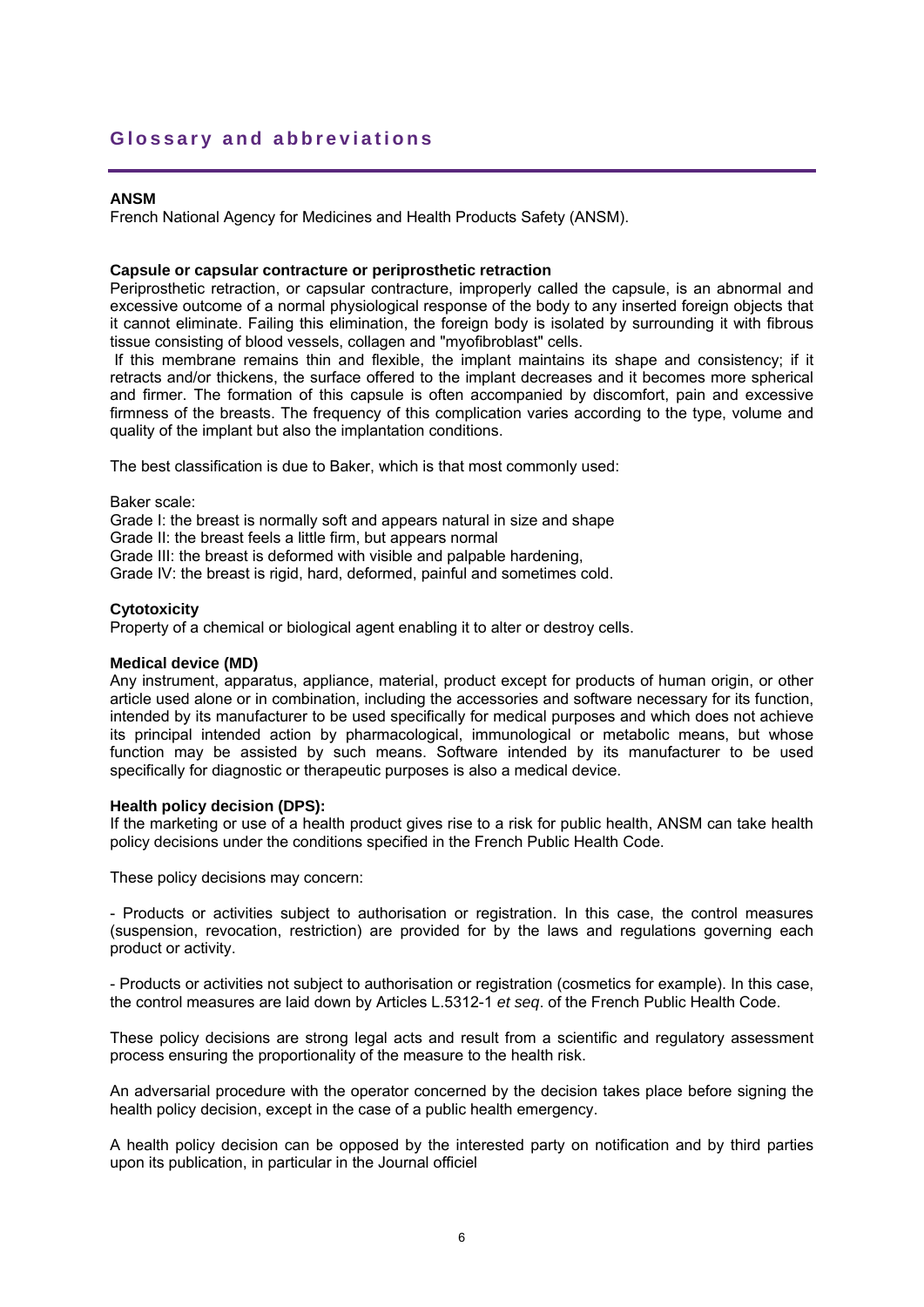A health policy decision may be reversed by a new decision, i.e. the previously issued authorisation may be restored or a temporary or permanent ban lifted as soon as the findings motivating the policy decisions have been reversed.

#### **Genotoxicity**

A genotoxic substance has a modification effect on the structure of the genome.

#### **Medical device vigilance**

Monitoring of incidents or incidents risks, resulting from the use of medical devices after their placing on the market.

The reporting obligation imposed by Article L 5212-2 of the French Public Health Code only covers incidents or risks of incidents that are or may be life-threatening or pose a serious hazard to the patient's health. However, non-serious incidents or even breast implants abnormalities with no clinical signs or symptoms may nevertheless be reported on a voluntary basis (Article R5212-15).

#### **EC marking**

EC ("European conformity") marking certifying that a product meets the essential requirements of the applicable directives and that the products have been submitted to the conformity evaluation procedure in accordance with the directives. The EC marking is affixed on the product before marketing by the manufacturer.

The three stakeholders of CE marking:

- The manufacturer is responsible for placing on the market and chooses the notified body (or NB. In France the term "organisme habilité" [accredited body] is used) and affixes the EC mark once the certificate of conformity is obtained from the NB.

- The notified body assesses the conformity of the procedure followed by the manufacturer to demonstrate compliance with the essential requirements, and issues the certificate of conformity with these essential requirements.

- The competent authority:

- Appoints and inspects notified bodies
- Monitors the market
- Centralises and evaluates device vigilance data
- Takes the appropriate health policy measures
- Inspects operators

Devices that are not custom-made or intended for clinical trials which are marketed or used in France must bear the EC marking.

#### **OBL**

Original manufacturers produce (themselves or through subcontractors) medical devices that they place on the market under their name and brand(s). Manufacturers called "Own Brand Labellers" or "OBL" are operators who buy the same devices from the original manufacturers and place them on the market under their own name and their own OBL brands(s). According to this configuration, the original manufacturers are called "Original Equipment Manufacturers" or "OEM". Medical devices subject to OBL-OEM agreements are therefore strictly identical in terms of design and production. Only their labelling and branding change.

#### **Oozing (or sweating)**

The oozing (or sweating) phenomenon is a physical complication involving the bleeding of the silicone through the shell of an intact implant. This phenomenon is silent and cannot be detected by imaging. Moreover, after an implant rupture, this phenomenon is masked by the presence of silicone in the implant pocket. Hence, oozing is usually only detected after preventive explantation of intact implants.

#### **Inflammatory reactions**

Stereotyped reaction of the immune defence system to an insult. An untimely inflammatory reaction can cause:

- periprosthetic retraction or capsule formation,
- serous effusion,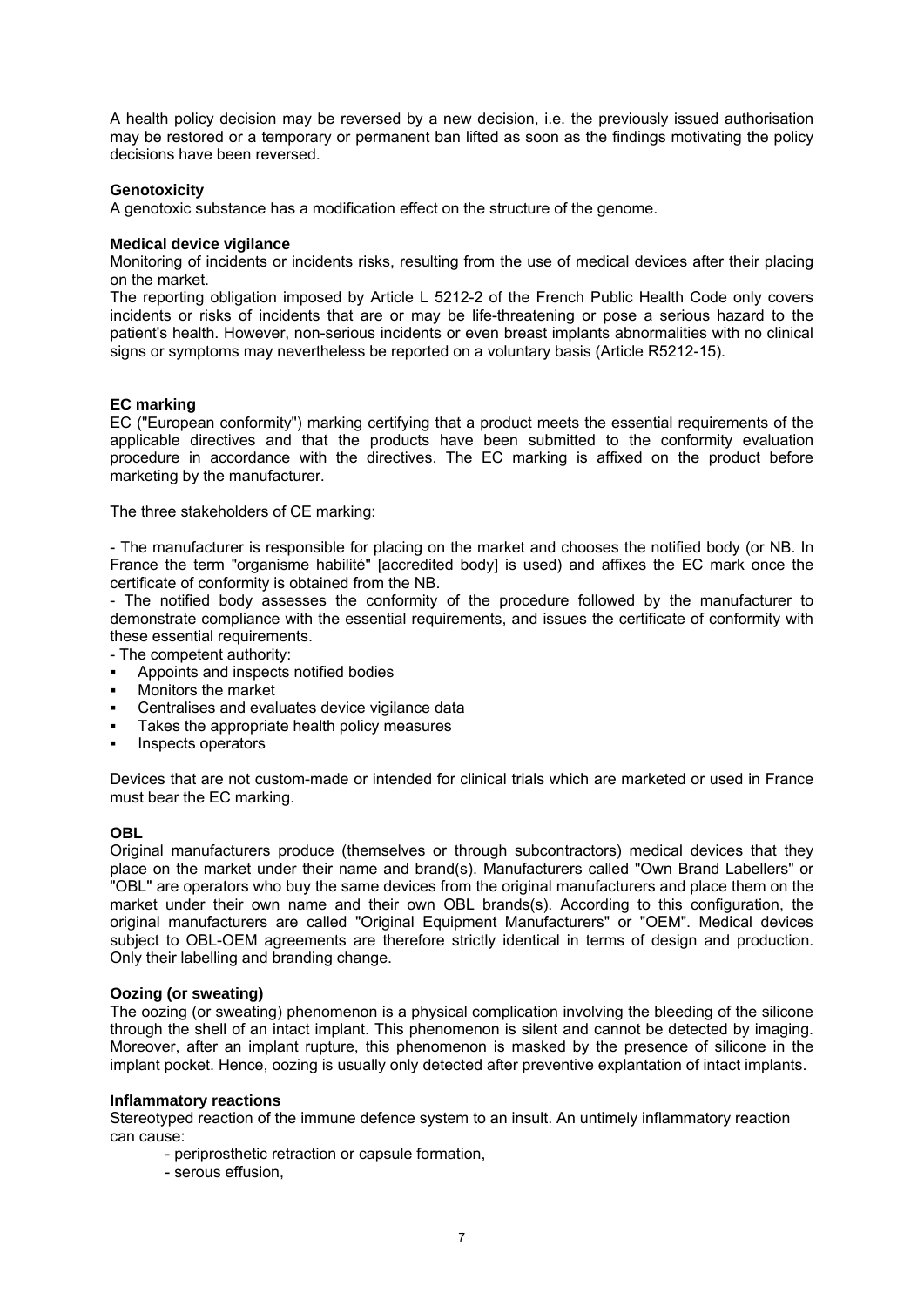- lymphorrhoea,
- enlarged lymph nodes,
- nodules or indurations.

Oozing, implant rupture and siliconomas can cause an inflammatory reaction though this is not systematic.

#### **Breast prosthesis or implant rupture**

According to medical literature, the term "deflation" of the implant is associated with breast implants filled with saline, and the term "rupture" concerns breast implants containing silicone gel. However, according to experts, the rupture of the shell leads to the deflation of the implant whatever the filler product.

The terms "deflation" and "rupture" are therefore grouped together in the same typology. Several factors can cause the deflation or rupture of the implant, including:

- $\checkmark$  insufficient or excessive filling of the implant above or below, off characteristics of the implant characteristics, which weakens its mechanical properties,
- $\checkmark$  damage to the shell, however minor, caused by surgical instruments,
- $\checkmark$  strenuous physical activity which is not indicated in women with breast implants,
- $\checkmark$  during a mammography examination of the areolar region, excessive pressure on the breast can cause the opening of the valve and leaking of the filling fluid.
- $\checkmark$  a defect of the weld,
- $\checkmark$  violent trauma (car accident, for example),
- $\checkmark$  implant age which is the major cause of implant failure. The more the implant is exposed to heavy wear and regular damage the more its shell is likely to break. The probability of breast implant failure therefore increases with time after implantation. Consequently, breast implants should not be considered to be lifetime devices.

#### **SCENIHR**

Scientific Committee on Emerging and Newly Identified Health Risks: Scientific Committee of the European Commission.

#### **Sweating**

See oozing.

#### **Incident typology**

Typology of incidents in the medical device incident database used to group similar types of reported incidents.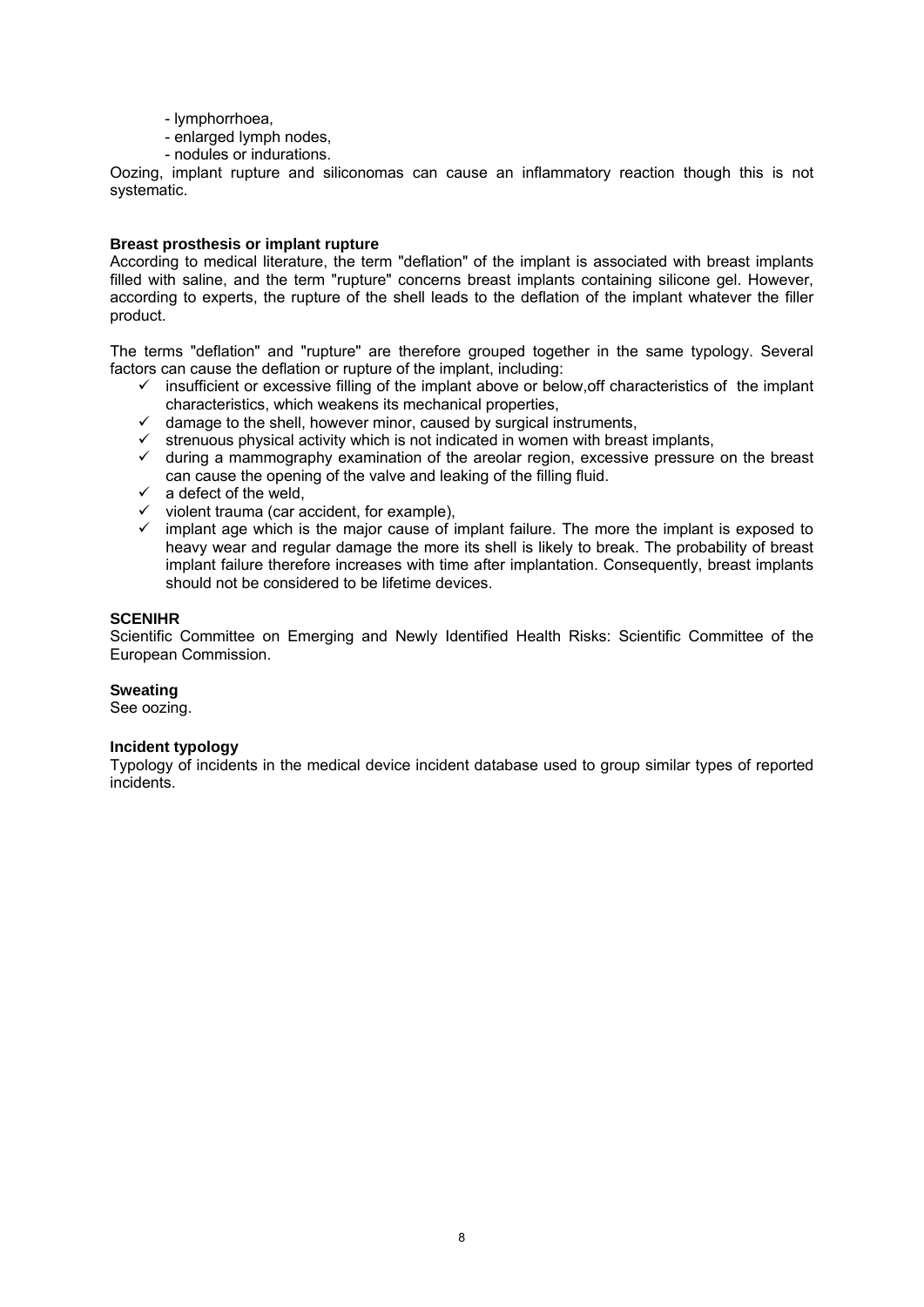# **Introduction**

Historically, the silicone gel breast implant market has been subject to a series of measures, in particular in France and the United States, to oversee the safety of these products.

Breast implants, like all medical devices, can only be marketed in France after respecting the CE marking procedure in accordance with Directive 93/42/EEC as amended. Moreover, following directive 2003/12/EC, breast implants were reclassified in Class III, which ensures that the implant technical file is assessed by the notified body (NB) within the framework of the CE marking procedure after which the NB issues a certificate of conformity of the procedure used by the manufacturer with respect to these requirements.

The marketing in France of breast implants pre-filled with a product other than physiological saline, suspended in 1995, has been possible again since the end of 2001, after manufacturers had demonstrated their conformity with the essential requirements specified in the Directive.

The ANSM is the French competent authority, and in this capacity it monitors the devices made available on its territory (information obtained from market surveillance and medical device incident reports). It also has health policy powers and tools such as the management of vigilance systems, documentary and/or laboratory assessment of the conformity of products on their market and inspections.

Finally, Class IIa to III devices and active implantable devices must form the subject of a communication to the agency before their first use in France.

The Act of 29 December 2011 on the reinforcement of the safety of medicinal and health products gave the agency the specific task of stepping up the surveillance of medical devices. In its report to Parliament of September 2012, ANSM proposed an enhanced surveillance plan of five categories of medical devices with the highest potential risk by integrating the three approaches of evaluation, inspection and laboratory testing.

In this context and in the aftermath of the health policy decision of 29 March 2010 leading to the ban of the marketing, distribution, export and use of Poly Implant Prosthese (PIP) silicone breast implants, it has therefore ensured the reinforced surveillance of breast implants pre-filled with silicone gel in France, which are Class III implantable medical devices, used mainly for aesthetic purposes for breast augmentation, but also in reconstructive surgery of deformities and asymmetries and reconstruction after mastectomy.

Against this background, the purpose of this report is to give a situation update in 2013 on the prefilled silicone gel breast implants marketed in France. It consists of three parts:

- Presentation and analysis of medical device incidents recorded by ANSM during medical device vigilance.
- **Presentation of results of checks and inspections performed by ANSM during the plant** inspection campaign on breast implant manufacturers.
- **Summary of findings and proposed measures.**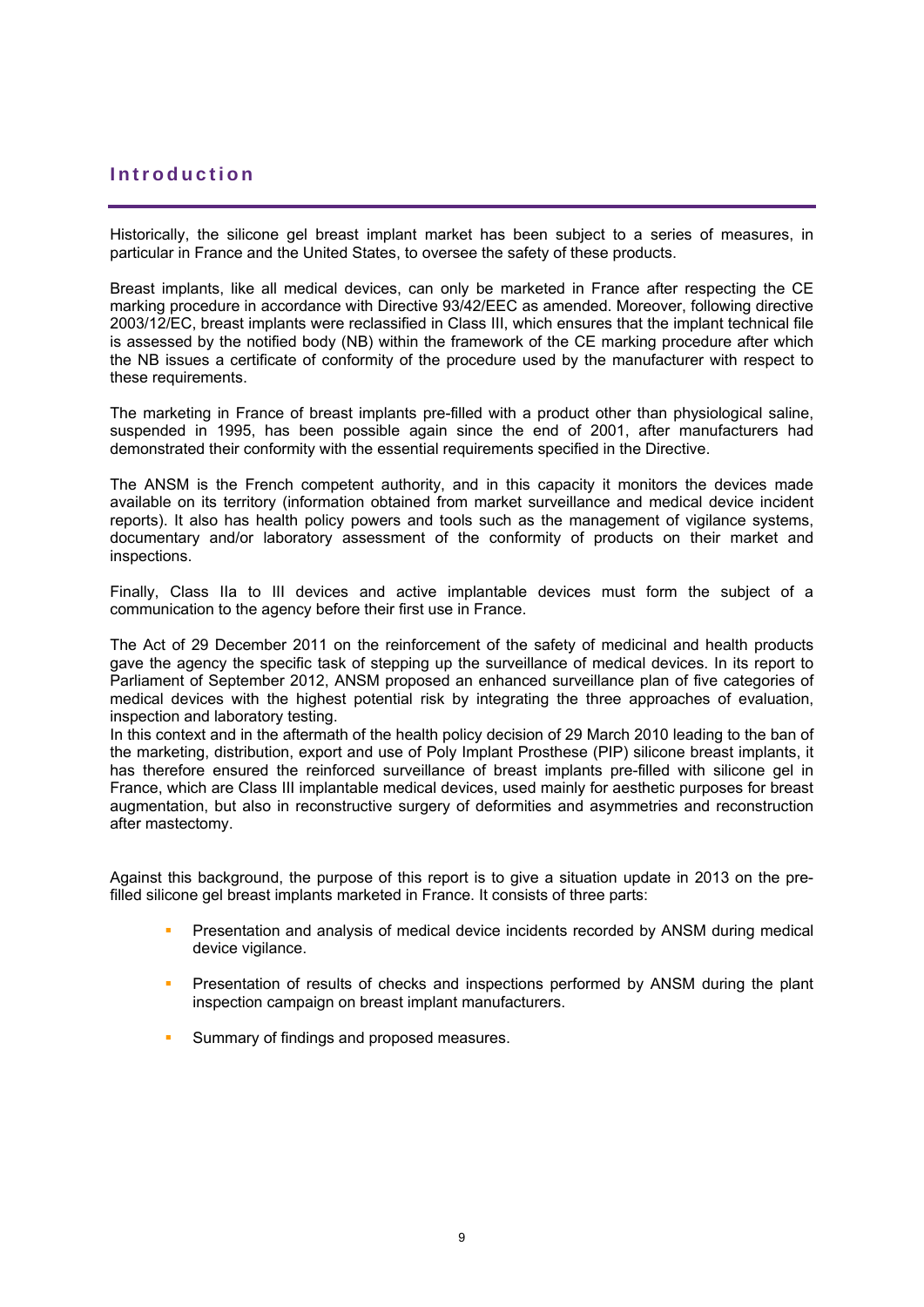# **I - 2010-2012 vigilance data**

## **1. Background**

Medical device vigilance is the system for the monitoring of incidents or risk of incidents, caused by the use of medical devices after their marketing. Article L.5212-2 of the French Public Health Code imposes mandatory reporting by manufacturers, users or third parties who observe a serious incident or a risk of a serious incident involving a medical device.

As regards silicone implants, a large population is exposed to a risk of incidents. According to sales figures provided by the eight manufacturers marketing silicone implants in France, more than 610,000 breast implants have been used since 2001.

## **2. Methodology**

#### **2.1. Source Data**

This part of the report describes the medical device vigilance data reported to ANSM between 1 January 2010 and 31 December 2012 concerning breast implants pre-filled with silicone gel marketed in France (excluding PIP brand implants that are also the subject of a specific report<sup>3</sup> published in April 2013 and regularly updated). Implants pre-filled with physiological saline and hydrogel were deliberately excluded as they only represent a very small and decreasing market share (about 5% of implants over the last 10 years) and medical device vigilance data for them cannot be compared with data on silicone gel implants as they do not involve the same incident categories. Between 2010 and 2012, 192 incidents concerning hydrogel ( $n = 3$ ) or saline ( $n = 189$ ) implants were reported. The vast majority of these reports (90%) concerned an implant rupture, whereas only 65% of incidents with silicone implants involved ruptures (see section 3.2). The available data do not confirm that saline implants rupture more frequently than silicone implants. This difference may be due to the mediatization about implants manufactured by the company PIP, which strongly targeted silicone implants and led to changes in the criteria for incident reports for this type of implant (see section 3.2).

In 2010, ANSM issued recommendations on the follow-up of women with breast implants that significantly altered the criteria for reporting incidents concerning these implants. The data recorded from 2010 are therefore not comparable with reports registered before that date.

All reports for silicone implants or implants of unknown type recorded during the study period, i.e. 2684, were reviewed. The 138 duplicates and reports for which the implant filler was unknown (n = 287) or not silicone (n = 90) were excluded. Finally, **2169 reports on silicone gel implants were analysed.** Each report concerned a single breast implant.

As for all vigilance data, which are data collected from spontaneous reports, medical device vigilance data may be subject to under-reporting bias. These data could not be corrected as the rate of underreporting is unknown. The reports cover several types of incidents with or without clinical consequences for the patient.

Analysis by manufacturer has many limitations. It is based on the assumption that under-reporting rates are similar for different manufacturers, both quantitatively (overall proportion of reported incidents) and qualitatively (reporting rates according to the type of incident), and that the change in these rates over time is the same for all manufacturers. In addition, some manufacturers may have changed their name during the study period (purchase of some manufacturers by others). Finally, a

1

<sup>3</sup> ANSM Report PIP Breast Implants Situation Update - April 2013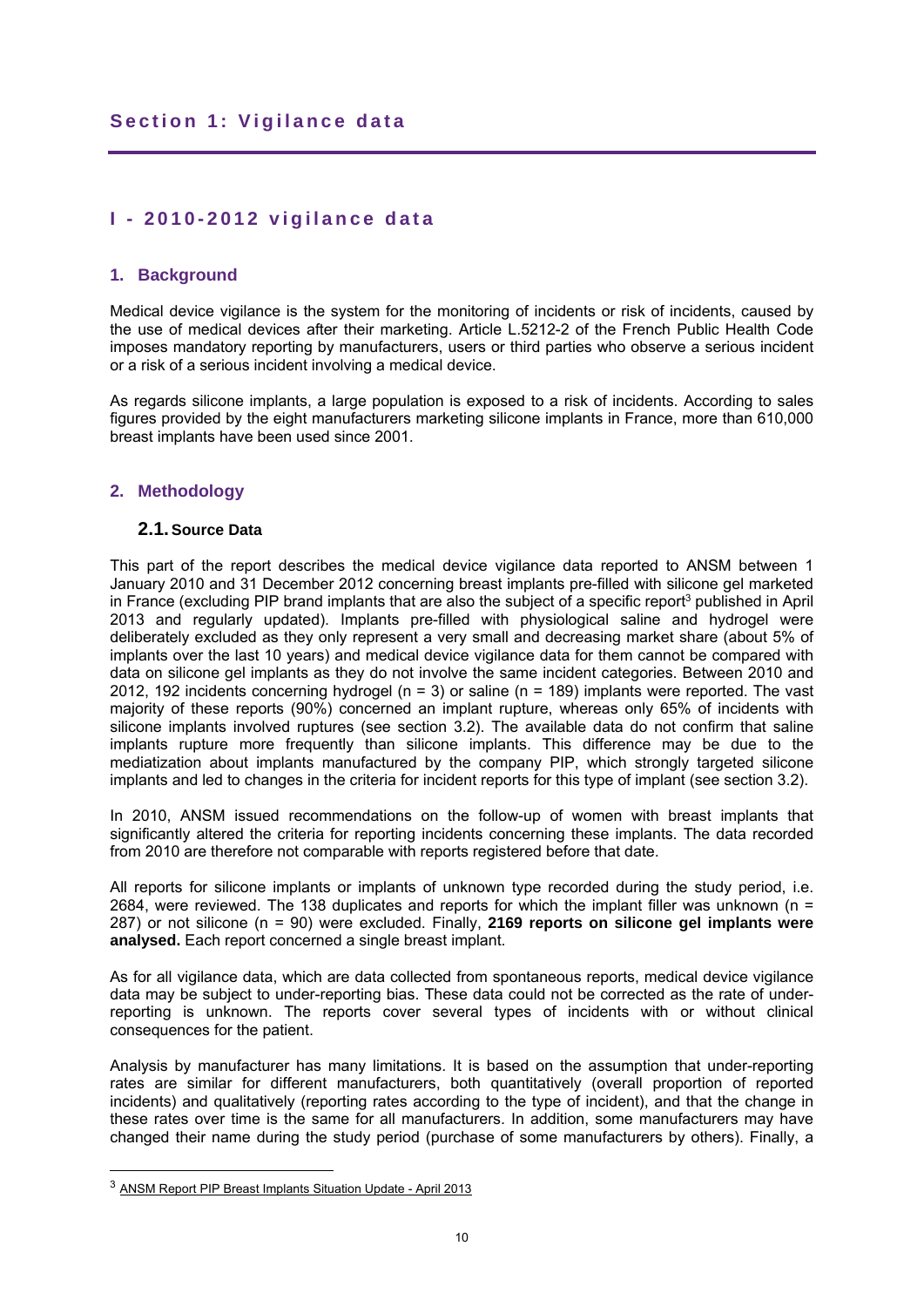single manufacturer produces several models of implants, and the same implant model may change over time.

The data presented here therefore do not permit a detailed analysis by implant model.

## **2.2. Estimation of the number of women in France with silicone breast implants**

Implants for which a medical device incident report was made between 2010 and 2012 may have been implanted many years ago. 2001 corresponds to the reintroduction of silicone breast implants on the French market, and incidents between 2010 and 2012 may refer to breast implants implanted and sold between 2001 and 2012. The number of implanted women was therefore estimated from sales data collected from 2001. These data were provided by manufacturers (see Appendix 4) and show that 610,113 silicone breast implants were distributed in France between 2001 and 2012.

In its report of February 2012, and according to Danish and U.S. data, the Scientific Committee on Emerging and Newly Identified Health Risks (SCENIHR) estimated that 80% of all breast implantations were performed for aesthetic reasons and 20% for reconstructive purposes<sup>4</sup>. A recent analysis of French medical device vigilance data for PIP implants has confirmed this estimate, with implantation for aesthetic reasons in 82.7% of cases, *versus* 17.3% for reconstructive surgery. The number of women implanted between 2001 and 2012 with silicone implants of a brand other than PIP was estimated from these data to be 340,000.





\* This figure is probably an upper estimate as these figures do not take into account the fact that a single woman may receive several implants at different times

<u>.</u>

<sup>4</sup> Opinion on the safety of Poly Implant Prothèse (PIP) Silicone Breast Implants – Version of 1st February 2012 - Scientific Committee on Emerging and Newly Identified Health Risks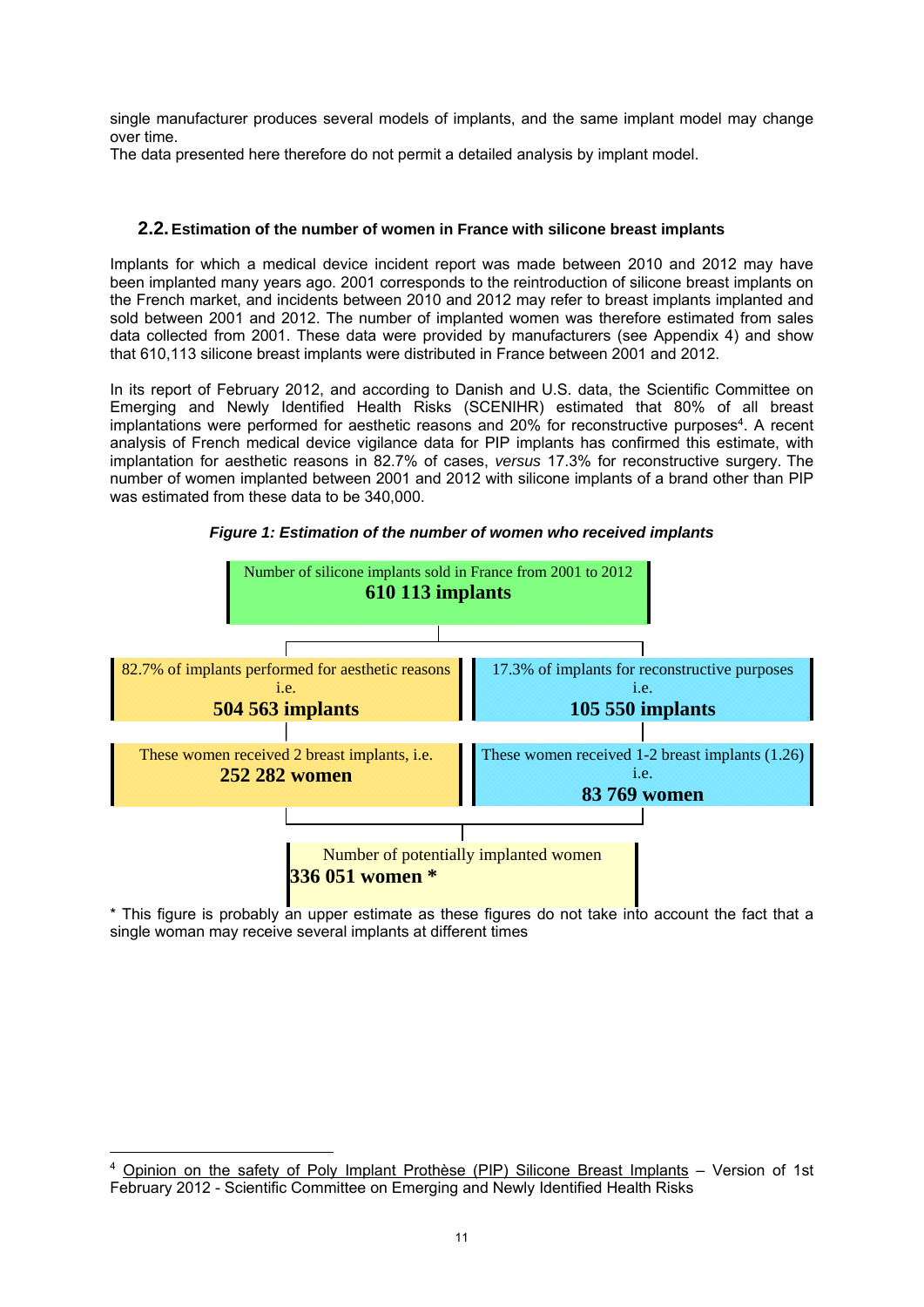## **3. Number of reports**

The breakdown by year of medical device incident reports for silicone implants is presented in graph 1:



*Graph 1: Number of reports concerning silicone implants recorded between 2010 and 2012* 

For the 2010 - 2012 period, 2,169 incident reports concerning silicone breast implants were made. In 2010 and 2011, there were 214 and 271 reports respectively. In 2012, this figure was multiplied by six and reached 1684.

The increase in 2012 is clearly related to the mediatization about PIP breast implants, particularly at the end of 2011, which prompted patients and surgeons to improve monitoring and increased the awareness of manufacturers and health professionals about the need to report medical device incidents. As discussed further on, this increased awareness concerned both serious incidents and non-serious incidents. A similar trend was found for reports concerning PIP implants with a six-fold increase in the number of reports in 2012.

Approximately four out of five reports were reported to the agency by health professionals. From 2010, the proportion of incidents reported directly by manufacturers has changed little (16% in 2010, 19% in 2012, cf. Appendix 1). On the other hand, since 2011, patients and patient associations have started to contribute although their share of reports is still very low: 17 reports or 1% of the total.

## **3.1. Preventive explantations without clinical signs**

The term "preventive explantation" is used for the removal of implants when no abnormality of the implant is detected during clinical follow-up of the patient, an imaging test, or the preoperative exam. This removal is usually performed at the patient's request (for an explantation with or without replacement) or on the surgeon's advice.

Ten per cent (n = 222) of the 2169 reports received for the period 2010-2012 concerned preventive explantations with no clinical signs of an abnormality of the implant or an effect on the breast. This type of report was created in the medical device vigilance database at the end of 2010 following the mediatization of breast implants manufactured by the company PIP. Before this date, such reports were not taken into account by medical device vigilance as they were not strictly speaking an incident.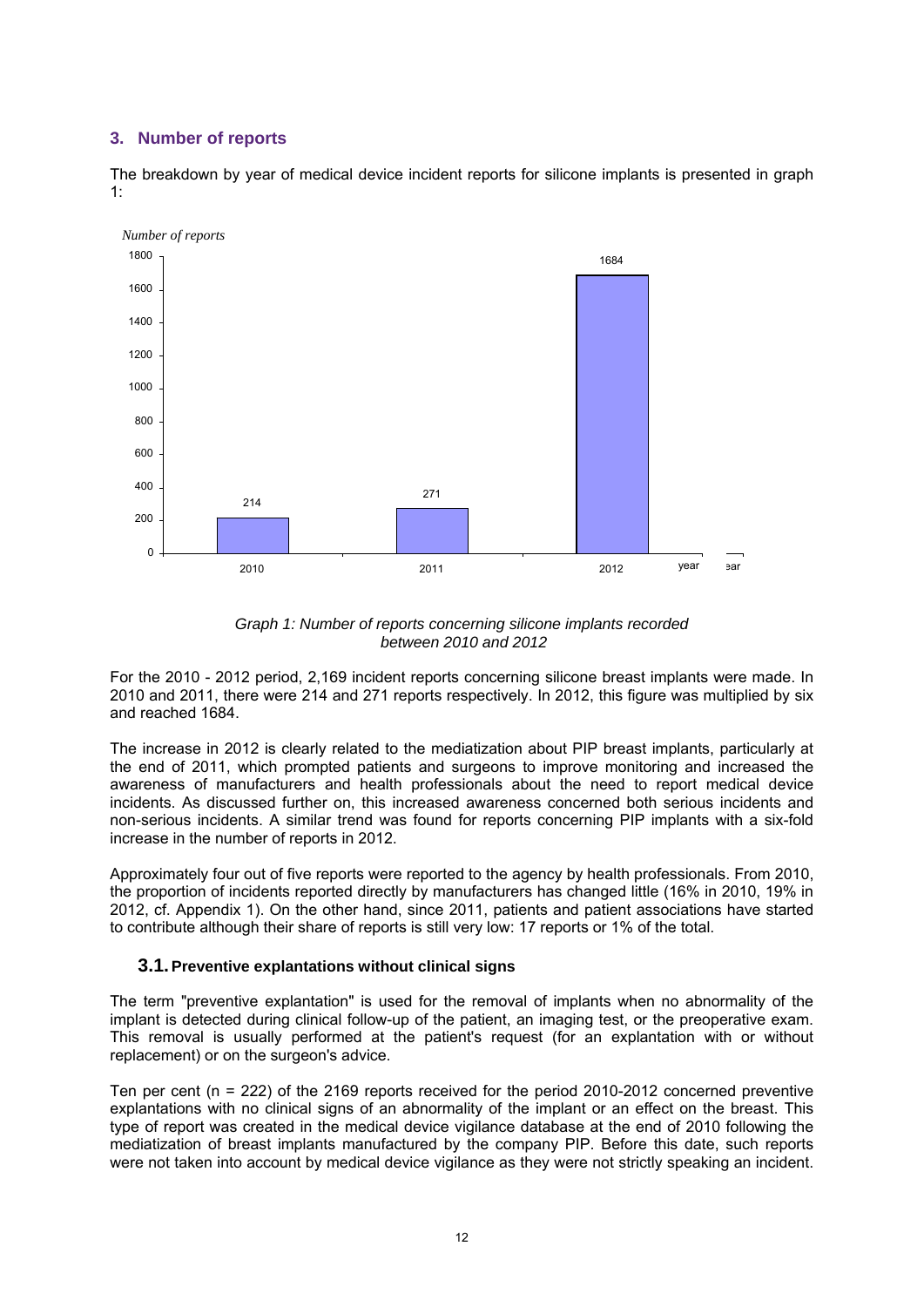In this case, surgery is decided as a precautionary measure without any anomalies of the implant or clinical consequences for patients.

To these 10% of explantations with no symptoms should be added  $8\%$  (n = 178) of preventive explantations of the contralateral implant when the other implant was found to have ruptured during a clinical or imaging examination. This category was also created in the medical device vigilance database at the end of 2010.

Fifty-one (51) of a total of 400 asymptomatic implants removed (18%) were subsequently found to have ruptured.

#### **3.2. The different types of incident reports**

Explantations without symptoms (preventive or contralateral) mentioned in the previous section are not taken into account in the following analyses even if an incident was fortuitously discovered (abnormal implant or adverse effects), as it was asymptomatic and is therefore not considered to be of the same type as those leading to explantation after detection of an incident. These analyses were therefore performed on **1769** reports.



*Graph 2: Percentage of incidents by type (n = 1769)* 

The primary cause of an incident report is rupture with warning signs (Graph 2). Ruptures were the reason for more than 65% of incident reports made during the period 2010-2012 (n = 1148).

The proportion of implant ruptures among all categories of adverse incident reports fell over the period: in 2010, ruptures accounted for 78% of reported incidents *versus* 70% in 2011 and 62% in 2012. This is probably a consequence of the mediatization of PIP breast implants which generally led to the report of a larger number of incidents including incidents other than ruptures.

The second cause of incident reports was the presence of a capsule. These represented for all capsule grades (Baker scale) combined, 13% of incident reports (n = 235). Nearly one third of reports of capsules ( $n = 74$ ) did not specify the grade. Grade 3 and 4 capsules logically represented the majority of reports for which the grade was specified (n = 132 i.e. 82% of reports).

The "other" category (n = 228) included incidents of varying severity related to a dysfunction of the medical device or adverse events for the patient. Breast tumours (adenocarcinoma and anaplastic large cell lymphoma) were the most serious examples and are discussed in section II.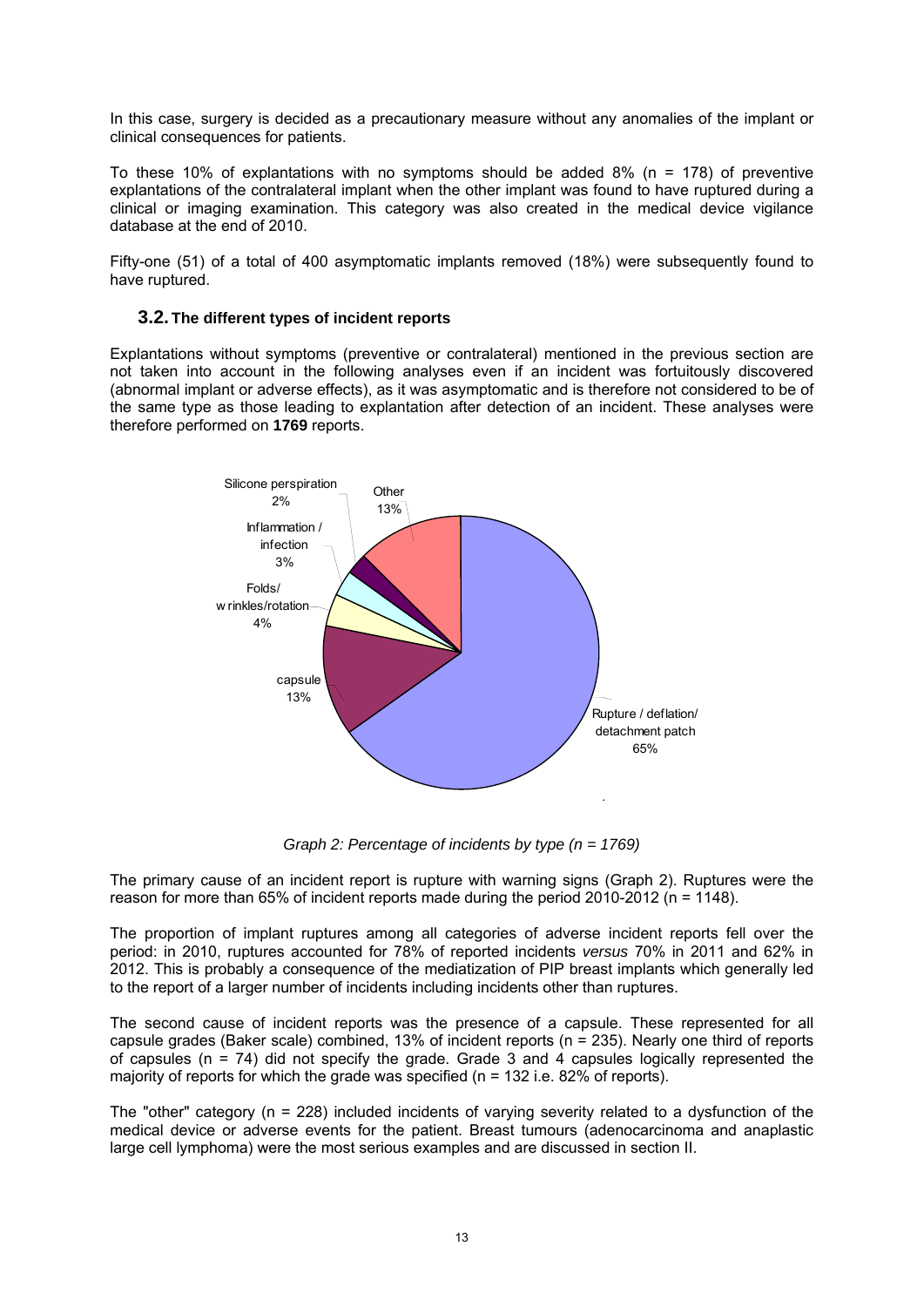The following analysis will focus on the ruptures of implants of known manufacturer, as this is the most frequent type of incident and potentially that with the highest risk as further surgery is usually required.



*Figure 3: medical device vigilance data available for analysis*

## **4. Analysis of ruptures**

The following analysis is restricted to incidents for which the manufacturer is known (n = 1745). To compare manufacturers, the mean time between implantation and the diagnosis of rupture was estimated from reports giving both the time of implantation and explantation (n = 816: the removal date was unknown for 42 cases of rupture) whereas rupture rates were calculated from rupture reports for which the date of implantation was given and after 2001 corresponding to the time interval used for the estimation of the number of women receiving implants ( $n = 791$ , for 67 cases the date of implantation was prior to 2001). The results are shown in detail in Figure 3.

## **4.1. Signal detection in medical device vigilance**

The signal detection in vigilance is primarily based on the use of indicators such as the PRR (see Appendix 3). The PRR (proportional reporting ratio) is a frequentist statistical method that evaluates the disproportionality of a factor between two categories. A value of the lower limit of the confidence interval (CI) of PRR > 1 indicates that the incident category of interest (in this case, ruptures) is more commonly observed with the manufacturer studied than with the other manufacturers compared and the other incident categories, for a given type of device (in this case, silicone implants).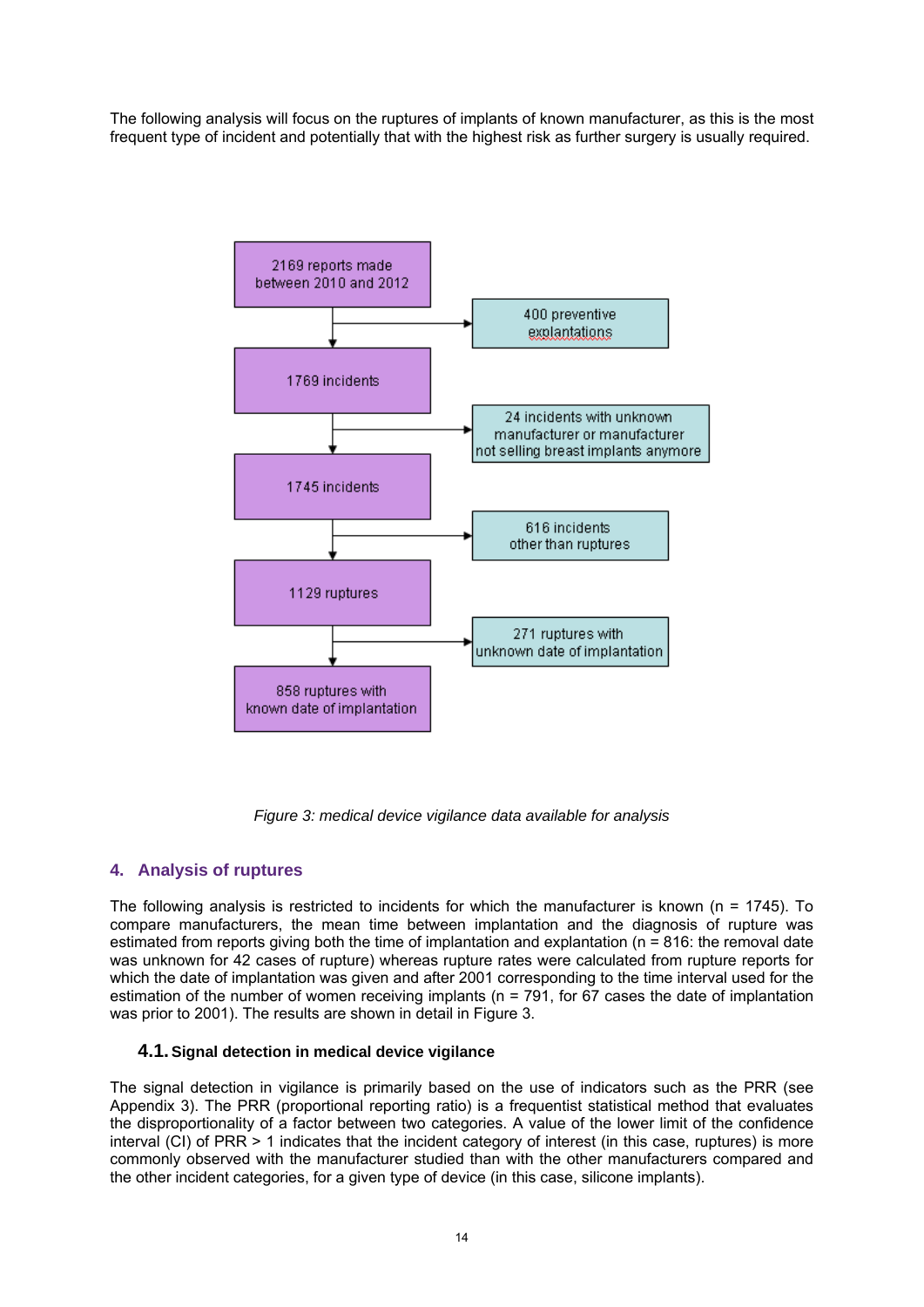The following calculations were made based on the 1745 incident reports recorded between 2010 and 2012 for silicone implants. Reports with an unknown manufacturer (not specified in the report) or a manufacturer no longer selling implants in France (n = 24) could not be taken into account.

These results showed disproportionalities ranging from 0.83 and 1.22, which were therefore all below the threshold of 2 usually applied in vigilance5. For two of the oldest manufacturers this disproportionality was statistically significant: Allergan with 1.16 times more ruptures (CI<sub>95%</sub> = [1.08, 1.24]) and Sebbin with 1.22 times more rupture reports (CI95% =[1.10, 1.36] ) compared to other categories of incident.

## **4.2. Rupture rates**

Table 2 below shows rupture rates with clinical signs or imaging abnormalities by year of implantation, for all manufacturers. Rupture rates were calculated by dividing the number of ruptures reported between 2010 and 2012 by the number of implants sold in the year of implantation (between 2001 and 2012) and for the corresponding manufacturer.

The method used to obtain the sales data required to calculate these rates is described in Appendix 4.

Reports for which the implantation date was unknown ( $n = 271$ ) or before 2001<sup>6</sup> ( $N = 67$ ) were excluded. 791 ruptures (76%) could be analysed.

It is important to note that the rupture rates calculated from data recorded between 2010 and 2012 are not comparable to the estimated rupture rates for data reported before 2010, because of the increased awareness about the importance of reporting medical device incidents due to the mediatization about PIP implants and the agency recommendations.

| Table 2: Rupture rates with warning signs by year of implantation, for all manufacturers combined - |
|-----------------------------------------------------------------------------------------------------|
| data recorded between 2010 and 2012                                                                 |

| year of<br>implantatio | 2001      | 2002      | 2003      | 2004      | 2005         | 2006      | 2007      | 2008      | 2009      | 2010         | 2011         | 2012      | Total     |
|------------------------|-----------|-----------|-----------|-----------|--------------|-----------|-----------|-----------|-----------|--------------|--------------|-----------|-----------|
| n<br>rupture<br>rates  | 0.30<br>% | 0.30<br>% | 0.25<br>% | 0.20<br>% | 0.24<br>$\%$ | 0.27<br>% | 0.19<br>% | 0.06<br>% | 0.06<br>% | 0.04<br>$\%$ | 0.03<br>$\%$ | 0.01<br>% | 0.13<br>% |

Rupture rates varied over time between 0.01% and 0.30% with a cumulative rate of 0.13%

The manufacturers Allergan, Mentor, Perouse Plastie, Sebbin and Eurosilicone have marketed breast implants since 2001. Sales data and implantation dates correspond to the period 2001-2012. The cumulative annual rupture rate for implantations between 2001 and 2012 was low and ranged from 0.08% to 0.22% with significant differences between these five manufacturers.

From 2007, breast implants made by 7 manufacturers (Silimed arrived on the market in 2009), are available on the market. The cumulative rupture rates over 6 years (for implantations from 2007 to 2012) by manufacturer are extremely low; they vary from 0.01 to 0.09%, and differ significantly between these seven manufacturers.

#### **4.3. Mean time before diagnosis of rupture**

<u>.</u>

The expected risk of rupture increases with implant age. All ruptures are not reported to medical device vigilance. Ruptures that are actually reported are often those perceived by their notifiers to be "abnormal" as they occurred before 10 years of implantation which is considered to be the usual

<sup>5</sup> Guideline on the use of statistical signal detection methods in the EudraVigilance data analysis system (ref. EMEA/106464/2006

 $6$  2001 is the year of reintroduction of silicone breast implants on the French market, after a marketing ban for breast implants with a filler other than saline (Decrees of 10 May 1995, 14 May 1997 and 28 May 1997).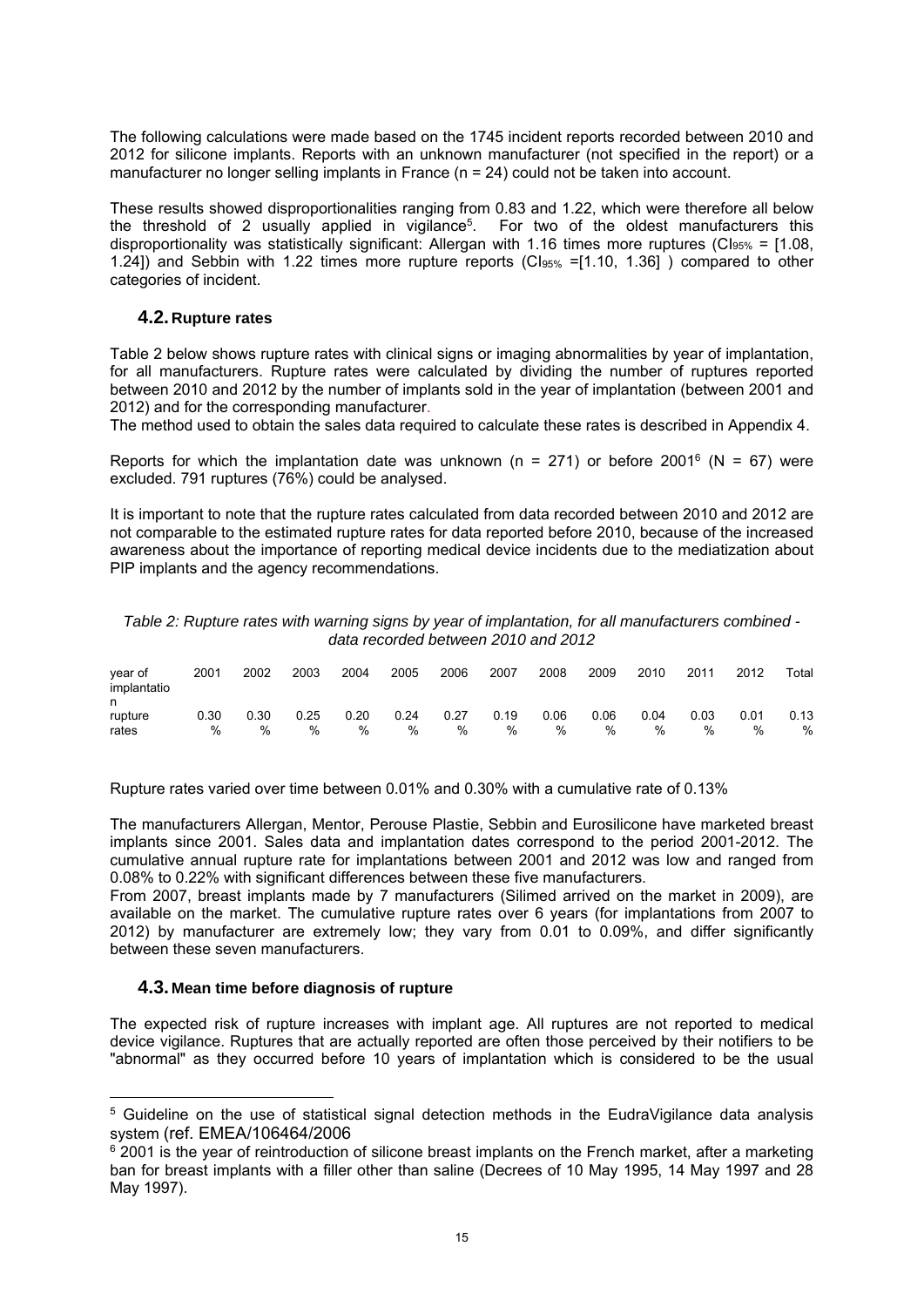median lifespan of a silicone breast implant. Ruptures that seem "abnormal" may also be those that are accompanied by clinical complications.

Graph 4 below was drafted using the rupture reports with clinical signs or ruptures detected during an imaging examination when the dates of implantation and removal are known ( $n = 816$ ). For the reasons explained above, this graph does not reflect the mean age of an implant but only the time between the placement of the implant and the discovery of a rupture when this is reported to ANSM.



*Graph 4: Mean time (in years) and corresponding standard deviation by manufacturer between implantation and the detection of a rupture reported to ANSM* 

According to the rupture reports received between 2010 and 2012, the mean time between the date of implantation and diagnosis was 7.6 years (SD = 4 years) for all manufacturers. There was no significant difference in this time between manufacturers.

Cereplas and Silimed do not appear on this graph as these implants have only been used for a short time in France (2007 for Cereplas and 2009 for Silimed), and they therefore only represent a small proportion of implants used and a very small number of rupture reports (n = 5 and 1 respectively).

To summarise, the analysis of medical device vigilance data recorded between 2010 and 2012 did not detect any alert signal for silicone breast implants in general (note: this is consistent with the control and inspection data discussed later in this report). There was no difference in the mean time to rupture between manufacturers. However, these results raise the question of the lifespan of implants as they show significant differences in rupture rates according to the date of implantation and a low but statistically significant difference between manufacturers according to their time on the market for rupture rates and for the proportion of ruptures reported. Medical device vigilance data should be interpreted with extreme caution because of the nature of the reports (passive) and the nonexhaustive nature of the data. However, they do suggest the need for guidance about the time before these implants need to be replaced.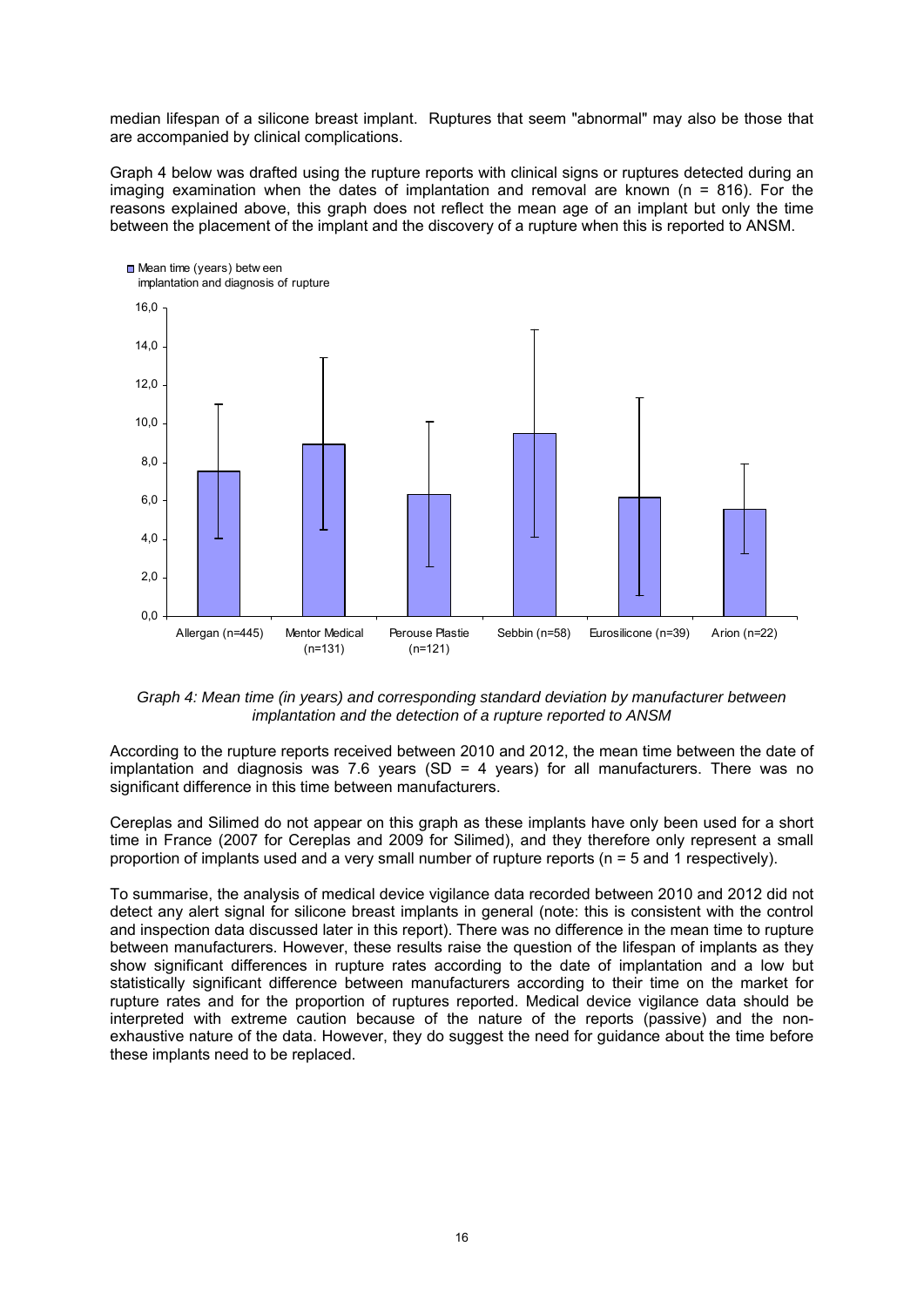# **II: Analysis of data obtained up until October 2013 on breast adenocarcinoma and lymphoma**

## **1. Breast adenocarcinoma**

Breast cancer is the most common female cancer in France7. The most common breast cancer (about 95% of cases) is adenocarcinoma.

At the end of October 2013, 22 cases of breast adenocarcinoma had been reported to the agency in women with silicone breast implants (more than 300,000 women) between 2001 and 2013. These tumour lesions were observed whatever the reason for implantation (aesthetic breast augmentation or breast reconstruction).

Several studies, including that by the FDA in 2011, have consistently shown in the past that there is no increased risk of breast adenocarcinoma in women with breast implants.

Likewise, in its opinion of December 2011 on PIP breast implants<sup>8</sup>, the INCa stated that the available data support the conclusion that there is no excess risk of breast adenocarcinoma in women with breast implants compared with the general population. Finally, in its report of September 2013 on PIP breast implants<sup>9</sup>, the SCENIHR (Scientific Committee on Emerging and Newly Identified Health Risks) mentioned that several studies have provided evidence that there is no increased risk of breast cancer or any other type of cancer among women with breast implants.

## **2. Anaplastic large cell lymphoma of the breast**

Anaplastic large cell lymphoma (ALCL) is a malignant tumour of the lymphatic system which develops in specific T-lymphocytes. It is a very rare form of lymphoma: according to the American Cancer Registries (SEER)<sup>10</sup>, it is estimated that one woman in 500,000 develops this type of lymphoma each year in the USA.

The breast site for this type of lymphoma is even rarer with an estimated yearly incidence in the U.S. of 3 cases per 100 million women.

## **2-1 Data collected by ANSM**

ANSM was informed about a first case of ALCL of the breast in a woman with a PIP breast implant in November 2011.

To date, the agency has been informed in France through medical device vigilance reports of 5 cases of ALCL in women with breast implants other than PIP implants.

In addition, ANSM found one other case during a literature search of the data giving a total of 6 cases of ALCL in patients with non-PIP silicone breast implants and 1 case in a woman with a saline-filled implant.

To date, no deaths have been reported apart from that of the woman with PIP implants and to ANSM's knowledge, the clinical outcome of patients is currently favourable.

The data collected by the agency for these 6 patients indicate that, about 6 cases of ALCL in patients with silicone breast implants (other PIP implant):

<u>.</u>

<sup>&</sup>lt;sup>7</sup> http://www.e-cancer.fr/soins/recommandations/cancers-du-sein

<sup>&</sup>lt;sup>8</sup> Proposed management of women with PIP breast implants: expert opinion Coordinated by the French National Cancer Institute (INCa)

<sup>&</sup>lt;sup>9</sup> Preliminary Opinion on the safety of Poly Implant Prothèse (PIP) Silicone Breast Implants (2013 update)

<sup>&</sup>lt;sup>10</sup> Anaplastic Large Cell Lymphoma (ALCL) In Women with Breast Implants: Preliminary FDA Findings and Analyses (January 2011)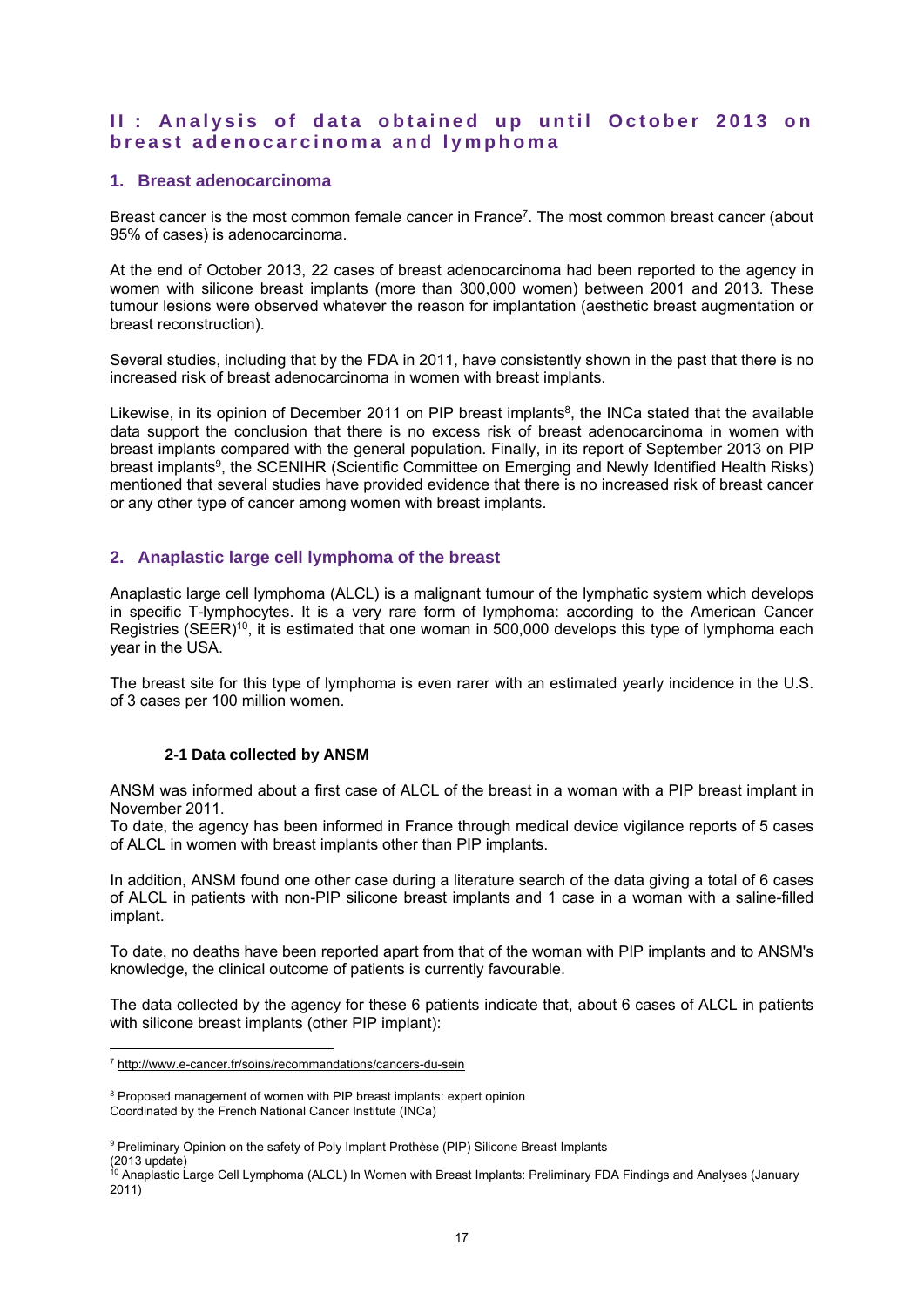- 3 women underwent surgery for aesthetic reasons and 3 for breast reconstruction,

- the median duration of implantation was 10 years at the time of diagnosis of the breast lymphoma.

One case has not yet been confirmed by the Lymphopath network (French network responsible for the histological diagnosis of lymphoma) and the Lymphopath network has not in fact heard about any additional cases.

These reports were made in a specific surveillance context by health professionals and manufacturers of breast implants after their attention was drawn to the first case of ALCL in a patient with a PIP implant.

In addition, histological examination of the surgical specimen obtained during explantation was not systematic before 2010.

The other European countries questioned during the follow-up of this dossier have reported a total of 5 cases (UK 2, Switzerland 1, Spain 2). In addition, one manufacturer has reported two additional cases to the agency: 1 in Italy and 1 in the Netherlands.

The French data were sent to the SCENIHR (Scientific Committee on Emerging and Newly Identified Health Risks) via the European Commission and are currently also exchanged with the FDA.

An update of the expert opinion on the risk of developing breast cancer and breast lymphoma is currently being drafted by the National Cancer Institute (INCa) in the light of newly available data. Moreover, manufacturers have already been requested to perform a risk analysis taking into account all the cases listed worldwide that have been reported or published in the literature.

## **2-2 Information provided by the LYMPHOPATH network**

Based on the data of the French LYMPHOPATH network, 9 cases of breast lymphoma associated with the presence of a breast implant have been recorded since the opening the network on 1 January 2010. The cases identified as associated with breast implants filled with silicone gel are those known to ANSM.

#### **2-3 Literature data on anaplastic large cell lymphomas (ALCL) arising from breast tissue**

The first case documented in the literature of lymphoma located in the breast of a woman with a breast implant was published in 1997 (Keech et al.<sup>11</sup>). Since then, several cases of this type of lymphoma have been described in the literature among women with breast implants, leading the FDA (Food and Drug Administration) in January 2011 to publish a review of the 34 literature cases that it had found in the literature. It informed the public that there was a possible link between ALCL and breast implants.

However, given the low worldwide incidence of this form of cancer, the FDA stipulated that this hypothesis could not yet be confirmed or linked to any particular type of implant (texture, gel filler, brand). The US agency is working in collaboration with the American Society of Plastic Surgeons, clinicians and scientists to compile a registry of woman with breast implants with a view to analysing the cases of ALCL in this population.

The rate of publication on the subject "ACLC and breast implants" has grown since 2011 with as many articles published in two years (68 in 2011-2013) as between 1995 and 2011 (67), probably due to the January 2011 FDA Report and the case of lymphoma in a French woman with PIP implants in November 2011.

1

<sup>11</sup> Keech J A Jr and Creech B J (1997), Anaplastic T-cell lymphoma in proximity to a saline-filled breast implant, Plast Reconstr Surg, 100, 554-555.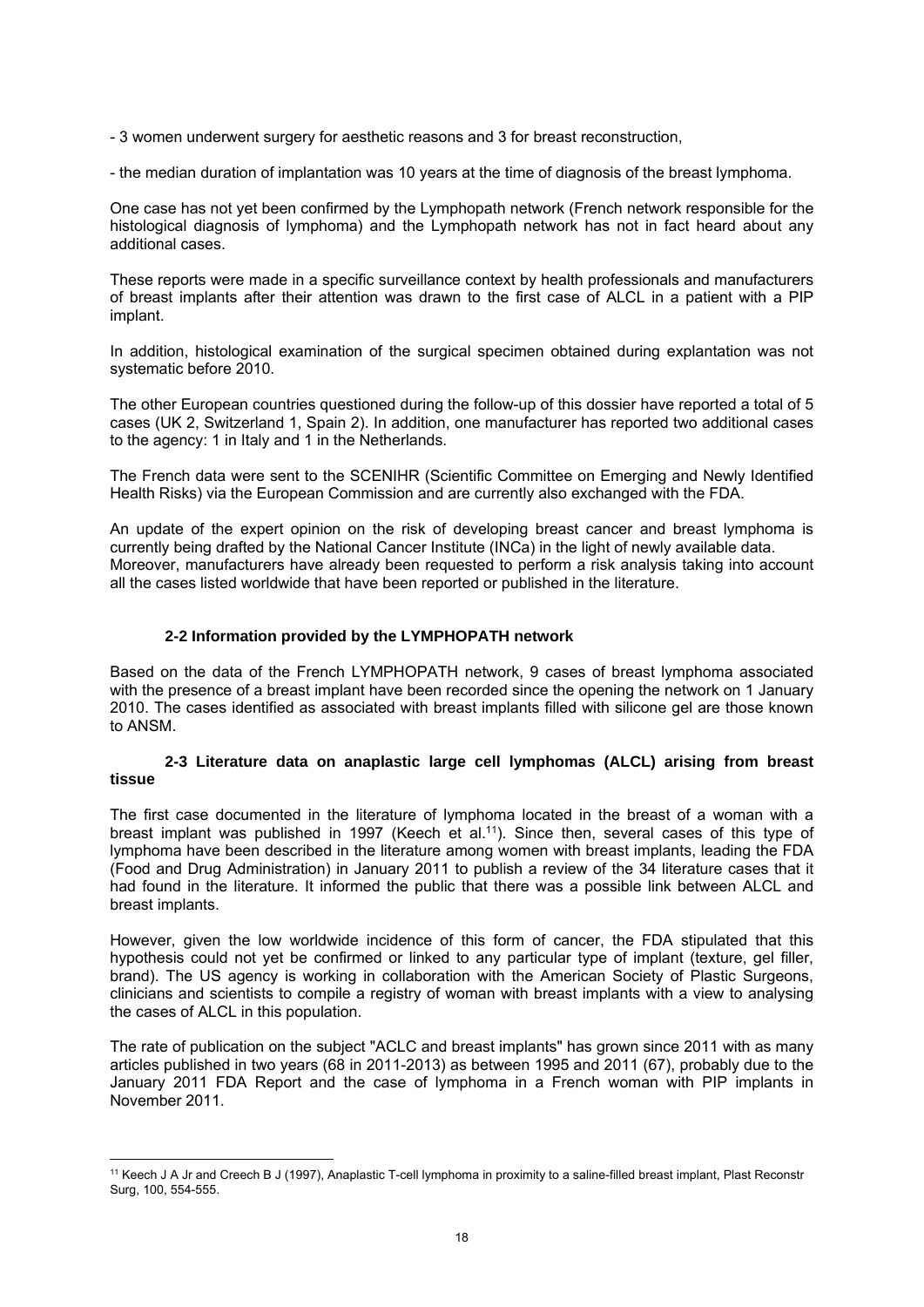The review of the literature by Mychaluk *et al*. 12 in 2012 added seven additional cases to the 34 cases studied by the FDA (see Appendix Table 5). A more recent review of Taylor *et al*. 13 in 2013 mentioned 103 cases in the literature. These new data support the fact that the cases of ALCL reported to date cannot be linked to a particular type of implant and may occur in women with saline-filled or silicone gel implants.

## **III- Conclusion on vigilance data**

Between 2010 and 2012, 2,169 incident reports on silicone implants (excluding PIP implants) were recorded by ANSM including 1684 for 2012 alone. This sharp increase is probably a consequence of the mediatization about PIP breast implants that led to a change in the reporting criteria and prompted health professionals and manufacturers to improve reporting both from the quantitative and qualitative point of view. These data are, however, not exhaustive, and the under-reporting of incidents should be taken into account.

Most reports concerned implant ruptures detected during a clinical examination or ultrasound scan. This is a known and serious complication of breast implants as further surgery is required. The ruptures reported to ANSM occurred on average 7.6 years (SD ±4 years) after implantation. This mean duration does not correspond to the mean lifespan of an implant. This is because the reported ruptures are often those perceived by their notifiers to be "abnormal" as they occurred before 10 years of implantation which is considered to be the usual median lifespan of a silicone breast implant.

The cumulative rupture rate over the last 12 years for all eight manufacturers present on the French market is 0.13%.

The 7 cases of anaplastic breast lymphoma on silicone breast implants known to ANSM in France (1 associated with a PIP implant and 6 with other brands) and the investigation about this topic by the FDA represent a signal making it necessary to perform further investigations on the occurrence of ALCL in women with silicone breast implants.

ANSM is continuing its investigations with manufacturers.

1

In parallel, the Ministry of Health has asked the French National Cancer Institute (INCA) and ANSM for a case study, references and epidemiological data.

All the medical device vigilance findings have led ANSM to take specific measures concerning this type of medical device, which are set out at the end of this report.

<sup>&</sup>lt;sup>12</sup> Mychaluk J, Perigon D, Qassemyar Q, Gianfemi M and Sina R (2012) Prothèse mammaire et lymphome T anaplasique à grandes cellules: que savons-nous? [Breast implants and anaplastic large cell lymphoma. What do we know?] Annales de chirurgie plastique et esthétique ISSN 0294-1260, 2012, vol. 57, no1, pp. 1-8

<sup>&</sup>lt;sup>13</sup> Taylor CR, Siddiqi IN, Brody GS(2013), Anaplastic large cell lymphoma occurring in association with breast implants: review of pathologic and immunohistochemical features in 103 cases., Appl Immunohistochem Mol Morphol. 2013 Jan; 21(1): 13‐8. Review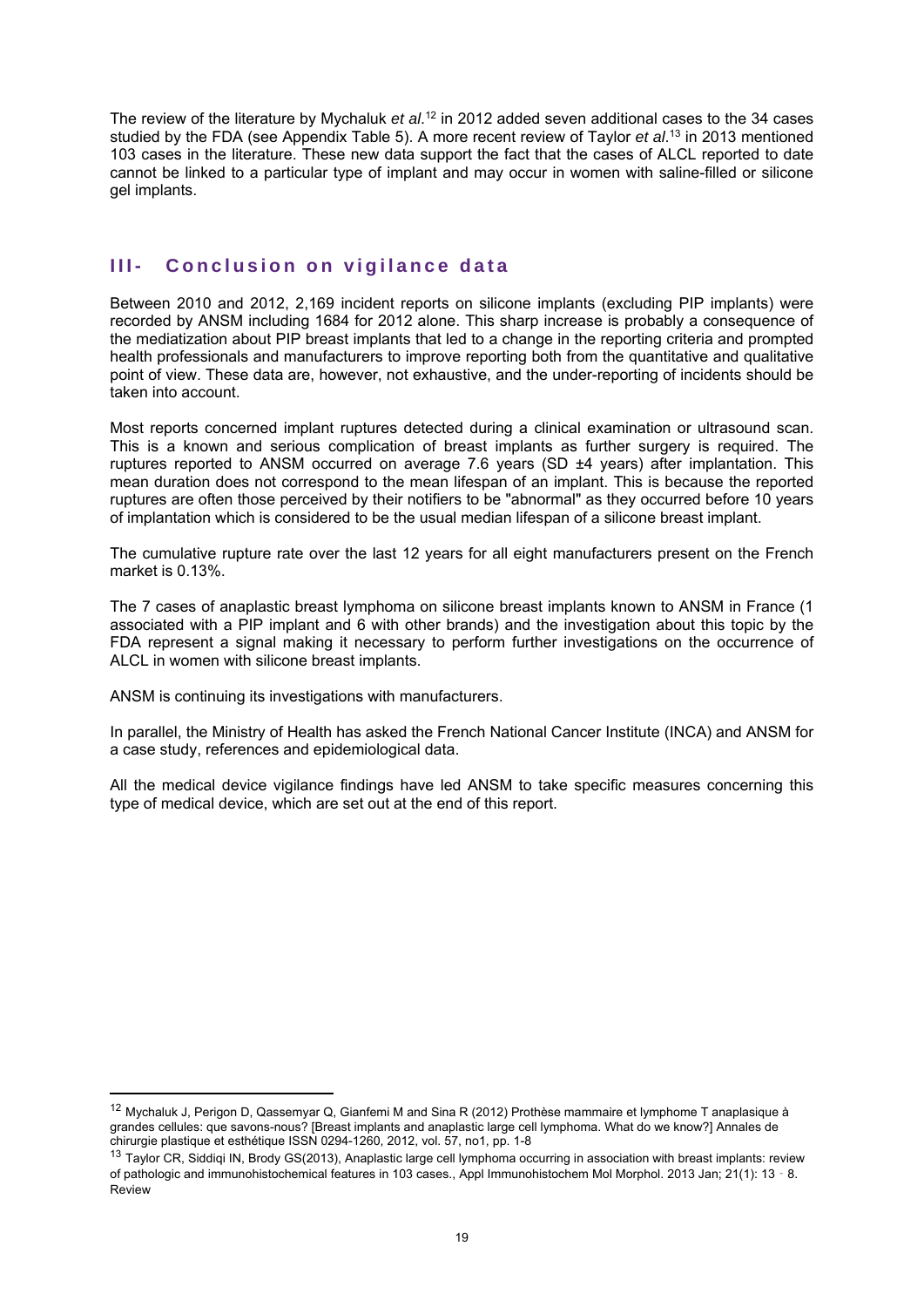# **Section 2: 2010-2013 inspect ion and control campaign on manufacturers of silicone gel breast implants**

## **1 - Background of the inspection and control campaign**

An increase in the number of reports of ruptures of breast implants pre-filled with silicone gel manufactured by the company Poly Implant Prosthese (PIP) in France (Var) led ANSM to inspect the premises of this company in March 2010. The inspection found that although this manufacturer had an EC marking dossier and an apparently satisfactory quality system, it had placed on the market breast implants with characteristics, in particular for the gel filler, that were different from those specified in the EC marking dossier submitted to the notified body.

Accordingly, the General Director of ANSM, by the Decision of 29 March 2010, banned the marketing, distribution, export and use of breast implants pre-filled with silicone gel manufactured by this company.

In this context, ANSM decided to carry out an inspection of all manufacturers marketing silicone gel breast implants in France to answer the following two major questions, raised by the PIP scandal:

- do all breast implants marketed by manufacturers contain the raw materials specified in their EC marking application?
- **Example 2** are the production processes controlled, as only a particularly small part of the production process is automated?

This inspection campaign took place from October 2010 to December 2013. It formed part of the more general framework of an ANSM action plan for monitoring high-risk medical devices.

## **2 - Purpose**

In response to the above two questions, the objectives of the campaign were therefore to check:

- the good record keeping and completeness of EC marking dossiers for breast implants marketed in France;
- the traceability and compliance with the specifications in the EC marking dossier of the raw materials used as well as the production operations and quality control of these devices;

In addition, it was decided to check the conditions of management of medical device vigilance reports made by manufacturers.

## **3 - Conduct**

## **3-1 Stages of the campaign**

The 2010-2013 inspection campaign on manufacturers of silicone gel breast implants comprised two phases: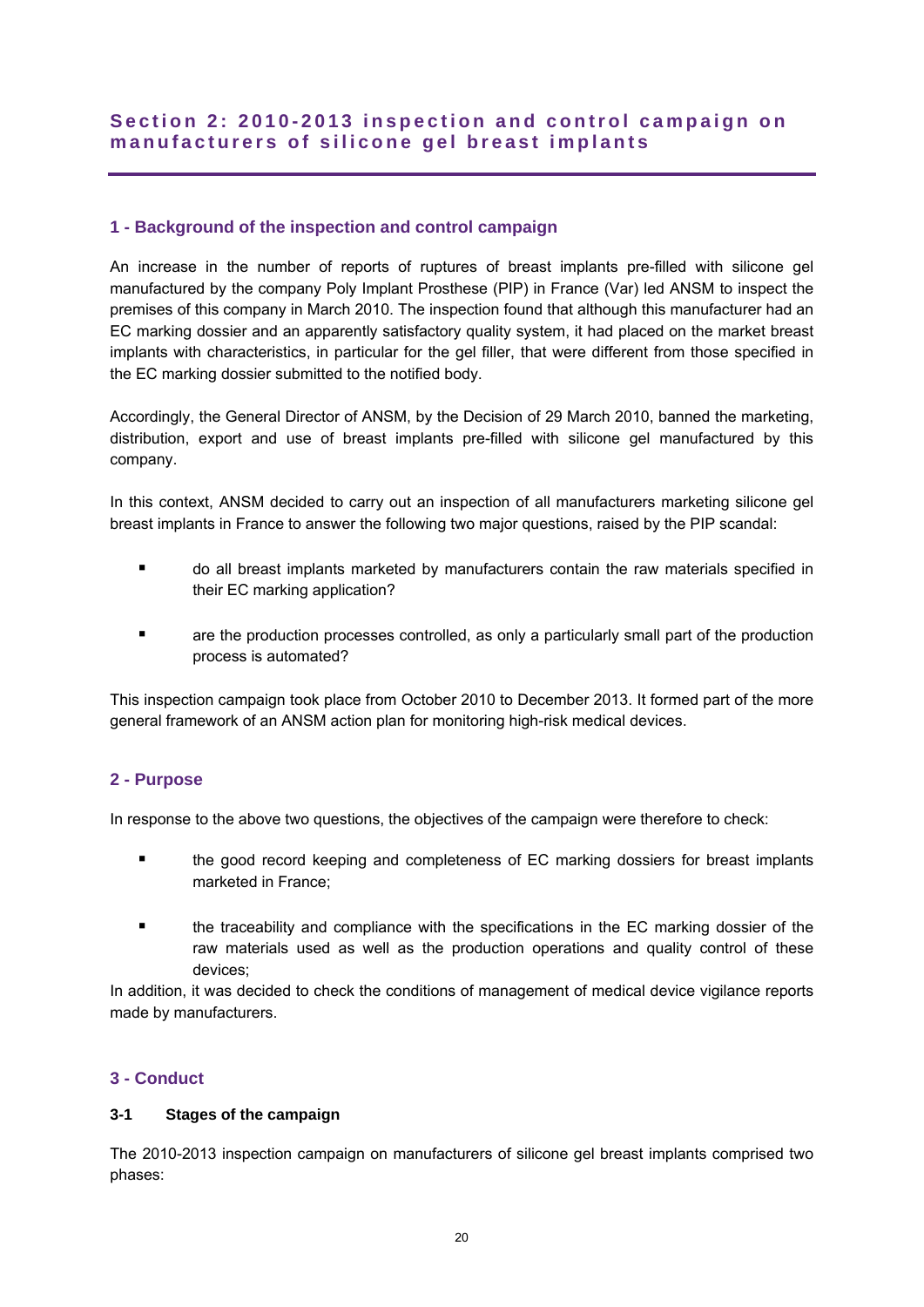- 1. The first phase took place from October 2010 to December 2012. This consisted in an inspection of all operators established in France involved in the production and marketing of breast implants (not including OBL and distributors in particular) on the national territory;
- 2. The second phase took place from January 2012 to December 2013. It involved the conduct of:
	- follow-up inspections to check:
		- the corrective actions implemented by manufacturers established in France, following the inspections performed during the first phase;
		- the validation of production transfers concerning two manufacturers;
	- inspections of all manufacturers identified outside France as they produce breast implants which may be placed on the French market;
	- specific verification of sterilisation conditions and the control by all manufacturers (in France and other countries) of ethylene oxide residue in the sterilised implants.

## **3-2 Operators inspected**

An average volume of 78,000 breast implant units was placed on the French market each year between 2010 and 2012. The share of foreign manufacturers was 36%. Most manufacturers were SMEs (small and medium-sized businesses). They generally employ from 50 to 150 people and have an annual turnover of between 5 and 20 million Euro for an annual production of 50,000 to 200,000 implants depending on the companies. French manufacturers achieve 70% to 90% of their turnover outside France (Europe included). The largest market is South America which represents on average 40% of the turnover of manufacturers located in Europe.

Twelve manufacturers were identified who market or are authorised to market breast implants in France.

The panel of inspected companies is as follows (see Appendix 4):

- **11 manufacturers, including 6 in France and 5 internationally;**
- 1 representative (European representative of a foreign manufacturer) established in France;
- 1 outsourced production subcontractor (outside France):
- 4 French distributors:
- **1** 1 French trading operator;
- **1** supplier of raw materials among the 2 existing suppliers on the breast implant market;
- the French notified body responsible for issuing the certificate of conformity for breast implants of 3 of the 12 manufacturers identified worldwide.

This campaign led to the conduct of 35 inspections including 9 internationally between September 2010 and December 2013. 20 initial inspections and 15 follow-up inspections were performed. Some manufacturers were inspected two or three times. An unannounced inspection was performed on more than 50% of operators established in France. A single manufacturer among the 12 identified worldwide was not inspected. This was the South Korean company HansBiomed Corporation (see section 3.4). This summary therefore does not contain information about this manufacturer.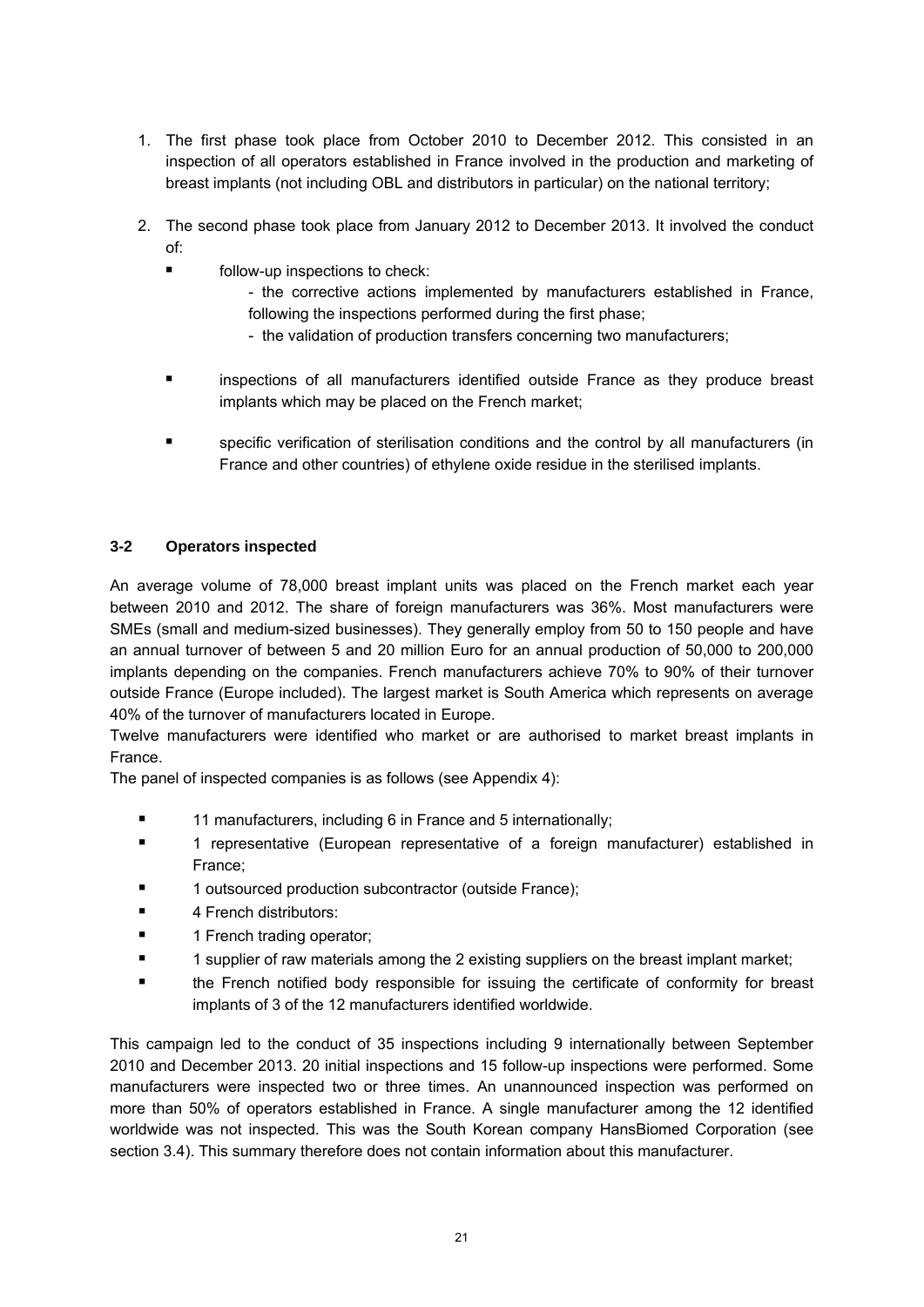The two extremes of the panel of inspected companies were:

- the smallest manufacturers with 5 employees;
- the two largest manufacturers attached to multinational companies and employing more than 1,000 people.

## **3-3 : Protocol**

## **3-3-1 Inspection methodology**

To ensure that all inspections were conducted according to harmonised procedures, an inspection procedure was developed for this campaign. This procedure comprised:

- a general examination module used at each inspection;
- **Example 3** specific modules for the activity of each inspected operator.

The general module consisted in verifying:

- the conditions of management of staff responsible for the main activities (staff organisational charts, job description forms, authorisations, delegations, training);
- the quality management system (document system, internal audits, external audits);
- **EC certificates for the breast implants;**
- the completeness of the technical documentation, labelling and instructions for use of these devices, the production conditions, quality control and product batch release, traceability of incoming (materials, components, intermediates) and outgoing materials (finished products);
- conditions of management of nonconformities, complaints and medical device vigilance signals and the planned product recall procedures;
- the presence of contracts between breast implant manufacturers and their suppliers and subcontractors

## **3-3-2 Specific modules**

Four specific modules were used depending on the activity of the operators inspected:

- 1. On the sites of manufacturers (responsible for placing on the market) who hold the EC marking dossier, a **"Technical Documentation" module** for which a particular attention was carried in the risk analysis, preclinical data, clinical data and tests of the mechanical safety of these medical devices;
- 2. On production sites, **a "Production" module** to check:
	- that the references of the gel filler used during production correspond to those specified in the EC marking dossier, by performing an accounting reconciliation to establish the consistency between the amounts of gel ordered and received and the number of breast implants manufactured;
	- that the production processes are consistent with those specified in the EC marking dossier and that the critical steps in manufacture and sterilisation (examined in the risk analysis) are identified and controlled;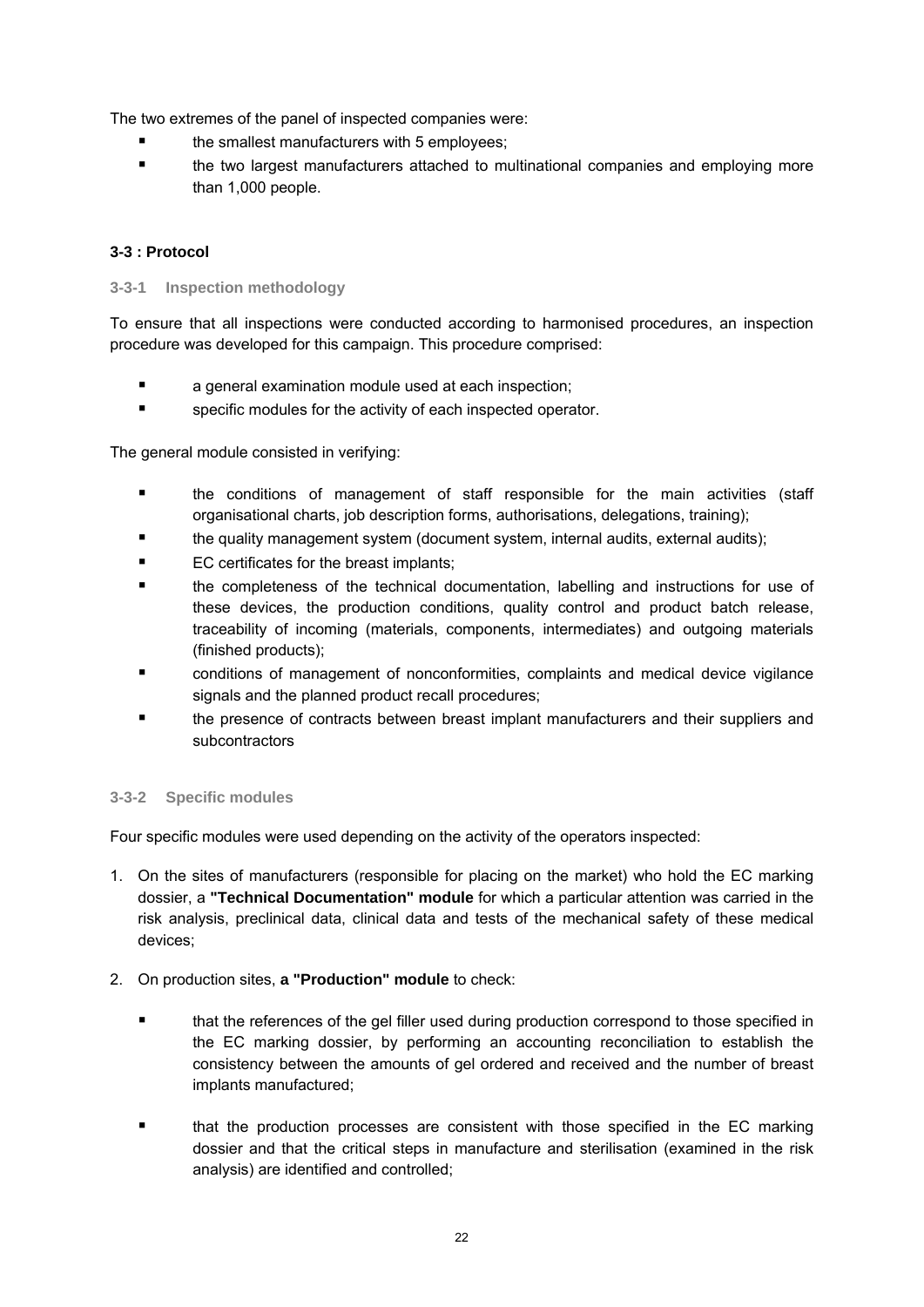- 3. On production sites and at distributors, **a "Samples" module of** finished product (breast implant) and gel filler intended to check the following by collecting samples of products for analysis:
	- the compliance of the gel in implants with that claimed by manufacturers and specified in the EC marking dossier (gel filler characterisation tests);
	- **the release characteristics of the silicone in the implants:**
	- the resistance of implants in the elongation at break test as specified in ISO 14607 which describes the state of the art concerning breast implant design.

The collected products were sent to the ANSM Laboratory Controls Division, and to the French National Metrology and Testing Laboratory (LNE) for analysis.

4. On sites managing device vigilance: **a "medical device vigilance" module** was used to check the conditions of management of adverse device incident reports and collect the main categories of alerts, in terms of number of units sold per year and per country.

## **3- 4: Specific case of the South Korean manufacturer HansBiomed Corporation**

HansBiomed Corporation, a South Korean manufacturer, sent ANSM the information of "putting into service" of breast implants in France.

Breast implants manufactured by HansBiomed Corporation may be placed on the European market under several brands. The companies responsible for marketing that could be identified were:

- HANSBIOMED Corporation with the BELLAGEL® brand;

- ROFIL MEDICAL IMPLANTS Ltd with the M-IMPLANTS® brand;
- VITAL ESTHETIQUE with the NATURESHAPE® brand.

However, a priori, none of these implants produced by HansBiomed Corporation have been implanted in France.

Despite the scheduling of an inspection, the principle of which was notified to representatives of HansBiomed Corporation in June 2012, they indicated that they were not available to receive ANSM inspectors in 2012, or even during the first half of 2013. This abnormal practice constitutes an exception to the success of this campaign, as all the other operators participated in these inspections.

Representatives of HansBiomed Corporation finally announced that the complete reconstruction of their plant prevented them from marketing breast implants and undergoing an inspection in the shortterm. However, the French Public Health Code requires operators to submit to ANSM inspections if they participate in the marketing of medical devices on French territory.

Regarding the breast implants placed on the market under its own brand (Bellagel®), it is clear from the above communication that the European representative of HansBiomed Corporation (representative of this manufacturer in Europe) is established in France. An inspection was performed on the site of this agent. It found major nonconformities that prevented the agent from performing his duties. No breast implants were present on the site of this agent during the inspection. Because of the formal notice sent by ANSM, this agent has decided to cease representing this manufacturer in Europe.

During this campaign, implants of the M-Implants® and NATURESHAPE® brands were tested by the ANSM laboratories. The results of the tests performed showed that the quality of these breast implants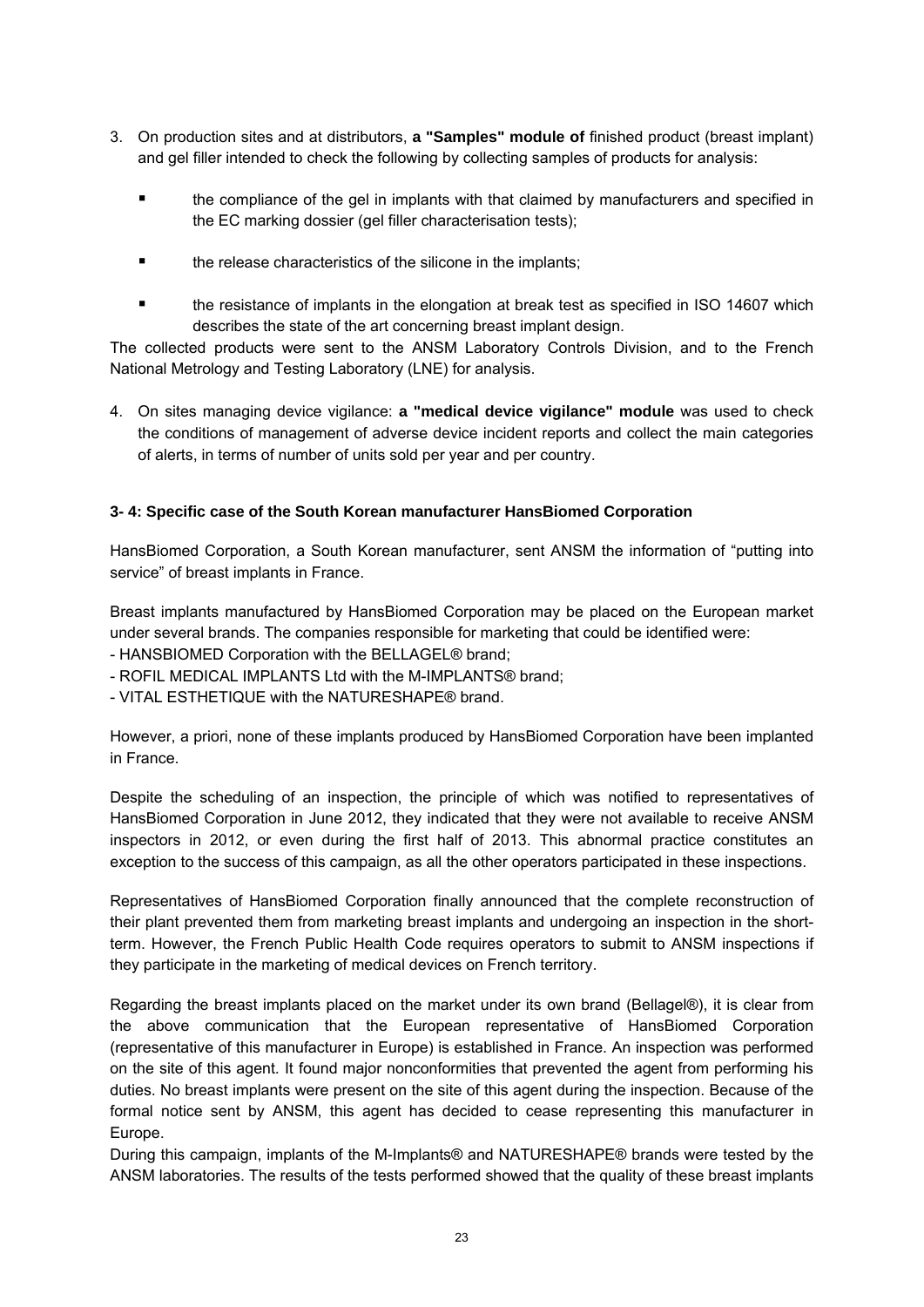is highly questionable. However, NATURESHAPE® implants have *a priori* not been placed on the French market and the company has stopped its activity in this field. Regarding M-Implants®, ANSM took the appropriate health policy measures against ROFIL MEDICAL IMPLANTS Ltd and its subcontractor HansBiomed Corporation, banning the marketing in France of this type of breast implant although the information available to ANSM confirms that they have not yet been used in France. The European health authorities were informed.

Note however that in addition to this inspection campaign and after discussion with the company HansBiomed Corporation, a Bellagel brand breast implant directly sent by HansBiomed was analysed. These tests demonstrated D4 and D5 contents of below 50 ppm.

# **4- Overview of the campain**

## **4-1 Raw materials**

## **4-1-1 Type of raw materials used**

The raw materials used in the manufacture of breast implants pre-filled with silicone gel are polydimethylsiloxane polymers. Implant manufacturers prepare the shell and gel filler by mixing two components (A and B) of the corresponding raw materials to induce cross-linking of the polymers. The effectiveness of cross-linking and the stability of the network thus formed increase with the homogeneity of polymer chain length, characterised by monodispersity. The greater the monodispersity of the raw materials, the lower the number of non-cross-linkable short-chain molecules. These short-chain molecules are:

- Octamethylcyclotetrasiloxane or "D4";
- **Decamethylcyclopentasiloxane or "D5":**
- Dodecamethylcyclohexasiloxane or "D6"...

Treatment of raw materials using a steam distillation process, carried out by the suppliers of these materials, minimises short-chain content. Material quality and price increase with the quality of this treatment.

Characterisation of short-chain content is important in order to characterise the quality of the gel used.

However, the presence of these compounds in medical devices is not prohibited or restricted to maximum limit contents by any existing standard or regulatory references.

This inspection campaign shows that the raw materials used in the manufacture of breast implants, by the inspected manufacturers, originate from 2 suppliers:

- **NUSIL TECHNOLOGY LLC (1050 Cindy Lane, Carpinteria, CA 93013, USA);**
- **APPLIED SILICONE CORPORATION (270 Quail Court, Santa Paula, CA 93060, USA).**

Among the 11 breast implant manufacturers inspected:

- 6 only use raw materials supplied by NUSIL TECHNOLOGY LLC;
- **3 only use raw materials supplied by APPLIED SILICONE CORPORATION;**
- 2 use raw materials originating from both suppliers.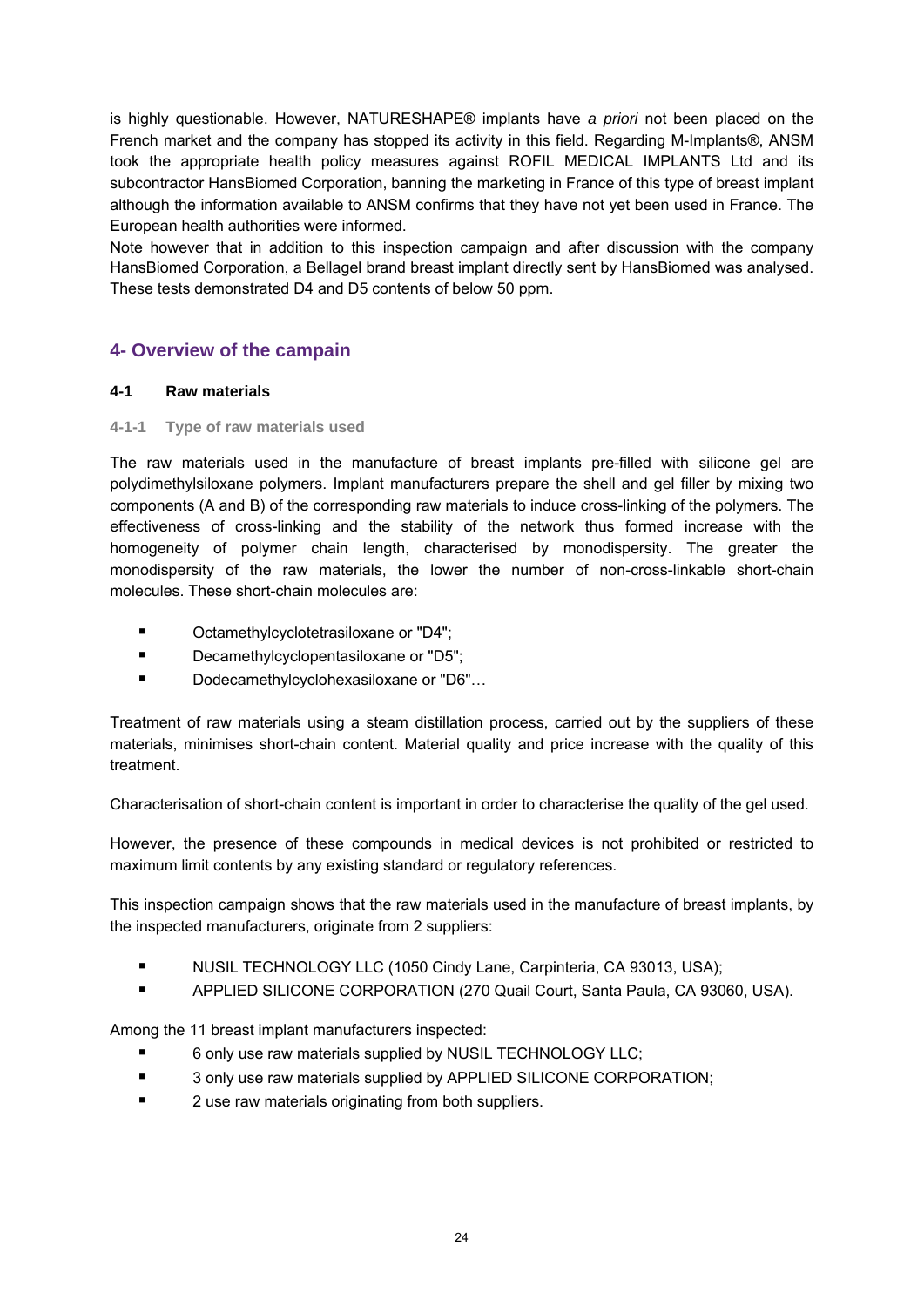#### **4-1-2 Raw materials supplied by "NUSIL TECHNOLOGY LLC"**

An inspection carried out at the French distribution site for this supplier made it possible to:

- identify the breast implant manufacturers who are clients of this supplier, together with the NUSIL raw material references used by each client;
- obtain the corresponding sales volumes for each of them equivalent to a smoothed annual average (from July 2009 to July 2010 for instance);
- $\blacksquare$  collect the raw material specifications.

9 gel filler references originating from this supplier are used by the breast implant manufacturers.

NUSIL TECHNOLOGY LLC guarantees a limit short-chain molecule content, in raw materials destined for the manufacture of breast implant shells and gel fillers, of not more than 50 ppm (parts per million) D4 and 50 ppm D5. These limits are included in the raw material design specifications.

## **4-1-3 Raw materials supplied by APPLIED SILICONE CORPORATION**

The information collected during the inspections on breast implant manufacturers supplied by APPLIED SILICONE CORPORATION showed that 4 gel filler references originating from this supplier may be used:

reference 40004, for which the limit D4 and D5 content guaranteed by the supplier varies over time and according to its clients, with this supplier, in fact, stating:

 -in a letter dated 03/10/2011, to one of its manufacturers: a limit D4 content < 50 ppm and a limit D5 content < 50 ppm in the batches supplied to this client;

 -in a letter dated 03/01/2012, to the same manufacturer: a limit D4 content < 150 ppm and a limit D5 content < 150 ppm in the batches supplied to this client;

 -in a letter dated March 2012, to another manufacturer: a limit D4 content < 20 ppm and a limit D5 content < 20 ppm in the batches supplied to this client.

- reference 40008, for which the supplier guarantees a limit D4 content < 20 ppm and a limit D5 content < 20 ppm, in the batches supplied to one of the manufacturers (supplier document dated March 2012);
- reference 40135, for which the supplier guarantees a limit D4 content of 2 to 5 ppm and a limit D5 content of 5 to 25 ppm, in the batches supplied to a third manufacturer (supplier document dated 15/08/2011);
- reference 40077, for which no supplier specifications, in terms of limit D4 and D5 content, could be presented during the inspection campaign.

These data demonstrate considerable variability in terms of the characteristics of these raw materials which are, nonetheless, still compatible with their use in the manufacture of breast implants.

**4-1- 4 Monitoring of D4 and D5 content**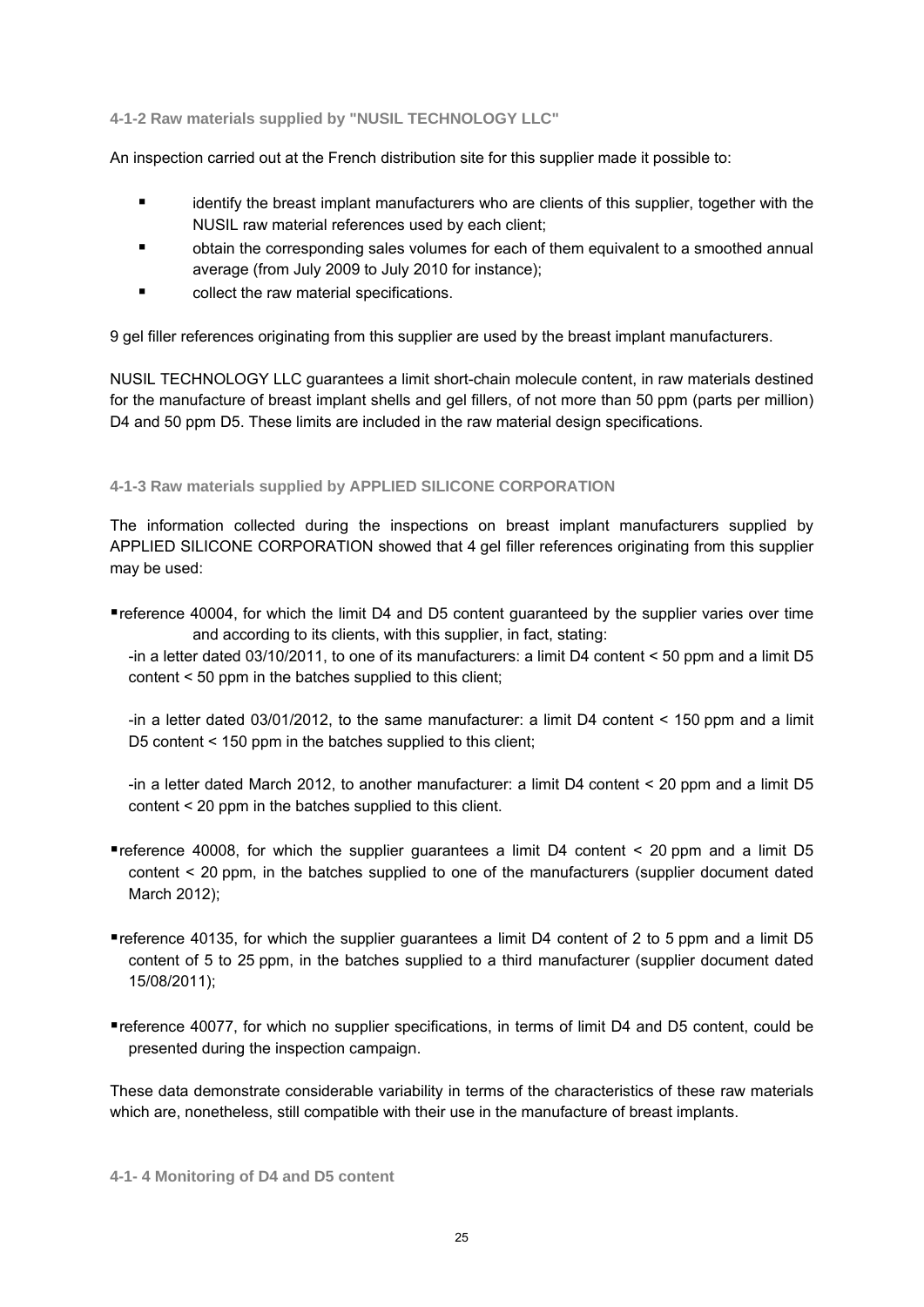Despite the available specifications for raw materials used in the production of breast implants, on the date of the inspection, several manufacturers did not have information regarding the limit D4 and D5 short molecule content guaranteed by the raw material suppliers. This oversight led to a nonconformity being reported to the manufacturers concerned. Handling of this nonconformity is monitored by ANSM on a case-by-case basis.

The manufacturers concerned agreed to take the required corrective action.

## **4.2 Strong points and points for improvement by manufacturers**

This section reveals the main strong points and points requiring improvement, based on an analysis of all of the information acquired during the inspection campaign.

## **4-2-1 Strong points**

## *Documentation system*

The majority of the manufacturers inspected have set in place a fairly well-structured and wellmanaged quality policy, quality system and documentation system, based on procedures and records covering all of their activities.

Manufacturers for whom nonconformities were reported agreed to take the necessary corrective action to expand their documentation system.

## *Technical documentation*

For the majority of the manufacturers inspected, the technical documentation on their marketed breast implants includes:

- **a** a generally satisfactory risk analysis;
- satisfactory descriptions of the production processes;
- **Example 2** generally satisfactory preclinical data, divided between reports on tests conducted on the raw materials used, reports on tests conducted on their finished products (breast implants) and bibliographical studies, to be expanded, however, for 7 manufacturers (notably in terms of justification of equivalence between the bibliographical data and the implants placed on the market);
- adequate preliminary clinical data, the representativeness of which nonetheless needs to be reinforced for two manufacturers in order to take actual production conditions into account;
- **Phonon** post-marketing clinical data based on monitoring of patient cohorts, to be improved, nonetheless, for 3 manufacturers in terms of description of methodology, compliance with the monitoring protocol and traceability of the implants tested.

All manufacturers for whom nonconformities were reported agreed to take the necessary corrective action to expand their technical documentation. Compliance with these undertakings was routinely monitored during 2013.

## *Labelling and instructions of use*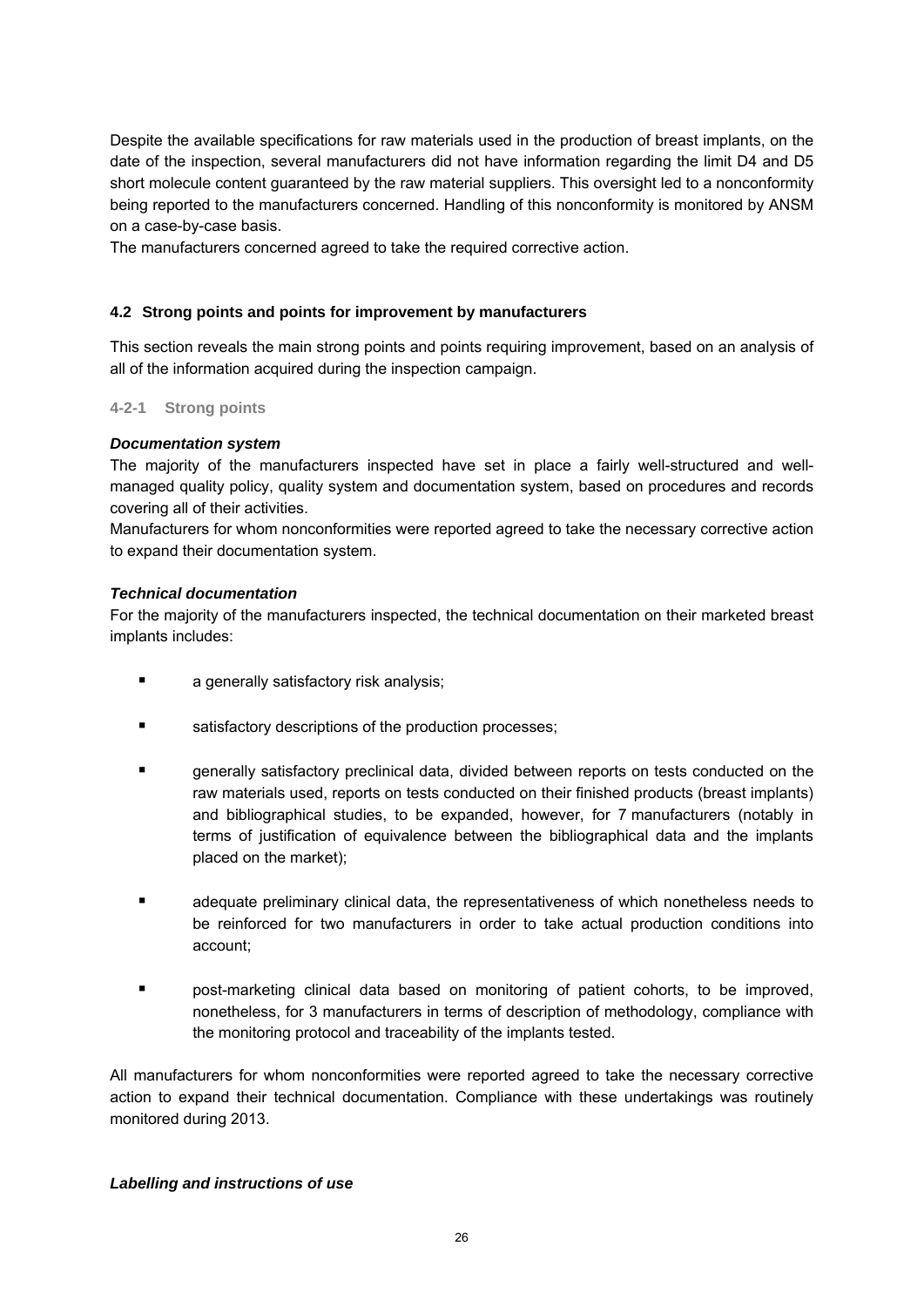The labelling and instructions of use of breast implants are generally satisfactory for most of the manufacturers, but still need to be clarified for 6 manufacturers.

## *Traceability*

With regard to the above-mentioned documentation system, the traceability of incoming materials, components and intermediates and the traceability of outgoing finished products are correctly managed by the inspected manufacturers. Hence, the accounting reconciliation between the quantities of gel filler ordered and received, on the one hand, and the number of breast implants manufactured and placed on the market, on the other, as stipulated in the "Production" module of this campaign (cf. section 3.3.b point 2), proved to be consistent and satisfactory for all of the manufacturers inspected.

## *Management of nonconformities, device vigilance, complaints and recalls*

Nonconformities and complaints are correctly managed by the majority of the manufacturers inspected. They also have formal processes in the event of product recalls.

Manufacturers for whom nonconformities were reported agreed to take the necessary corrective action to expand their processes for managing nonconformities, complaints and recalls.

Device vigilance is correctly managed by the majority of the operators inspected. They have device vigilance representatives declared to ANSM, together with procedures and records of any signals brought to their attention.

The manufacturer for whom nonconformities were observed in this area agreed to take the required corrective action.

All of the device vigilance reports declared by the manufacturers and presented during the inspections represent no more than 1% of the volumes placed on the market. The main causes behind the reports are shell ruptures and capsular contractures.

Some, but not all, manufacturers also report incidents related to manipulation by surgeons during implantation (scalpel marks on the implant).

## *Contracts with suppliers and subcontractors*

The majority of the manufacturers inspected have drawn up contracts with their suppliers of raw materials and components, and also with their subcontractors. These contracts stipulate the expected quality of the products and services in relation to the specifications.

5 out of the 11 manufacturers inspected nonetheless need to clarify and expand these contracts with clauses relating to audits and information sharing in the event of changes liable to affect product or service quality. 3 out of the 11 manufacturers inspected have only drawn up contracts with some of their suppliers of materials and components.

All of the manufacturers for whom nonconformities were reported agreed to take the necessary corrective action in order to establish comprehensive contracts with their suppliers and subcontractors.

## **4-2-2 Points requiring improvement**

The main points requiring improvement by the manufacturers correspond to production conditions, even though no health risks have been evidenced. These is related to:

**E** audits on material and component suppliers and audits on subcontractors for sterilisation activities, for 8 out of the 11 manufacturers inspected, and an agent. These audits should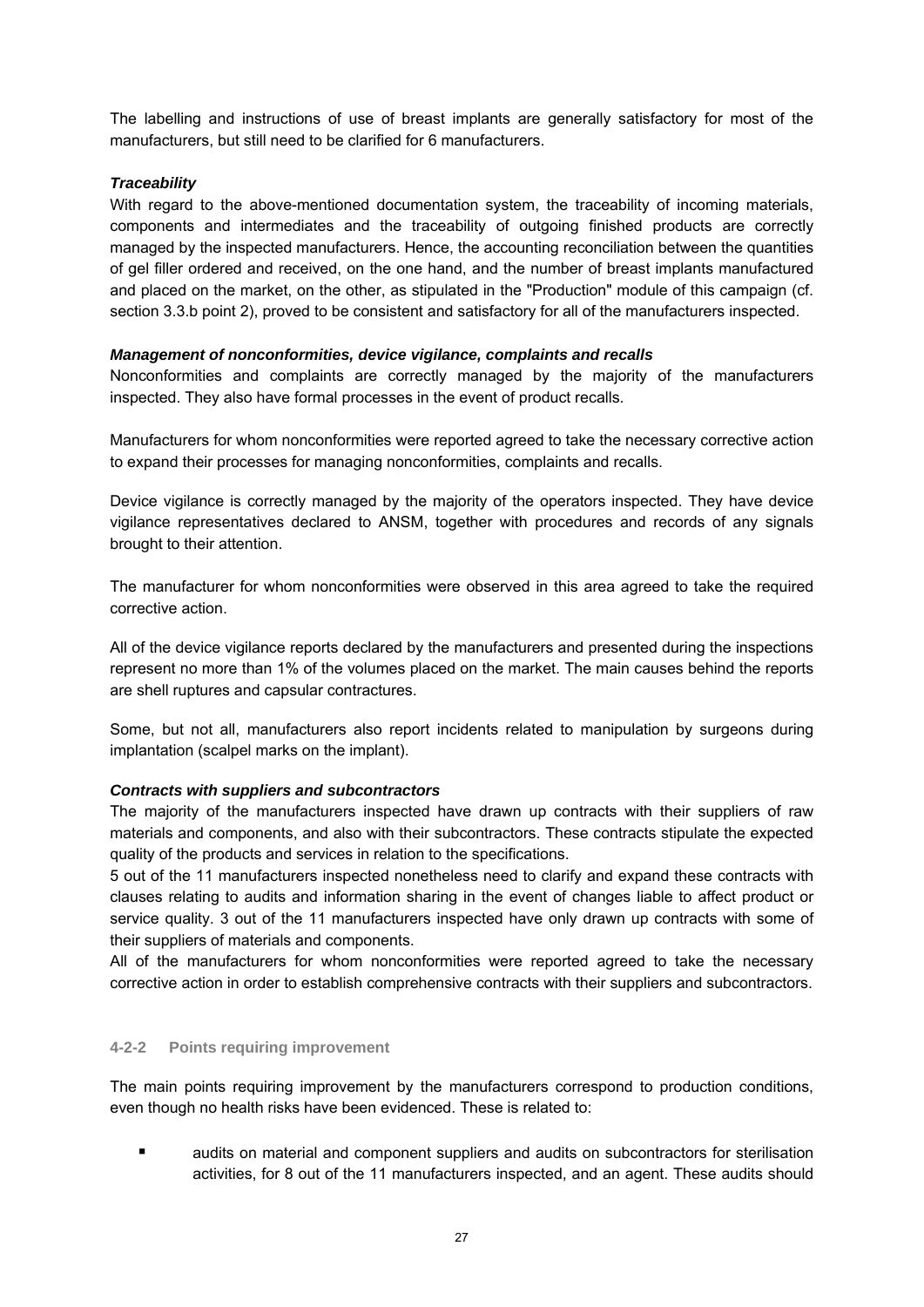be conducted in compliance with the envisaged scope of the audits, recorded in an audit report, and should serve to verify the implementation of corrective action further to previous audits;

- personnel carrying out batch release, who must have received formal authorisation to take on this responsibility (notably in the job description forms) and who should receive training in critical production operations such as sterilisation, for 10 out of the 11 manufacturers inspected;
- sterilisation of breast implants,

Among the 11 manufacturers inspected, 3 sterilise breast implants using dry heat, and 8 sterilise breast implants using ethylene oxide. Two of the 8 manufacturers carrying out sterilisation with ethylene oxide are currently validating a dry heat sterilisation process. The majority of the manufacturers outsource sterilisation activities.

Among 7 out of the 11 manufacturers inspected, it is advisable to:

- expand validation of the process and associated control methods (notably for control of bioburden and control of sterility);

- take the necessary action to ensure better control of routine sterilisation and desorption of ethylene oxide residues;

- establish traceability to confirm that routine sterilisation and desorption of ethylene oxide residues are conducted in compliance with the validated processes.

- contracts with raw material suppliers and subcontractors for sterilisation activities, which should be drawn up or expanded for 7 out of the 11 manufacturers inspected.
- **Part Exercise I** production of breast implants.

Substantial production nonconformities were observed for 2 manufacturers. These nonconformities concern:

- the manufacturing and control conditions for the shells, patch and adhesive solutions,
- environmental bacterial control and control tests on the finished products,
- together with the sterilisation conditions.

These nonconformities give rise to a risk of deviation from the specifications defined in the manufacturer's technical documentation. Although they are not likely to give rise to any risk to patients, the manufacturers concerned were given formal notice by ANSM to take the necessary corrective action to ensure full harmonisation of their activities. These two manufacturers agreed to take the required corrective action.

The first of these manufacturers, the firm EUROSILICONE, underwent a follow-up inspection in July 2013. This inspection showed that the action taken duly took into account the terms of the warning letter. This new inspection nonetheless led to new findings warranting further warning letter. This operator will continue to undergo reinforced monitoring by ANSM.

The second manufacturer, the firm CEREPLAS, underwent a follow-up inspection in December 2013. This inspection showed that some of the undertakings had not been honoured by the operator. The palliative measures implemented by the company at the request of ANSM serve to guarantee product safety. These exceptional arrangements cannot, however, be maintained in the long term, hence,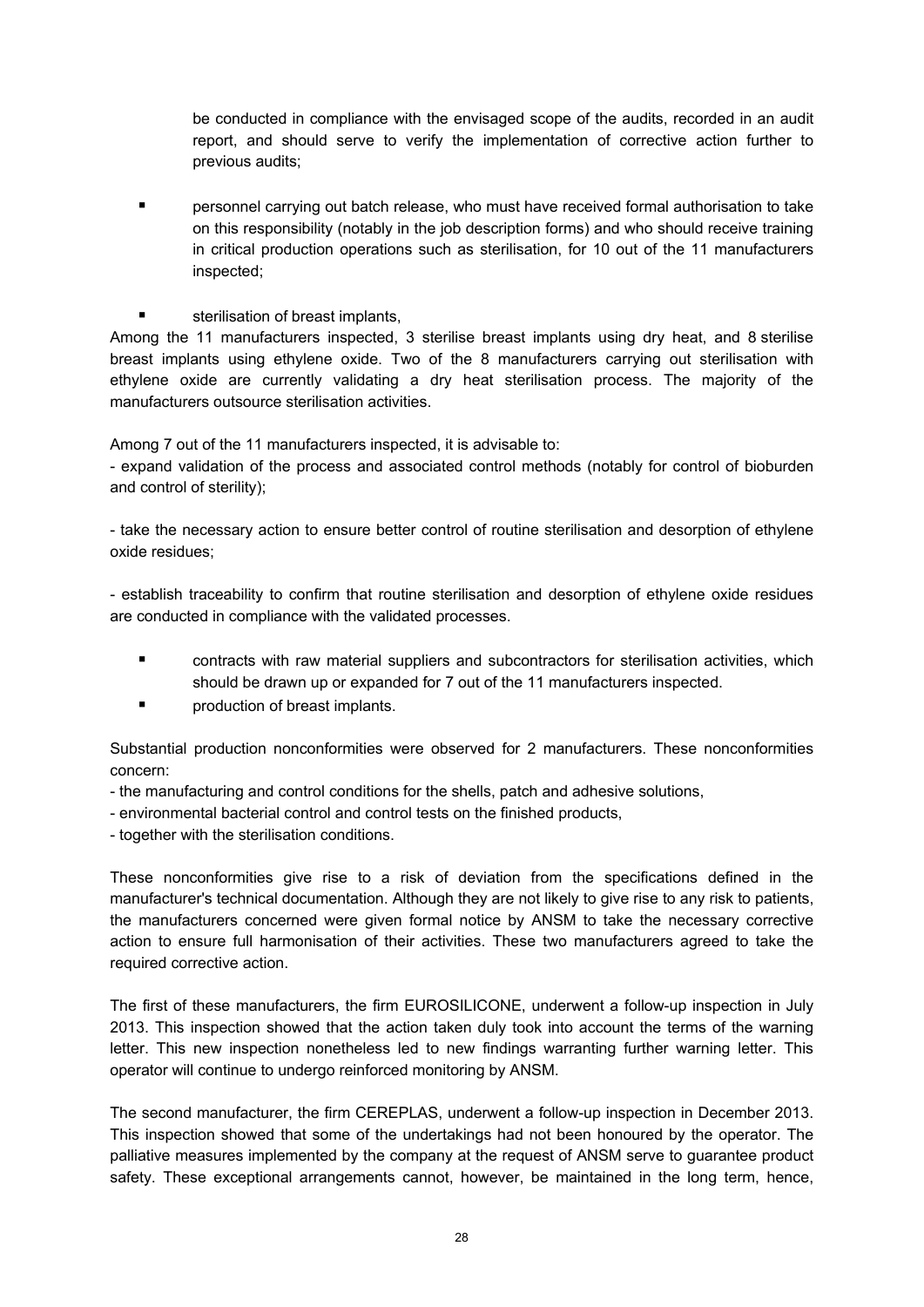ANSM envisages taking a health policy decision.

A third manufacturer, based overseas, received the final inspection report accompanied by a warning insofar as it had not provided a satisfactory response to the nonconformities reported to the company. These nonconformities relate to the unjustified absence of certain biocompatibility data on the breast implants and certain aspects related to the production environment and its impact in terms of controlling implant sterility. This manufacturer is not currently marketing breast implants in France. An inspection was nonetheless carried out on its premises in the event that its marketing plans in France become a reality. This manufacturer will therefore be subject to special monitoring measures.

Except for these 3 manufacturers, none of the other operators inspected during this campaign have currently received a warning or formal notice from ANSM.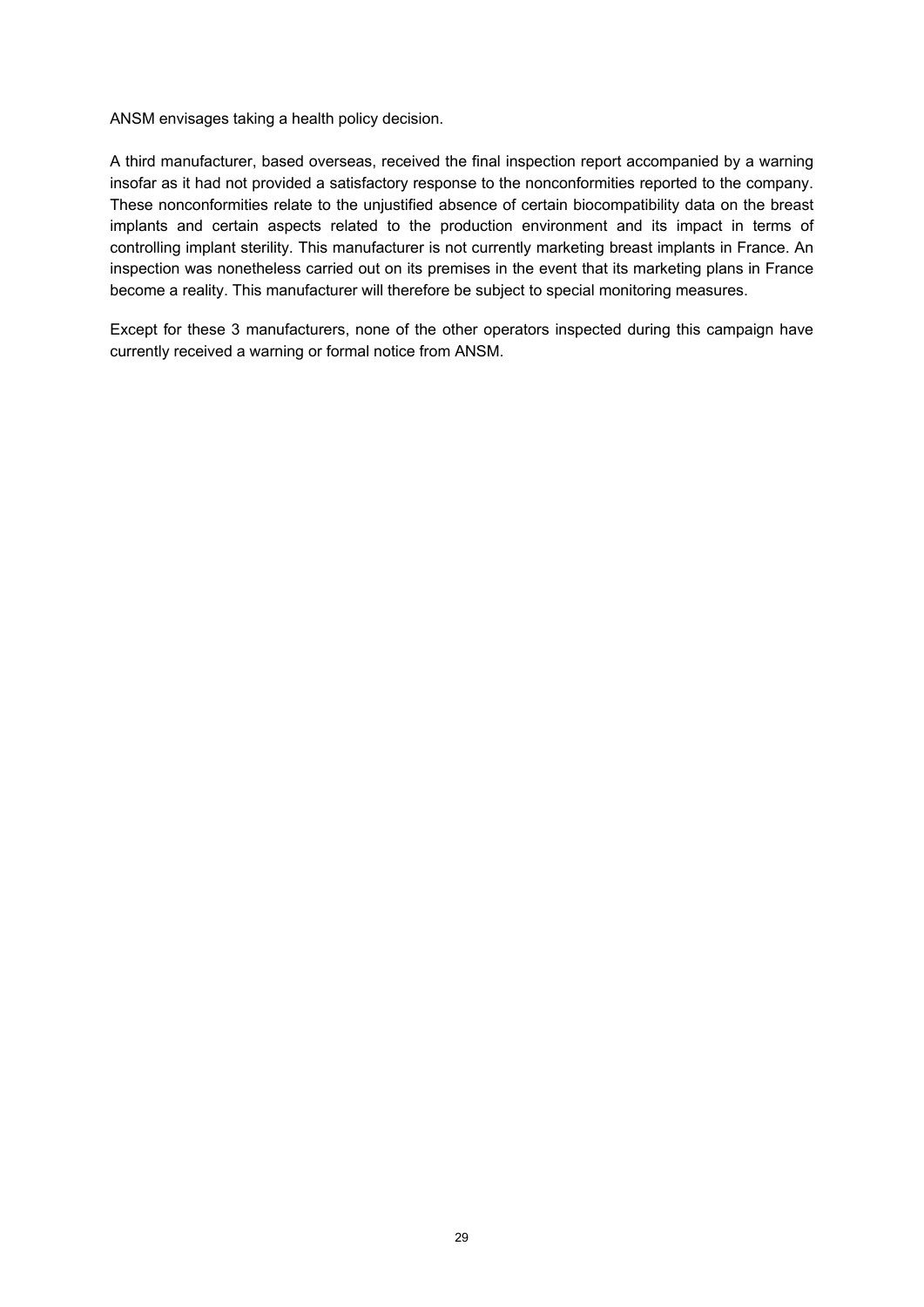| <b>Manufacturers</b>               | Date of initial                |                                |                                                                           |                                                               |                                                           | deviations identified during the initial inspection                              |
|------------------------------------|--------------------------------|--------------------------------|---------------------------------------------------------------------------|---------------------------------------------------------------|-----------------------------------------------------------|----------------------------------------------------------------------------------|
|                                    | inspection                     | <b>Total</b><br>deviation<br>s | <b>Non</b><br>compliance<br>with<br>requirements<br>prior to<br>marketing | Inadequately<br>controlled<br>quality<br>management<br>system | Inadequately<br>controlled<br>manufacturin<br>g processes | Inadequately<br>managed<br>tests abd<br>control for<br>release of the<br>product |
| <b>PEROUSE PLASTIE*</b>            | $25$ to                        | 0                              |                                                                           |                                                               |                                                           |                                                                                  |
|                                    | 28/10/2010                     |                                |                                                                           |                                                               |                                                           |                                                                                  |
| <b>PVP-SEBBIN</b>                  | $22$ to<br>26/11/2010          | 9                              | 4                                                                         |                                                               | 3                                                         |                                                                                  |
| <b>EMSI</b>                        | $26$ to<br>28/01/2011          | 13                             | 8                                                                         |                                                               | $\overline{2}$                                            |                                                                                  |
| <b>CEREPLAS</b>                    | $07$ to<br>10/02/2011          | 21                             | 6                                                                         |                                                               | 11                                                        | 1                                                                                |
| <b>LABORATOIRE ARION</b>           | $01$ to<br>04/03/2011          | 10                             | 6                                                                         |                                                               | 1                                                         | 1                                                                                |
| <b>EUROSILICONE</b>                | $07$ to<br>11/03/2011          | 16                             | 4                                                                         | 1                                                             | 8                                                         | 2                                                                                |
| <b>SILIMED</b>                     | 09 <sub>to</sub><br>13/04/2012 | $\overline{7}$                 | 1                                                                         | $\overline{2}$                                                | 2                                                         | 1                                                                                |
| <b>NAGOR</b>                       | 14 to<br>18/05/2012            | 13                             | 5                                                                         | 2                                                             | 4                                                         | $\overline{2}$                                                                   |
| <b>ESTABLISHMENT LABS</b>          | 16 <sub>to</sub><br>20/04/2012 | 13                             | 9                                                                         | 1                                                             | 3                                                         |                                                                                  |
| <b>ALLERGAN</b>                    | 23 <sub>to</sub><br>27/04/2012 | 10                             | 3                                                                         | 1                                                             | 3                                                         | 1                                                                                |
| <b>MENTOR</b>                      | 18 <sub>to</sub><br>22/06/2012 | 20                             | 11                                                                        | $\overline{2}$                                                | 6                                                         |                                                                                  |
| *inspection of a site being closed |                                |                                |                                                                           |                                                               |                                                           |                                                                                  |

*These data are the result of the initial inspections carried out on 11 breast implant manufacturers. They therefore offer a brief overview of manufacturer practices prior to implementing the action plans defined at the end of each inspection. A follow-up inspection was performed when verification of the proper implementation of these action plans was warranted (Appendix 6).* 

## **4-3 Control tests performed on the samples**

The gel filler and breast implant samples taken during this 2010-2013 inspection campaign underwent the following tests:

- assay of low-molecular weight molecules (D4 and D5) in the gels and implants, together with the determination of average molar mass (Mw), z-molar mass (Mz) and mass distribution;
- **release of silicone by the implant;**
- implant elongation at break test.

## **4-3-1 Methods used**

The characterisation of the gels and quantification of short molecules (D4 and D5) were carried out using the following methods:

Assay of low-molecular-weight silicones, octamethylcyclotetrasiloxane (D4) and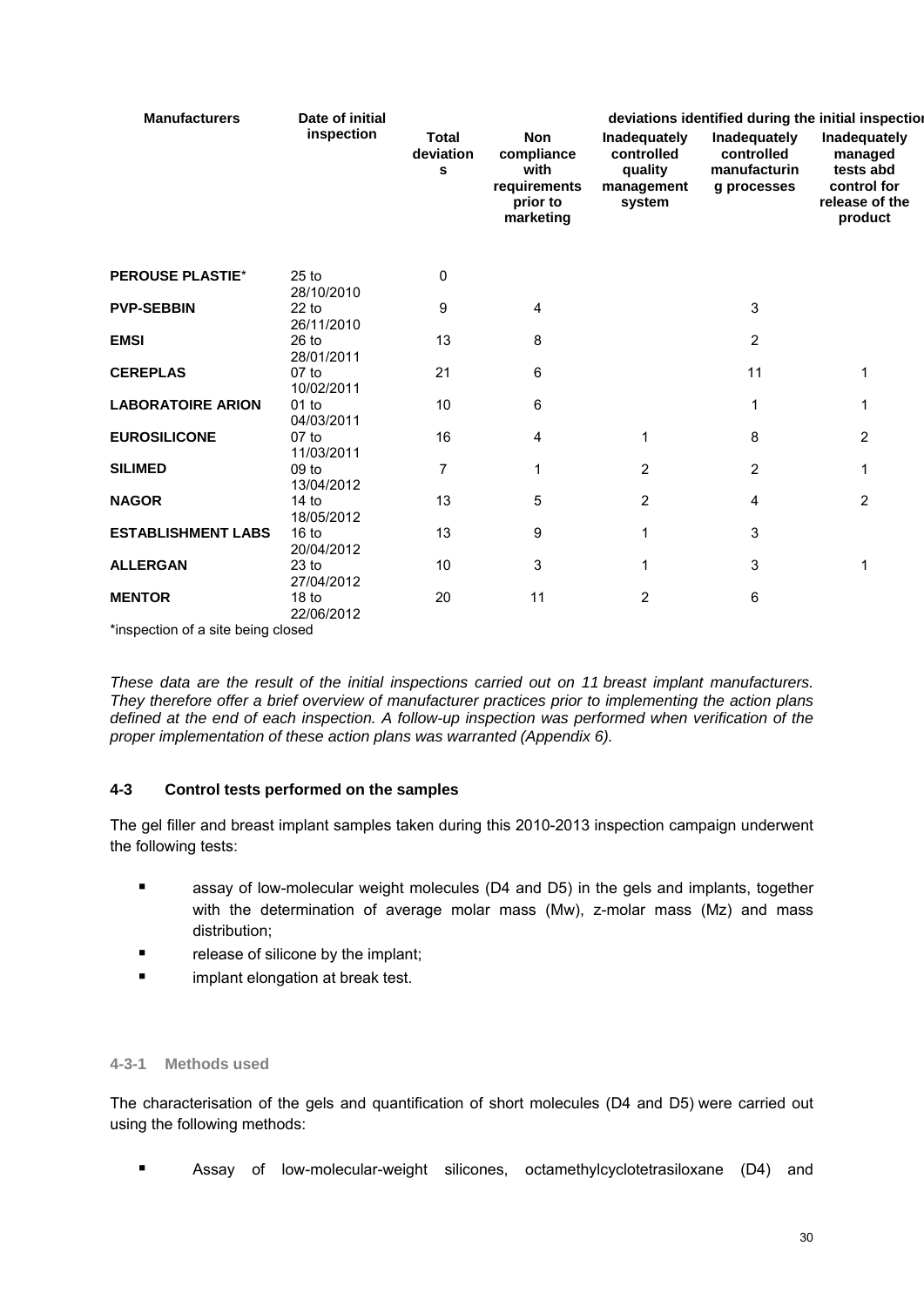decamethylclopentasiloxane (D5) by gas chromatography with mass detection.

**•** Determination of average molar mass (Mw), z-molar mass (Mz) and mass distribution in the breast prostheses, gel fillers and raw materials used in their production, by sizeexclusion chromatography with refractometric detection.

*In vitro* studies on silicone release were conducted as per NF EN ISO 14607:2009, Appendix H. These studies serve to determine the quantity of silicone released by the whole prosthesis (gel and shell). NF EN ISO 14607:2009 does not, however, define an acceptance limit for silicone release.

The implant elongation at break tests were conducted by LNE in compliance with point 7.2.2.2 and Appendix B of NF EN ISO 14607:2009.

## **4-3-2 Samples tested**

.

38 breast implants and 14 gel filler samples were thus analysed by the ANSM Laboratory Controls Division.

## **4-3-3 Low-molecular-weight D4 and D5 content**

The raw materials originating from NUSIL technology LLC (cf. section 4.1), together with the gel fillers for the implants (finished products) manufactured using these raw materials, have a low shortmolecule content, rarely and very moderately exceeding the limits specified by the supplier, namely 50 ppm for D4 and 50 ppm for D5 (which are merely industrial specifications and not limit values characterising an effect on health).

Hence, out of the implants sampled and manufactured using raw materials originating from this supplier:

- only one implant has a D4 content of 54 ppm
- all of the others have a D4 content less than 50 ppm;
- **E** a few implants have a D5 content ranging from 56 to 68 ppm,
- all of the others have a D5 content less than 50 ppm.

The raw materials originating from APPLIED SILICON CORPORATION (cf. section 4.1), together with the gel fillers for the implants manufactured from the same raw materials, have a markedly more variable low-molar-mass molecule content relative to the supplier specifications.

Hence, for the implants manufactured using raw materials originating from this supplier:

- D4 content varies from less than 50 ppm to 320 ppm;
- D5 content varies from less than 50 ppm to 412 ppm.

For the next 5 manufacturers, values higher than the supplier specifications were observed: EMSI, Nagor, Pérouse Plastie, PVP- SEBBIN and Silimed. The second stage of the campaign (in 2012) showed that, among these manufacturers:

 one presented a document in which the supplier claimed to have increased its specifications for limit short molecule content in the raw materials, defining this limit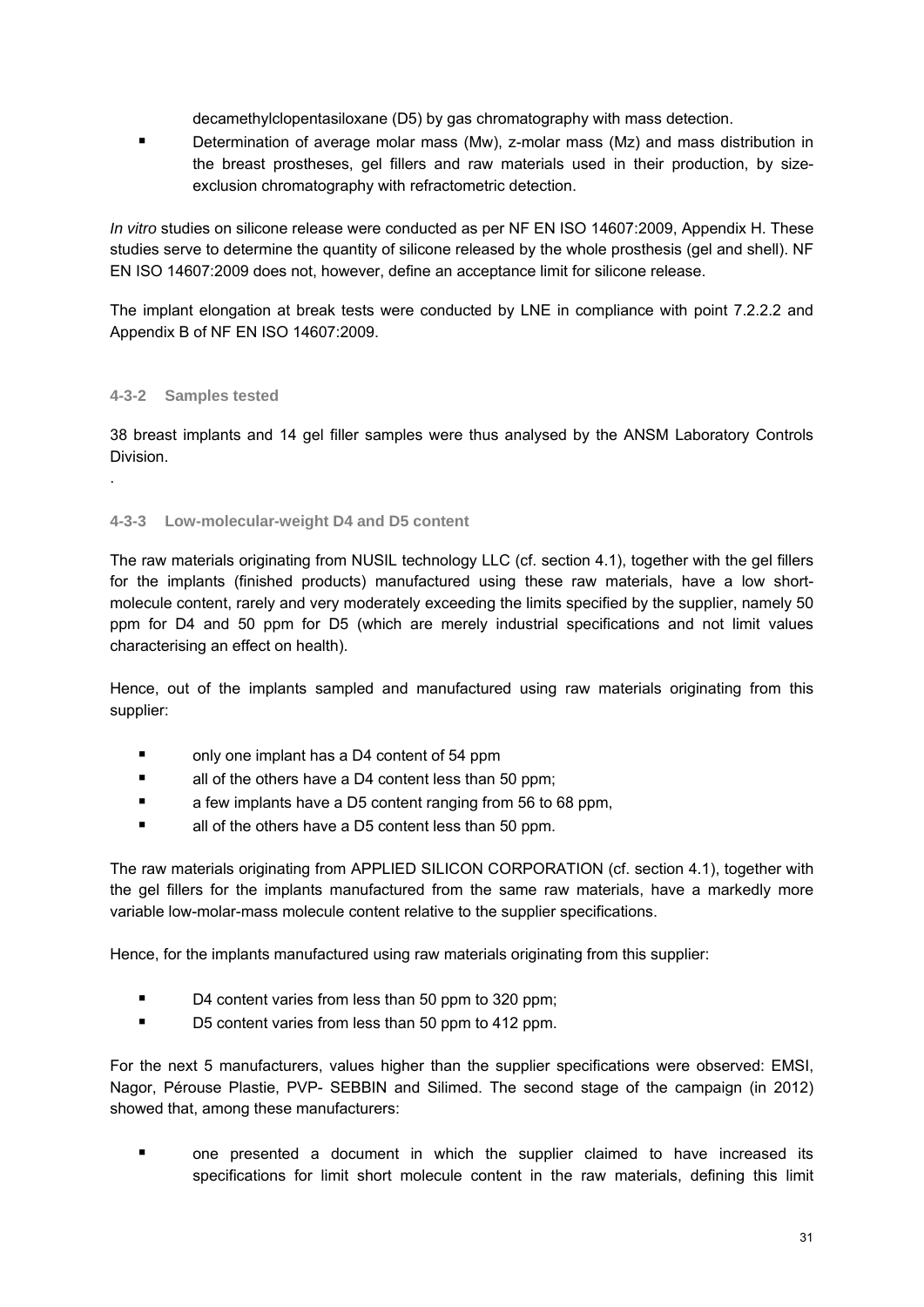content as 150 ppm for D4 and 150 ppm for D5 (cf. section 4.1);

- the same manufacturer agreed to ask this supplier to state the D4 and D5 short molecule content in each certificate of analysis for the raw material batch supplied, and also to conduct periodic monitoring of short molecule content in these batches, so as to ensure that they do not exceed the specified limits;
- **E** another manufacturer no longer uses raw materials originating from the rival supplier;
- none of the manufacturers concerned were able to explain the high short molecule content values in the sampled implants;
- the accounting reconciliation establishing the consistency between the quantities of gel ordered and received, with the number of breast implants, is satisfactory, which *a priori* rules out the hypothesis of these manufacturers marketing breast implants with gel filler potentially differing from that specified in the CE marking dossier.

These results show that one of the two suppliers of the breast implant manufacturers in the world delivers raw materials of superior quality, in view of D4 and D5 content criteria, and markedly more consistent than the other.

## **4-3-4 Determination of average mass and mass distribution**

In addition to D4 and D5 content, analysis of average mass and mass distribution was performed on 11 breast prostheses, and on 4 raw materials.

The chromatographic profiles obtained for 9 of the 10 breast prostheses filled with gel originating from NUSIL Technology LLC (3 gel references) demonstrate:

- an Mw average mass between 34000 g/mol and 40000 g/mol,
- an Mz average mass between 48000 g/mol and 64000 g/mol,
- high-mass molecule content between 3.8% and 8.7%,
- polydispersity between 2.0 and 2.3.

The tenth prosthesis displays a different profile.

The chromatographic profile obtained for a breast prosthesis filled with gel originating from APPLIED Silicone corporation demonstrates:

- an Mw average mass of 40700 g/mol and an Mz average mass of 92200 g/mol,

- a high-mass molecule content which is fairly high, respectively, 16.4%,
- polydispersity greater than 2.8.

These limited results confirm the good quality of the gel from NUSIL Technology LLC. It should be noted that the gels from this manufacturer are those for which a low content was measured for lowmolecular-weight molecules.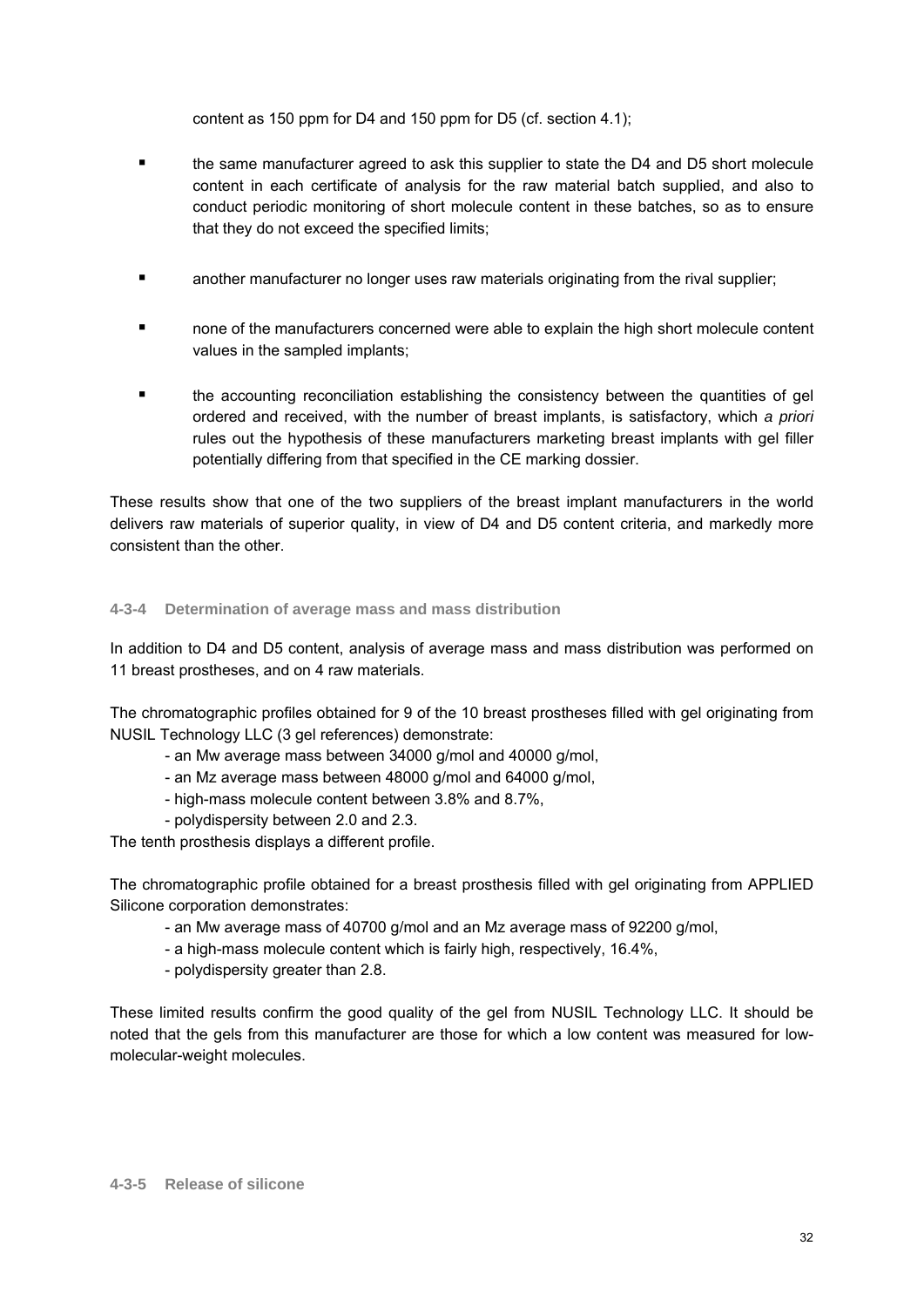The *in vitro* study of the release of silicone (in compliance with NF EN ISO 14607:2009, Appendix H) was conducted on 28 sampled breast implants. The results are expressed in mg of silicone released per gram of breast implant after 60 days.

The silicone release levels for the implants sampled in the context of this campaign vary depending on the manufacturers. The leached content ranges from 0.02 mg to 0.20 mg of silicone per gram of implant uniformly and continuously distributed around a median value of 0.10 mg per gram of implant.

It should be noted that the results for silicone release do not appear to be correlated with D4 and D5 content. The prostheses filled with gel from the manufacturer with occasionally high D4 and D5 content do not present a released silicone content higher than that observed for the prostheses filled with gel originating from the second manufacturer with a lower D4 and D5 content.

For the 28 tests carried out, no relationship exists between the type of gel filler (in terms of gel reference and original raw material supplier), the type of shell (textured or smooth) and the quantities of silicone released.

NF EN ISO 14607:2009, which describes the state of the art concerning breast implant design, does not define any acceptance limits in terms of silicone release.

The manufacturers are responsible for controlling the risks related to the release of silicone by the breast implants which they place on the market, notably in connection with adverse reactions.

#### **4-3-6 Elongation at break test performed by LNE**

The elongation at break tests show that all of the implants sampled in the context of this campaign display elongation of at least 450% and therefore comply with the requirement stipulated in paragraph B.1.2 of Appendix B to NF EN ISO 14607. However, elongation properties vary considerably – from 450% to 925% – depending on the manufacturer.

## **5 - Conclusion of the inspection and control campaign**

This inspection campaign, particularly the accounting reconciliation performed on the premises of all manufacturers, between the quantities of gel ordered and received, and the number of breast implants produced and marketed, did not evidence any cases of breast implants potentially marketed in France and containing raw materials different to those stipulated in the CE marking dossier.

All of the operators for whom nonconformities were reported agreed to take the necessary corrective action with a view to harmonisation with current regulations. This was verified by follow-up inspections in 2013, except for one manufacturer (CEREPLAS). Some elements of the production process have not been validated. Therefore, a temporary suspension of activity measure has been implemented. However, the safety of the products concerned is not questioned.

This campaign showed that the practices of the operators undergoing inspection were not liable to generate a danger with the breast implants, which might be implanted in France.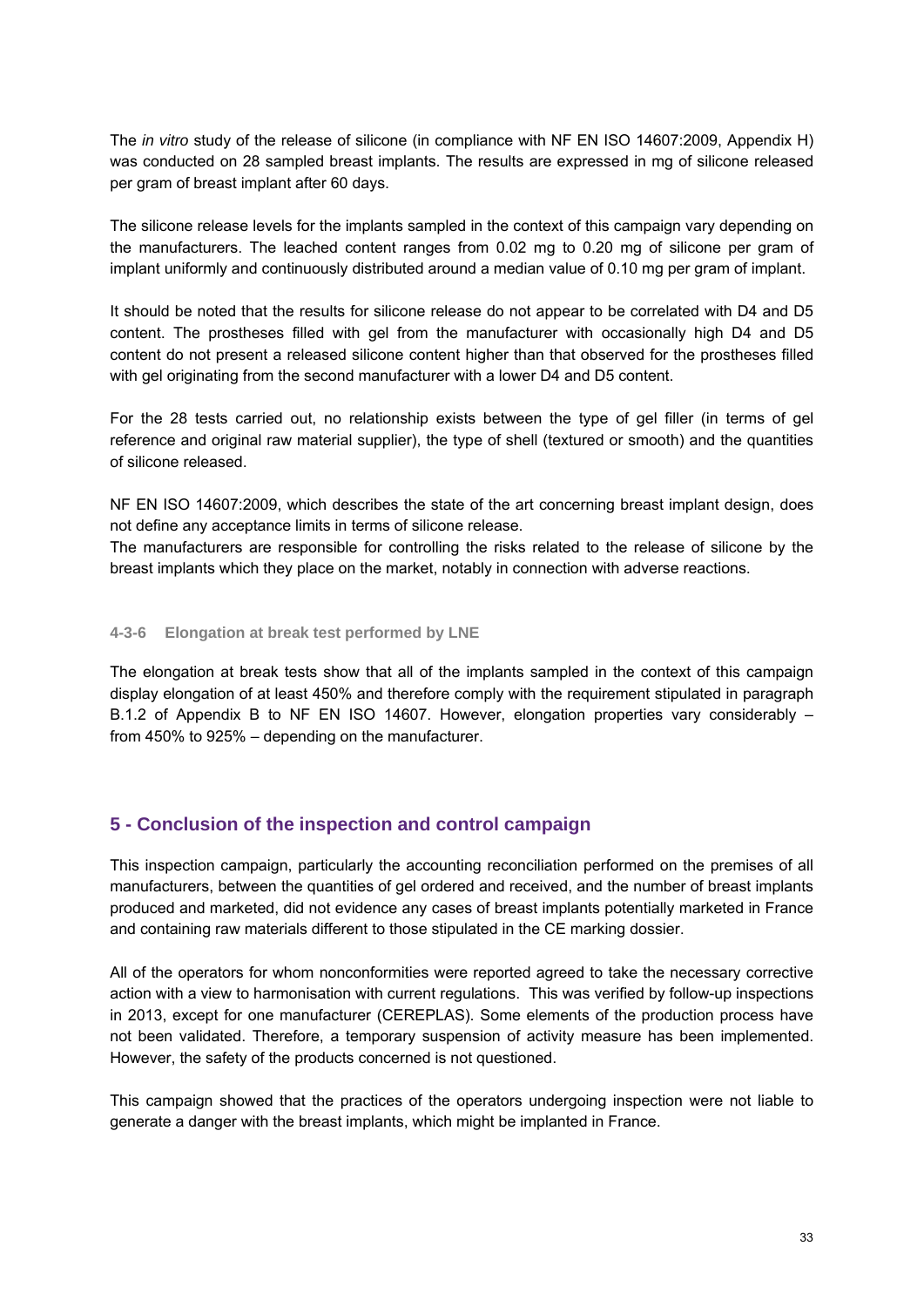# Part 3: Conclusion and discussion on silicone gel breast **implants**

The French Agency for the Safety of Medicines and Health Products is particularly vigilant with regard to these devices which, in 1995, regarding silicone gel implants, were subject to marketing suspension measures so as to document more extensively the physicochemical and mechanical properties together with the biocompatibility of these implants, and review the available clinical data. These additional data provided sufficient guarantees to enable renewed marketing in 2001. Furthermore, regarding implantable medical devices used mainly for aesthetic purposes, ANSM is all the more vigilant since the expected benefit from implantation is relative. Lastly, the mediatization surrounding PIP implants, despite corresponding to a different context, damaged women's confidence in these devices.

The inspection and control campaign revealed a few points requiring improvement concerning the manufacturers, falling within the scope of production conditions, but did not evidence any health risks or noncompliant practices in terms of production conditions.

Analysis of device vigilance reports recorded between 2010 and 2012 reveals significant differences in the proportion of ruptures reported in relation to other incident categories and cumulative rupture rates over the past six or twelve years between the manufacturers.

Several cases of anaplastic type-T lymphoma have been reported, in France and abroad, among women with breast implants. To date, no definite link between the onset of ALCL in the breast in women with implants and the implantation of breast implants has been confirmed.

At this stage, in view of the analysis of all available data in this report, it may be concluded that the breast implants marketed in France have not shown any major nonconformities liable to affect their safety. However, ANSM wishes to set in place different active monitoring measures on implants and information for women having to undergo reconstruction or opting for aesthetic augmentation using these silicone implants, together with the implementation of epidemiological studies able to evaluate the risks of all breast implants

## **1 - Implementation of a specific reinforced monitoring system**

Device vigilance concerning breast implants, implemented by ANSM, anticipates the changes suggested during discussions on the forthcoming device vigilance regulation. The agency effectively envisages implementing an analytical approach for incidents distinguished according to the type of incident reported. The main lines of this action plan were validated based on a consensus by the ANSM monitoring committee on the benefits and risks of health products during its session on 11 March 2014.

#### **1-1 Reinforcement of the device vigilance system which will include three additional aspects**

**Periodic safety update reports (PSUR)** are device vigilance documents, the purpose of which is to evaluate the benefit/risk ratio for a medical device post-marketing, submitted by manufacturers or their representatives to the competent authorities at regular intervals. These reinforce the safety-in-use of the product by providing additional data to those filed at placing on the market, and thus enable clinical evaluation to take place throughout the life-cycle of the medical device.

The objective of PSURs is to determine whether new risks have appeared in the period concerned, whether there have been any changes to previously known risks, and to evaluate the impact of these risks on the benefit/risk balance of the medical device. If necessary, the manufacturer should describe in detail the corrective action taken and/or determine any planned corrective action.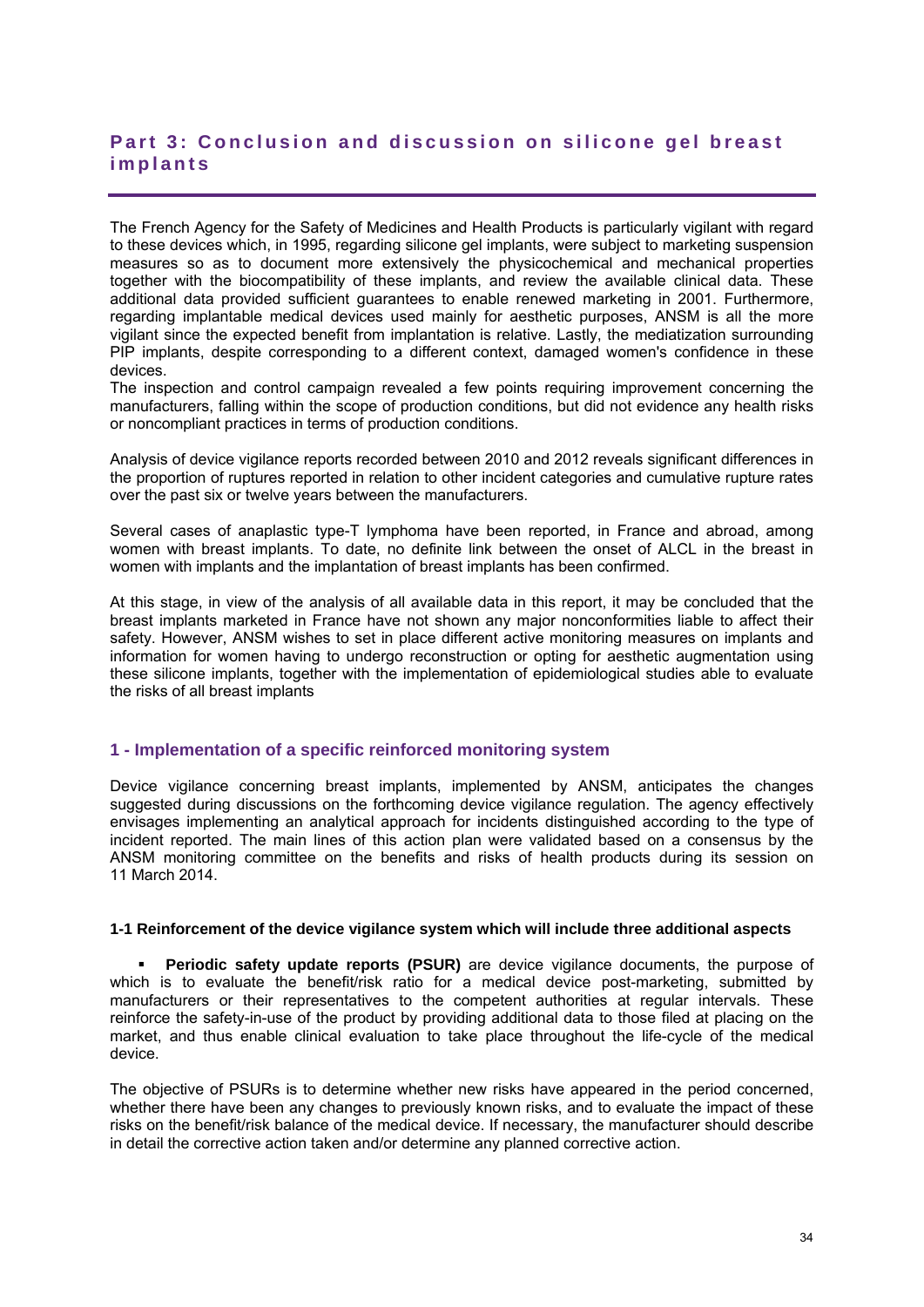PSURs should contain all data available to the manufacturer during the post-marketing period, presented objectively, with a specific analysis over the period concerned, namely:

- Post-marketing in-use data on product performance or safety:

- Device vigilance reports
- Results of patient or consumer surveys
- Data in the scientific literature
- Results of post-marketing clinical surveillance
- Data relating to automatic detection of signals

- Data on post-marketing clinical trials or studies.

A report will be requested from all breast implant manufacturers each year.

- **A trend report** on the changes over time in a number of expected incidents with limited clinical consequences, such as folds or loss of nipple sensitivity.
- **An immediate declaration** for serious incidents for which a report should be submitted without delay, or those which are unexpected and suspected as being related to the implantable device.

#### **1-2 Qualitative and quantitative improvement in device vigilance reports**

In order to improve the exhaustiveness of reported incidents, the device vigilance report will be submitted online, and a modified specific form will be used to collect the necessary data.

ANSM has developed a vigilance portal on its website. After the online materiovigilance declaration, device incident reports on breast implants will also be in electronic format. The report form has been simplified, clarified and structured so as to facilitate the notifier's task and to collect the most relevant data. The notifier will be able to fill in the report online, save it so as to keep a record of it, and send it to ANSM by email for consideration.

## **1-3 Analysis of the risk of rupture**

Ruptures are expected events in the life of a breast implant, hence, only a comparative method for monitoring the risk of ruptures between different manufacturers is able to detect an abnormally high rate. ANSM will study the best means of carrying out monitoring to ensure that it is representative and able to detect any potential deviations. The manufacturers will be requested to provide monitoring studies.

#### **1-4 Analysis of the risk of cancer and anaplastic large cell lymphoma**

Concerning the cases of cancer and ALCL reported to the agency at this stage, these cannot be analysed without updated data for the general population. For this reason, an epidemiological analysis of the risk of occurrence of breast lymphomas and cancer will be repeated by the INCA in view of the new available data.

Furthermore, manufacturers have already been asked to conduct a specific risk analysis on ALCL, taking into account all cases listed worldwide which have been reported to them or published in the literature.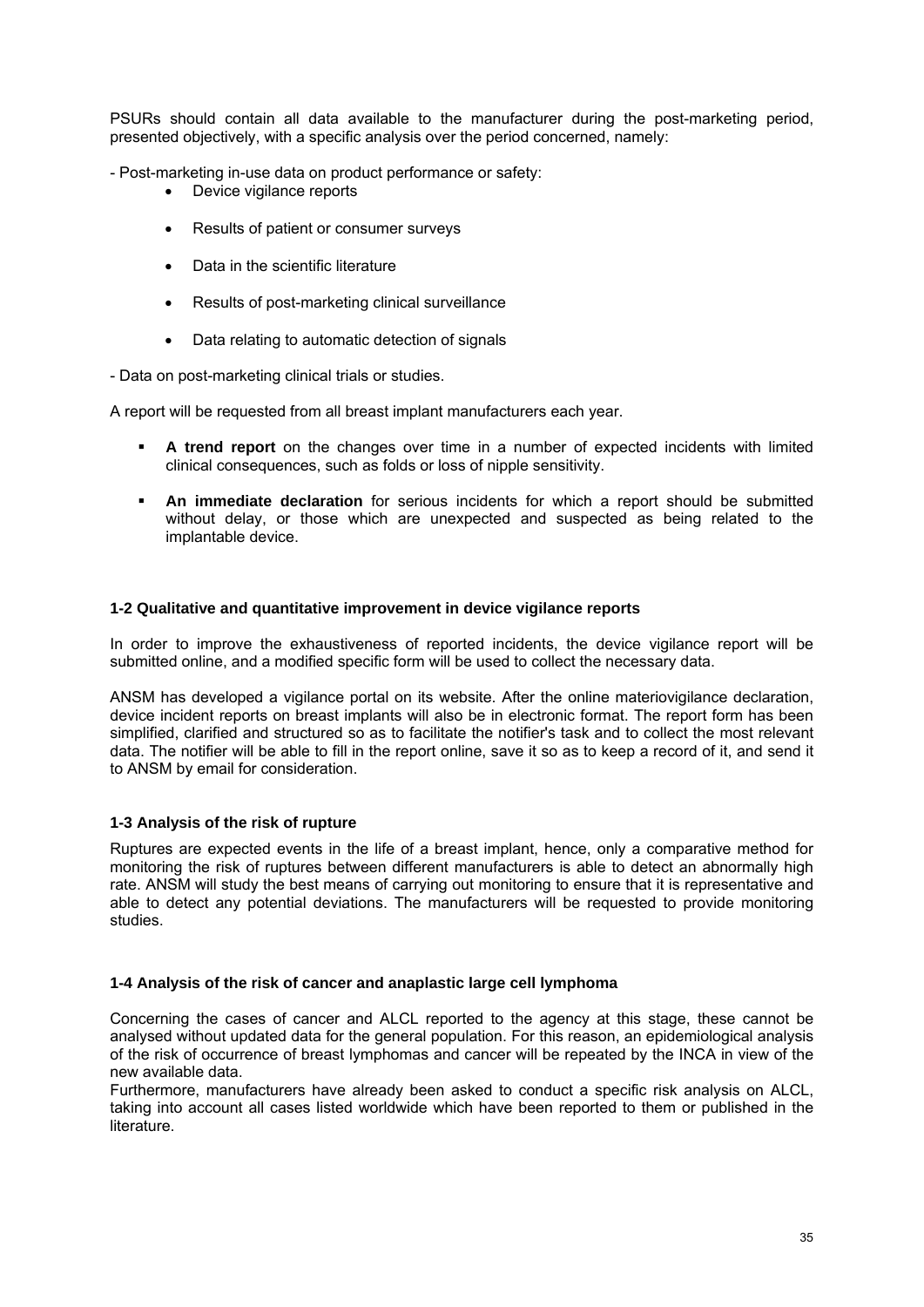## **2- Inspection monitoring plan**

Breast implants are among those medical devices qualified as presenting a risk. The manufacture and marketing of these devices are therefore subject to close monitoring by the ANSM Inspection Division. In addition to monitoring establishments which are been made in order to comply, each year, ANSM will carry out unannounced inspections chosen on the basis of changes in the products, companies and observations in terms of device vigilance.

#### **3- Harmonisation of information and consent forms for women wishing to undergo breast prosthesis implantation**

Women wishing to receive or for replacement implant must be clearly informed about the risks related to the implantation and the device itself, together with the limited lifespan of the inserted implants so that they can given informed consent, records of which will be kept by the health professional.

Each woman should be informed of the risks related to the surgical procedure, but also to the implant itself, particularly the increased risk of rupture as the prosthesis ages, which makes replacement of the prosthesis practically unavoidable for all women at least once in their life.

#### **4- Recommendation for regular medical follow-up of women with breast implants**

Regular medical follow-up is recommended for women with breast implants. Hence, the agency will work together with the *Haute Autorité de Santé* and scientific societies with a view to publishing recommendations on the information and follow-up of women with breast implants.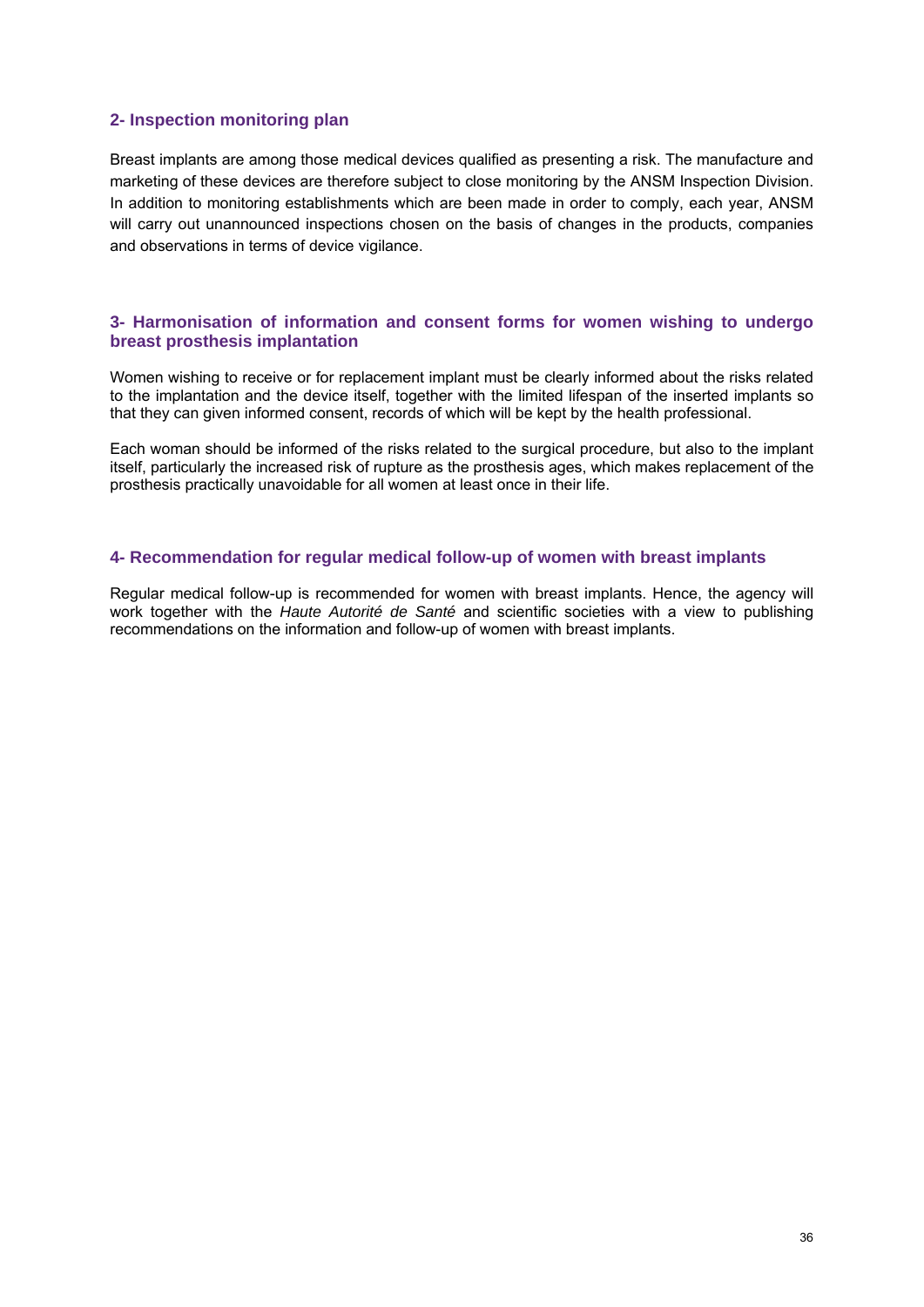| type of notifier     |     | 2010 2011 2012 |                | Total           |
|----------------------|-----|----------------|----------------|-----------------|
|                      | 179 | 224            | 1349           | 1752            |
| Health professionals | 84% | 83%            | 80%            | 81%             |
|                      | 35  | 45             | 318            | 398             |
| Manufacturers        | 16% | 17%            | 19%            | 18%             |
| <b>Patients</b>      | 0   | $\Omega$       | 12             | 12 <sub>2</sub> |
|                      | 0%  | 0%             | 1%             | 1%              |
| Patient associations |     | $\overline{2}$ | 3              | 5               |
|                      |     | $1\%$          | 0.2%           | 0.2%            |
|                      |     |                | $\overline{2}$ | $\overline{2}$  |
| Other institutions   |     |                |                |                 |
|                      |     |                | 0.1%           | 0.1%            |
| Total                | 214 | 271            | 1684           | 2169            |

# **Appendix 1: Number of incidents by type of notifier**

# **Appendix 2: number of incidents according to category (absolute numbers).**

| Category                                                 | 2010          | 2011              | 2012 | Total |
|----------------------------------------------------------|---------------|-------------------|------|-------|
| IBP: DEFLAT./RUP./DETACH. PATCH                          | 166           | 182               | 800  | 1148  |
| <b>IBP: EXPLANTATION WO CLINICAL OR</b><br>RADIOL, SIGNS |               | 6                 | 217  | 222   |
| IBP: CONTRALATERAL EXPLANT, IBP<br>RUPTURE/SWEAT         |               | 5                 | 172  | 178   |
| IBP: POST-OP.: CAPSULAR CONTRACTURE                      | 9             | 10                | 55   | 74    |
| IBP: POST-OP.: CAPSULAR CONTRACTURE 4                    | 7             | $12 \overline{ }$ | 52   | 71    |
| IBP: POST-OP.: CAPSULAR CONTRACTURE 3                    | 3             | 13                | 45   | 61    |
| IBP: POST-OP.: CAPSULAR CONTRACTURE 1                    |               |                   |      |       |
| OR 2                                                     | $\mathcal{P}$ | 5                 | 22   | 29    |
| <b>IBP: FOLD WAVE ROTATION INVERSION</b>                 | 6             | 9                 | 51   | 66    |
|                                                          |               |                   |      |       |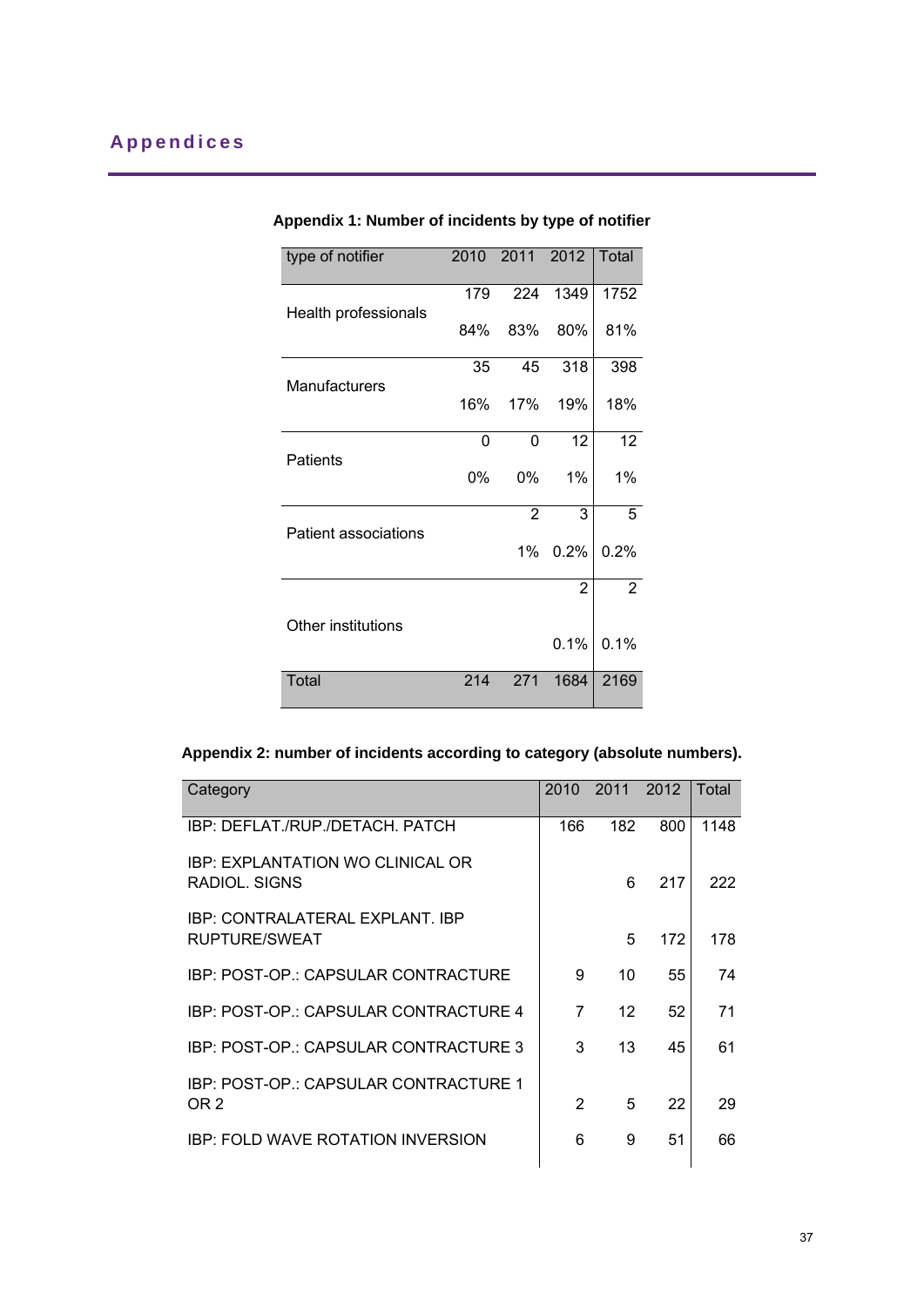| IBP: POST-OP.: INFLAMMATION/INFECTION | 3              | 6            | 47             | 56             |
|---------------------------------------|----------------|--------------|----------------|----------------|
| <b>IBP: SILICONE SWEAT</b>            | 1              | 3            | 38             | 42             |
| IBP: PERI-OP.: VISIBLE DEFECT         | 4              | 5            | 32             | 41             |
| IBP: POST-OP.: CUT/HOLE               | $\overline{2}$ | 4            | 31             | 37             |
| <b>IBP: FALSE POSITIVE</b>            |                |              | 28             | 28             |
| <b>IBP: BREAST CANCER</b>             |                |              | 20             | 20             |
| <b>IBP: EFFUSION</b>                  |                | 4            | 15             | 19             |
| <b>IBP: SILICONOMA</b>                | $\mathbf{1}$   | $\mathbf{1}$ | 12             | 14             |
| IBP: POST-OP.: LYMPHORRHOEA           |                |              | 13             | 13             |
| IBP: ENLARGED LYMPH NODES             |                |              | $\overline{7}$ | 7              |
| <b>IBP: PAIN</b>                      |                | $\mathbf{1}$ | 5              | 6              |
| IBP: GEL (COLOUR) CHANGE              |                |              | 4              | 4              |
| <b>IBP: NODULE</b>                    |                |              | 4              | 4              |
| <b>IBP: LYMPHOMA</b>                  |                |              | 2              | $\overline{2}$ |
| A.E.: BLEEDING/HAEMATOMA              |                | $\mathbf{1}$ |                | 1              |
| <b>MD LABELLING ERROR</b>             | $\mathbf{1}$   |              |                | 1              |
| IBP: POST-OP.: DISINTEGRATION         |                |              | 1              | 1              |
| <b>NON-STERILE RISK</b>               |                |              | 1              | 1              |
| DEFECTIVE MD                          |                | 1            |                | 1              |
| <b>MALFUNCTION</b>                    |                |              | 1              | 1              |
| <b>NOT STATED</b>                     | 9              | 3            | 9              | 21             |
| <b>Total</b>                          | 214            | 271          | 1684           | 2169           |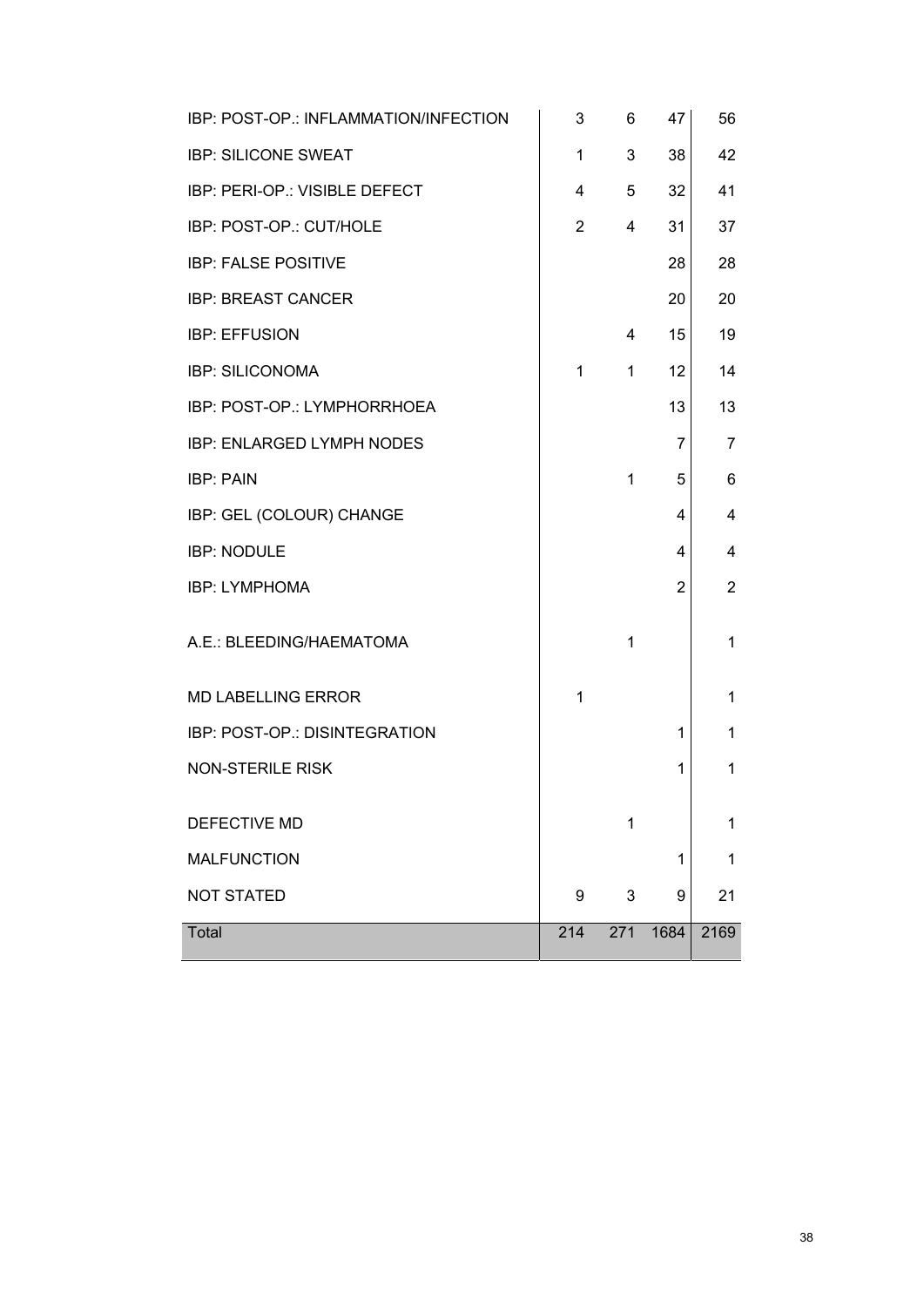#### **Appendix 3: Calculation of the PRR (proportional reporting ratio)**

The statistical analysis method known as the proportional reporting ratio (PRR) is used in the detection of device vigilance signals, based on determination of the frequency of occurrence of an incident category for a manufacturer of a given medical device, relative to the frequency of occurrence of this incident category for other manufacturers of this device. This involves an analysis of disproportionality. For a manufacturer and category, the number of events should be greater than 5 to allow for individual interpretation.

A PRR greater than 1 signifies that the incident category studies is more commonly observed for the manufacturer concerned, relative to the manufacturers used for comparison. A PRR greater than 1 could also reflect the variation in data sampling, biased reports, or a number of other causes.

For a given medical device (MD), the PRR is defined as the ratio between the frequency at which the studied category is reported for the manufacturer in question (relative to all incident categories reported for this MD and this manufacturer), and the frequency at which the same category occurs for all other manufacturers of this MD (relative to all reported incident categories for this comparative group). In other words:

#### *Table of observed frequencies*

For a given type of medical device:

|                                   | category<br>studied | All other<br>categories |
|-----------------------------------|---------------------|-------------------------|
| Manufacturer studied              |                     |                         |
| Other manufacturers<br>of this MD | C                   |                         |

Hence, the PRR is calculated as follows:

$$
PRR = \frac{A/(A+B)}{C/(C+D)}
$$

(95%) confidence interval of the PRR:  $CI = [PRR/exp(1.96 \text{.}se)]$ ; PRR x exp(1.96.se)]

Where:  $se = \sqrt{\frac{1}{A} + \frac{1}{C} - \frac{1}{A} + B} - \frac{1}{C} + D$  which represents the standard error.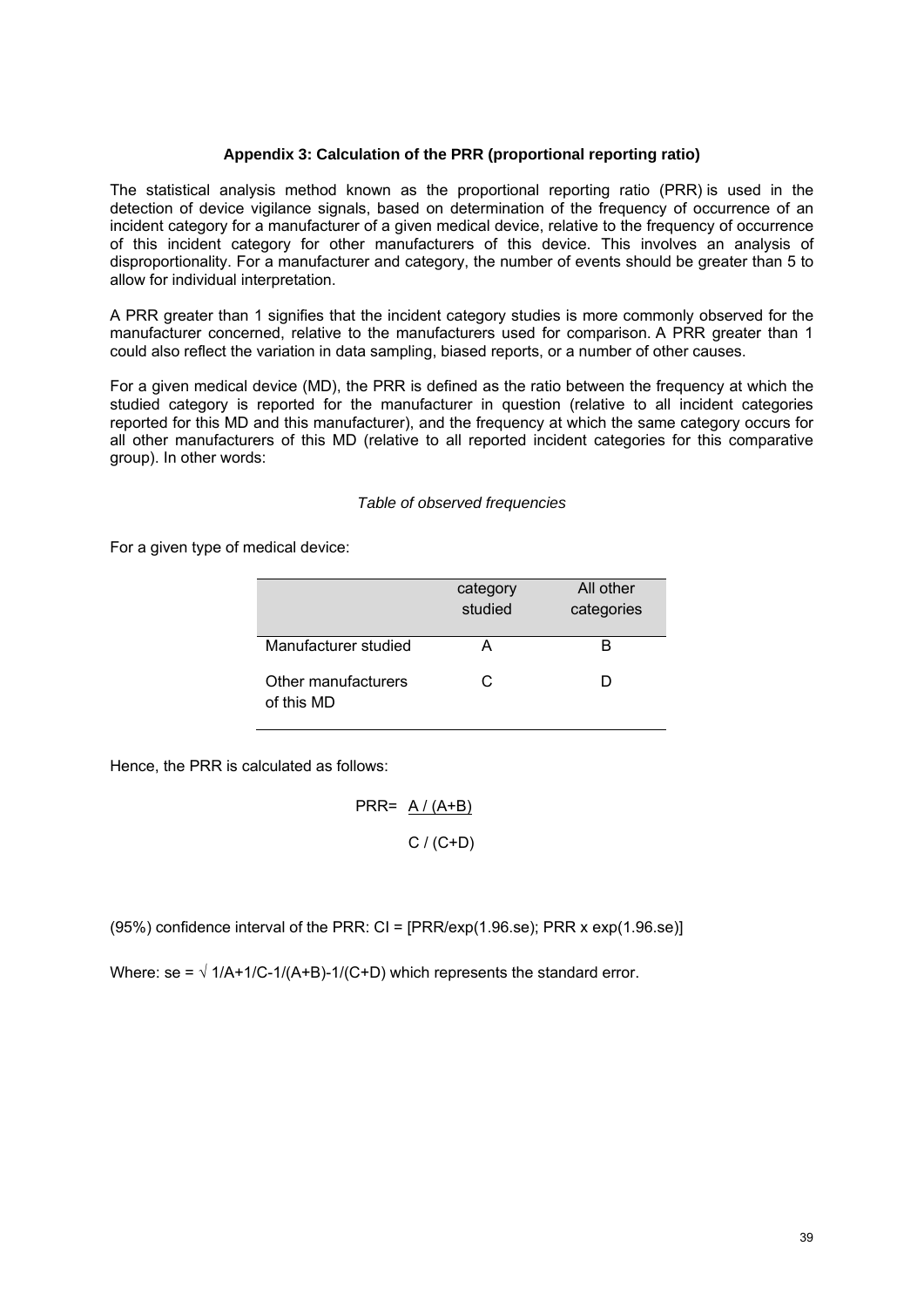#### **Appendix 4: Manufacturer sales data**

The sales data required in order to calculate rupture rates were obtained as follows:

- from 2001 to 2006, the sales volumes were sent by the manufacturers every six months, at the request of the Afssaps, as part of the statistical assessment protocols for the medical devices. These data are incomplete for Arion. These are not always considered reliable by the manufacturers themselves owing to their age and difficulty reconstituting sales volumes when one manufacturer has bought out several others (which is the case for Allergan for instance).
- from 2007 to 2012, sales volumes were provided retrospectively and consolidated in September 2013 by the manufacturers, at the request of ANSM. These data are considered more exhaustive and reliable due to being collected consistently and *a posteriori*.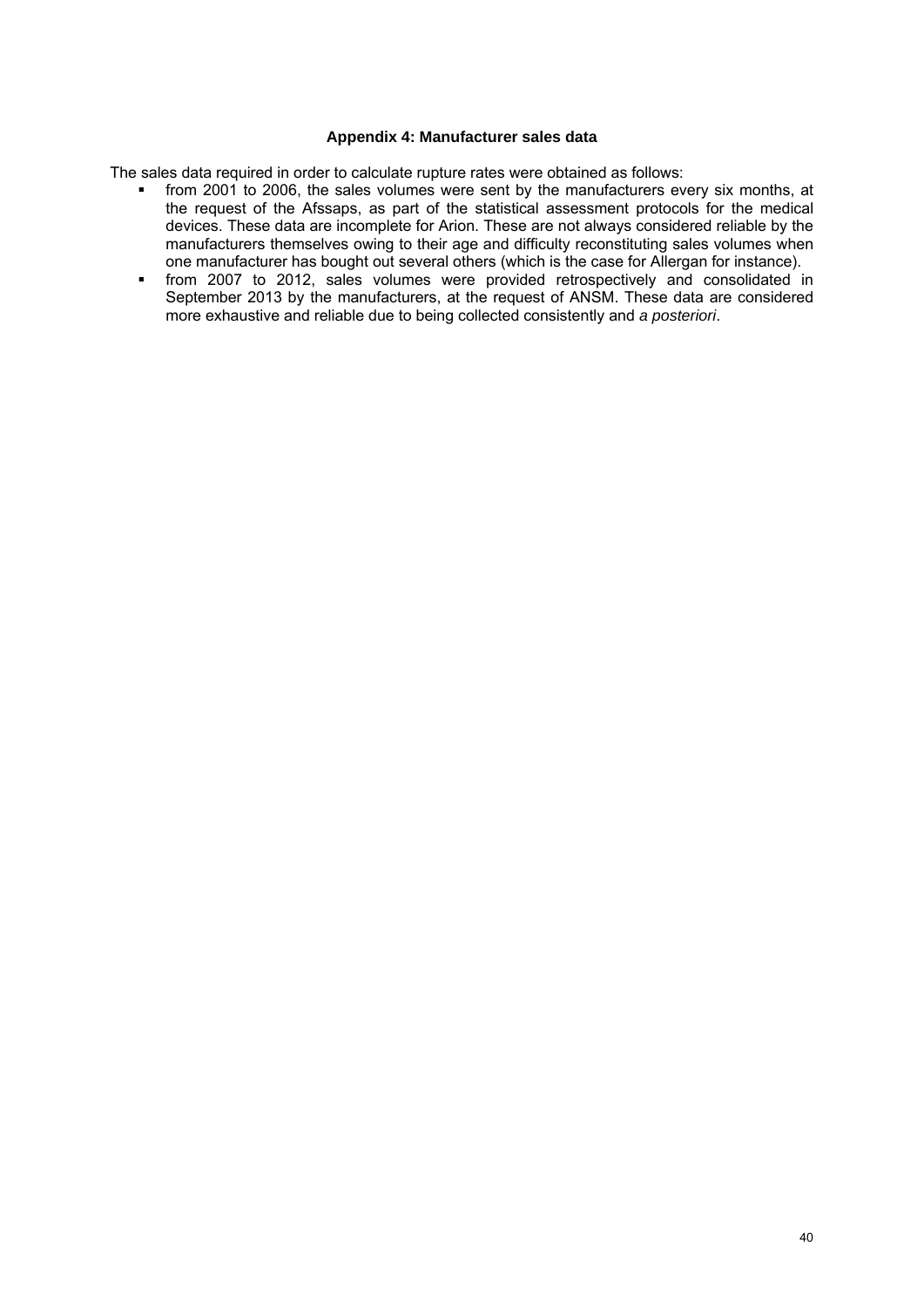# **Appendix 5**

| <b>Numb</b><br>er of<br>cases | Reference                                                                                                   | <b>Cosmetic or</b><br><b>Reconstructiv</b><br>е | <b>Filler</b> | <b>Brand</b>           | <b>Treatment</b>                  |
|-------------------------------|-------------------------------------------------------------------------------------------------------------|-------------------------------------------------|---------------|------------------------|-----------------------------------|
| $\overline{1}$                | 1997 Keech<br>et al. first<br>reported<br>case                                                              | $\mathsf C$                                     | saline        | Mc Ghan                | radiotherapy and chemotherapy     |
|                               | 1998 Jong $et$<br>al.<br>Comparative<br>epidemiologi<br>cal study 11<br>patients                            |                                                 |               |                        |                                   |
| $\overline{2}$                |                                                                                                             | $\mathbf C$                                     | silicone      | Mc Ghan                | $NP*$                             |
| 3                             |                                                                                                             | $\mathsf{C}$                                    | saline        | <b>PIP</b>             | <b>NP</b>                         |
| $\overline{4}$                |                                                                                                             | $\mathsf{C}$                                    | <b>NP</b>     | <b>NP</b>              | <b>NP</b>                         |
| $\overline{5}$                |                                                                                                             | $\mathsf{C}$                                    | silicone      | Mc Ghan                | <b>NP</b>                         |
| $\,6$                         |                                                                                                             | $\mathsf C$                                     | silicone      | Mc Ghan                | <b>NP</b>                         |
|                               | 2011 FDA<br>Report 34<br>cases<br>(including the<br>5 Jong et al.<br>cases and<br>the Keech et<br>al. case) |                                                 |               |                        |                                   |
| $\overline{7}$                | Alobeid et al.                                                                                              | $\overline{RM}$                                 | silicone      | NP                     | surgery chemotherapy              |
| $\overline{8}$                | Bishara et al.                                                                                              | $\overline{RM}$                                 | saline        | $\overline{\text{NP}}$ | surgery radiotherapy chemotherapy |
| $\boldsymbol{9}$              | Farkash et<br>al.                                                                                           | <b>RM</b>                                       | saline        | <b>NP</b>              | surgery chemotherapy              |
| 10                            | Fritzsche et                                                                                                | RM                                              | silicone      | $\overline{\text{NP}}$ | surgery                           |

# **Summary of cases of ALCL in the breast of women with implants taken from** *Mychaluk et al. 2012*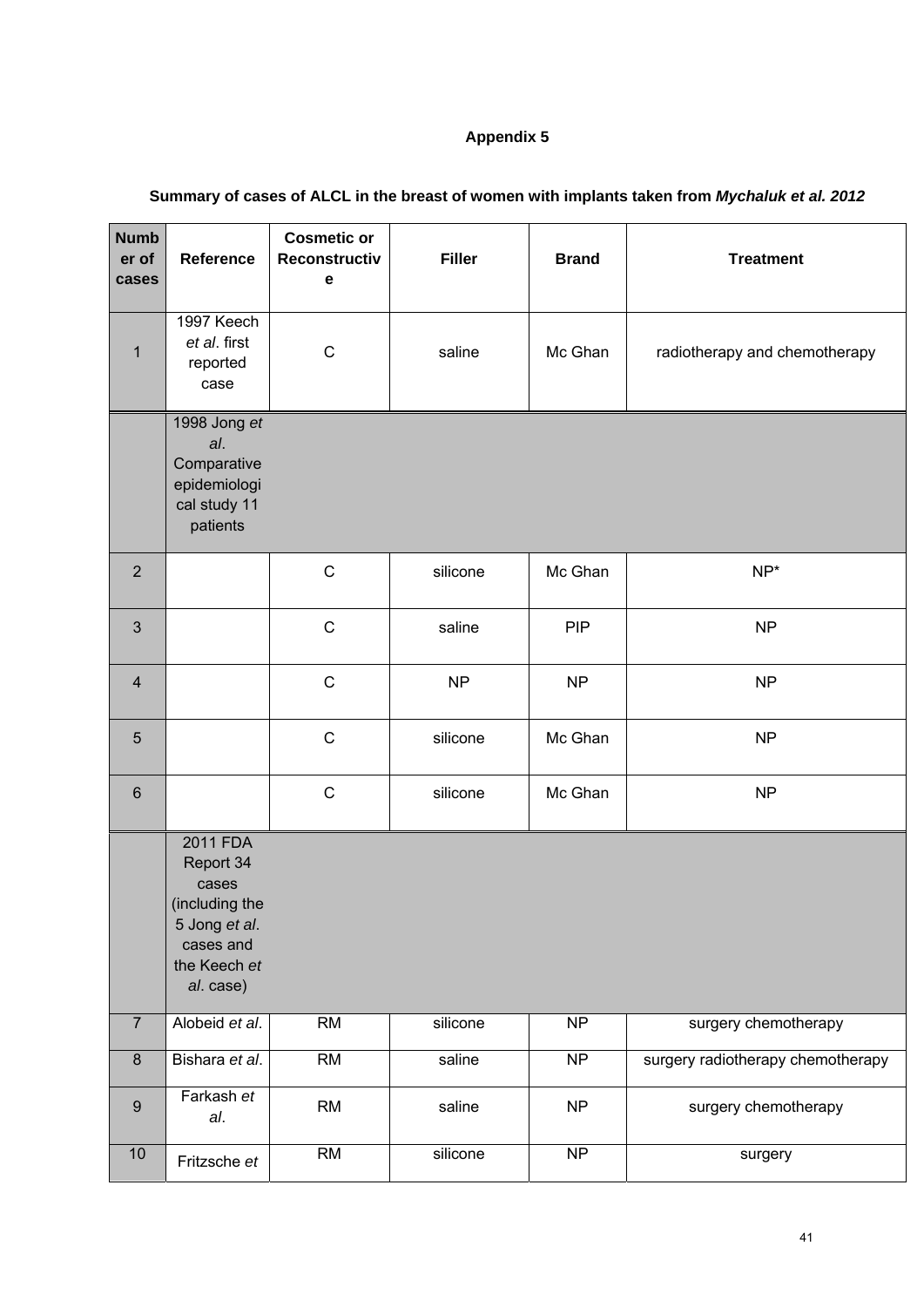|    | al.                  |                          |                     |                        |                                   |
|----|----------------------|--------------------------|---------------------|------------------------|-----------------------------------|
| 11 | Gaudet et al.        | <b>RM</b>                | saline              | <b>NP</b>              | surgery                           |
| 12 | Gaudet et al.        | <b>RM</b>                | silicone            | $\overline{NP}$        | chemotherapy                      |
| 13 | Gualco et al.        | $\mathsf{C}$             | <b>NP</b>           | <b>NP</b>              | <b>NP</b>                         |
| 14 | Li et al.            | <b>RM</b>                | $\overline{NP}$     | $\overline{NP}$        | $\overline{NP}$                   |
| 15 | Miranda et<br>al.    | <b>RM</b>                | <b>NP</b>           | <b>NP</b>              | surgery chemotherapy              |
| 16 | Miranda et<br>al.    | $\mathsf{C}$             | <b>NP</b>           | <b>NP</b>              | surgery radiotherapy chemotherapy |
| 17 | Miranda et<br>al.    | $\mathsf C$              | <b>NP</b>           | <b>NP</b>              | surgery                           |
| 18 | Mora et al.          | $\overline{\mathsf{NP}}$ | silicone            | $\overline{\text{NP}}$ | $\overline{NP}$                   |
| 19 | Newman et<br>al.     | $\mathsf C$              | silicone            | Mc Ghan                | surgery chemotherapy              |
| 20 | Olack et al.         | <b>RM</b>                | saline              | <b>NP</b>              | surgery radiotherapy chemotherapy |
| 21 | Peralta et al.       | $\overline{NP}$          | $\overline{NP}$     | NP                     | $\overline{\text{NP}}$            |
| 22 | Peralta et al.       | $\overline{\sf NP}$      | $\overline{\sf NP}$ | $\overline{NP}$        | $\overline{\text{NP}}$            |
| 23 | Popplewell et<br>al. | $\mathsf C$              | silicone            | <b>NP</b>              | <b>NP</b>                         |
| 24 | Popplewell et<br>al. | $\mathsf{C}$             | silicone            | <b>NP</b>              | <b>NP</b>                         |
| 25 | Popplewell et<br>al. | $\mathsf C$              | silicone            | NP                     | <b>NP</b>                         |
| 26 | Popplewell et<br>al. | $\mathsf{C}$             | silicone            | <b>NP</b>              | NP                                |
| 27 | Popplewell et<br>al. | $\mathsf C$              | silicone            | <b>NP</b>              | NP                                |
| 28 | Popplewell et<br>al. | $\mathsf C$              | silicone            | <b>NP</b>              | <b>NP</b>                         |
| 29 | Roden et al.         | $\overline{RM}$          | saline              | $\overline{NP}$        | surgery                           |
| 30 | Roden et al.         | $\overline{RM}$          | silicone            | $\overline{\text{NP}}$ | surgery radiotherapy              |
| 31 | Roden et al.         | $\overline{C}$           | saline              | $\overline{NP}$        | surgery radiotherapy chemotherapy |
| 32 | Roden et al.         | $\overline{C}$           | saline              | NP                     | surgery                           |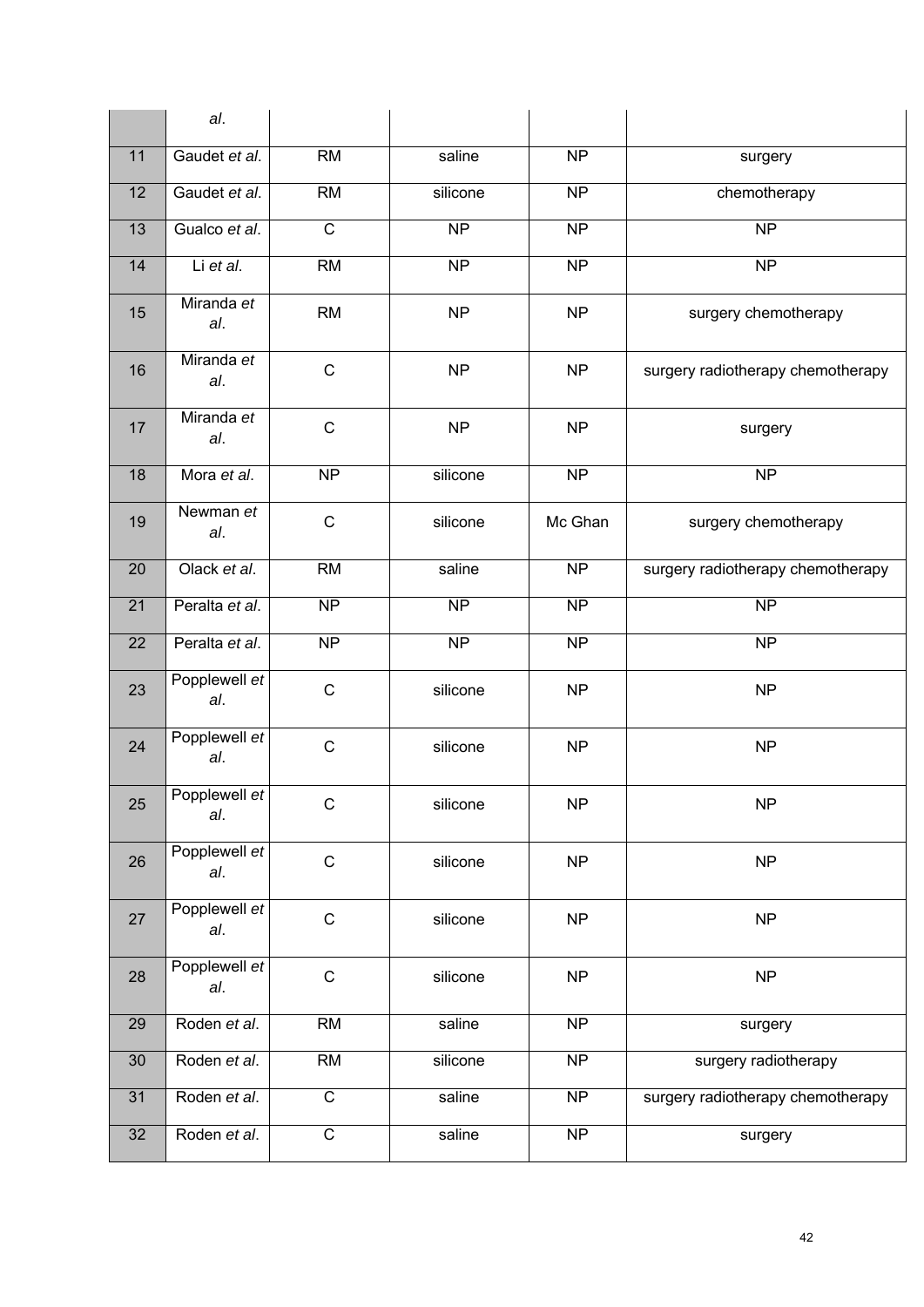| 33 | Sahoo et al.                                                 | $\mathsf{C}$    | silicone | <b>NP</b>                  | surgery radiotherapy chemotherapy |
|----|--------------------------------------------------------------|-----------------|----------|----------------------------|-----------------------------------|
| 34 | Wong et al.                                                  | $\overline{C}$  | silicone | $\overline{NP}$            | surgery radiotherapy chemotherapy |
|    | 2012<br>Mychaluk et<br>al. literature<br>review, 41<br>cases |                 |          |                            |                                   |
| 35 | Hanson et al.                                                | $\mathsf{C}$    | saline   | N <sub>P</sub>             | surgery radiotherapy              |
| 36 | Lechner et<br>al.                                            | $\mathsf C$     | saline   | Nagor SFX<br><b>HP 250</b> | surgery radiotherapy              |
| 37 | Said et al.                                                  | $\overline{C}$  | silicone | $\overline{NP}$            | $\overline{NP}$                   |
| 38 | Spear et al.                                                 | $\overline{RM}$ | silicone | Allergan                   | $\overline{NP}$                   |
| 39 | Spear et al.                                                 | <b>RM</b>       | silicone | Allergan                   | NP                                |
| 40 | Spear et al.                                                 | RM              | silicone | Allergan                   | $\overline{\sf NP}$               |
| 41 | DO et al.                                                    | <b>RM</b>       | silicone | NP                         | surgery chemotherapy              |
|    | 2013 Taylor<br>et al. 103<br>cases                           |                 |          |                            |                                   |

NP\* not provided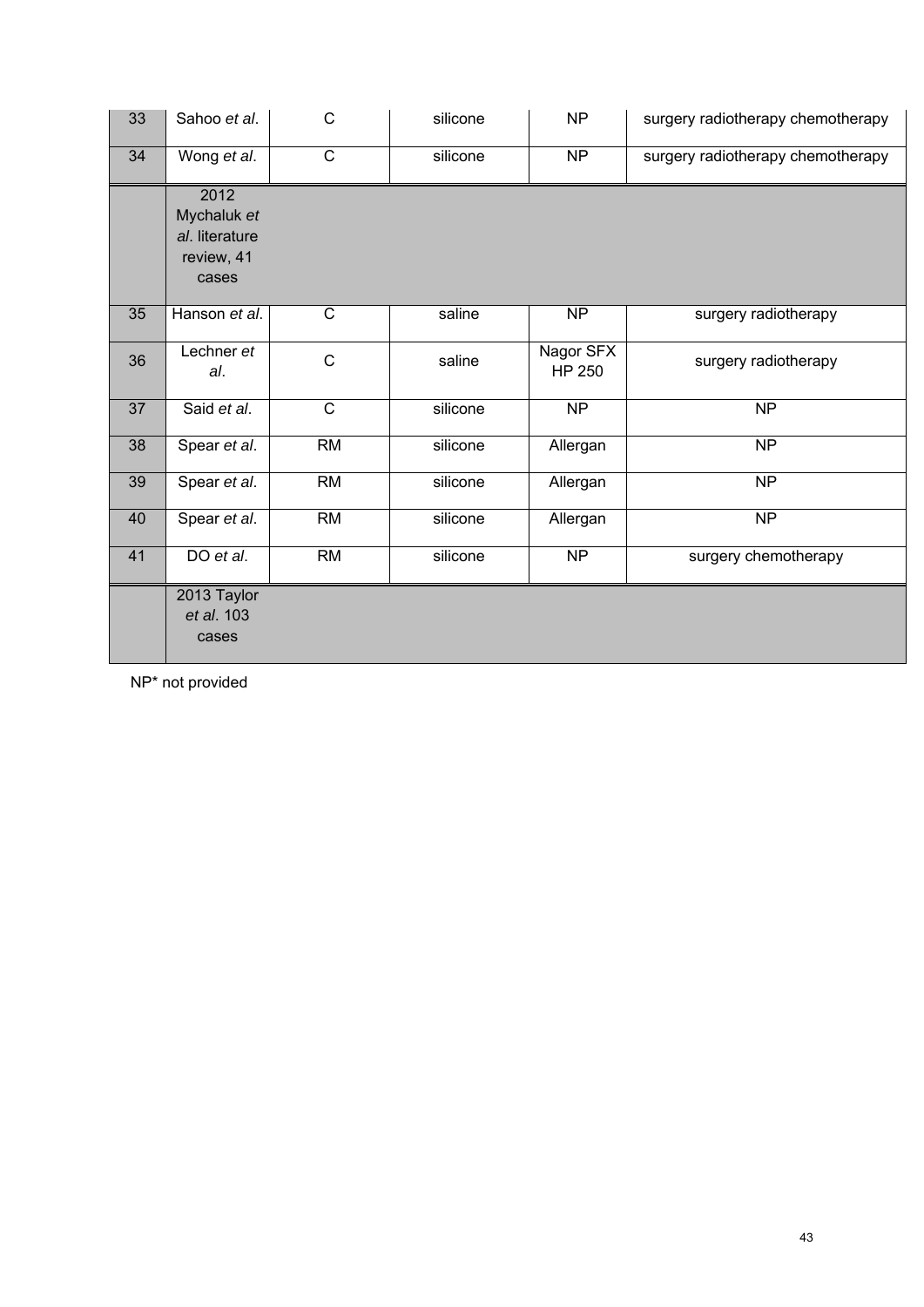**Appendix 6 List of operators inspected**\* **as part of the breast implant campaign (not including OBL)** 

| <b>Operators</b>          | <b>Operator status</b>         | dates                                      | <b>Type of</b><br>inspection |
|---------------------------|--------------------------------|--------------------------------------------|------------------------------|
| <b>ALLERGAN</b>           | <b>Manufacturer</b>            | 23 to 27/04/2012                           | <b>Initial</b>               |
| <b>LABORATOIRE ARION</b>  | <b>Manufacturer</b>            | 01 to 04/03/2011                           | <b>Initial</b>               |
|                           |                                | 06 to 08/02/2012                           | Follow-up                    |
| <b>ASPIDE AESTHETIC</b>   | <b>Distributor</b>             | 24/05/2011                                 | <b>Initial</b>               |
| <b>CEREPLAS</b>           | <b>Manufacturer</b>            | 07 to 10/02/2011                           | <b>Initial</b>               |
|                           |                                | 05 to 07/09/2012                           | Follow-up                    |
|                           |                                | 09 to 12/12/2013                           | Follow-up                    |
| <b>CHOC MEDICAL</b>       | <b>Trading company</b>         | 20/08/2012<br>07/09/2012<br>12/10/2012     | <b>Initial</b>               |
| <b>COXAGONAL</b>          | <b>European Representative</b> | 28/08/2012,<br>30/08/2012<br>et 03/09/2012 | <b>Initial</b>               |
| <b>EMSI</b>               | <b>Manufacturer</b>            | 26 to 28/01/2011                           | <b>Initial</b>               |
|                           |                                | 03 and 04/10/2011                          | Follow-up                    |
|                           |                                | 23/01/2012                                 | Follow-up                    |
|                           |                                | 24/08/2012                                 | Follow-up                    |
|                           |                                | 16 to 17/12/2013                           | Follow-up                    |
| <b>ESTABLISHMENT LABS</b> | <b>Manufacturer</b>            | 16 to 20/04/2012                           | <b>Initial</b>               |
| <b>EUROSILICONE</b>       | <b>Manufacturer</b>            | 07 to 11/03/2011                           | <b>Initial</b>               |
|                           |                                | 03 and 04/01/2012                          | Follow-up                    |
|                           |                                | 09 to 11/07/2013                           | Follow-up                    |
| <b>LNE/G-MED</b>          | <b>Notified body</b>           | 16 and 17/12/2010                          | <b>Initial</b>               |